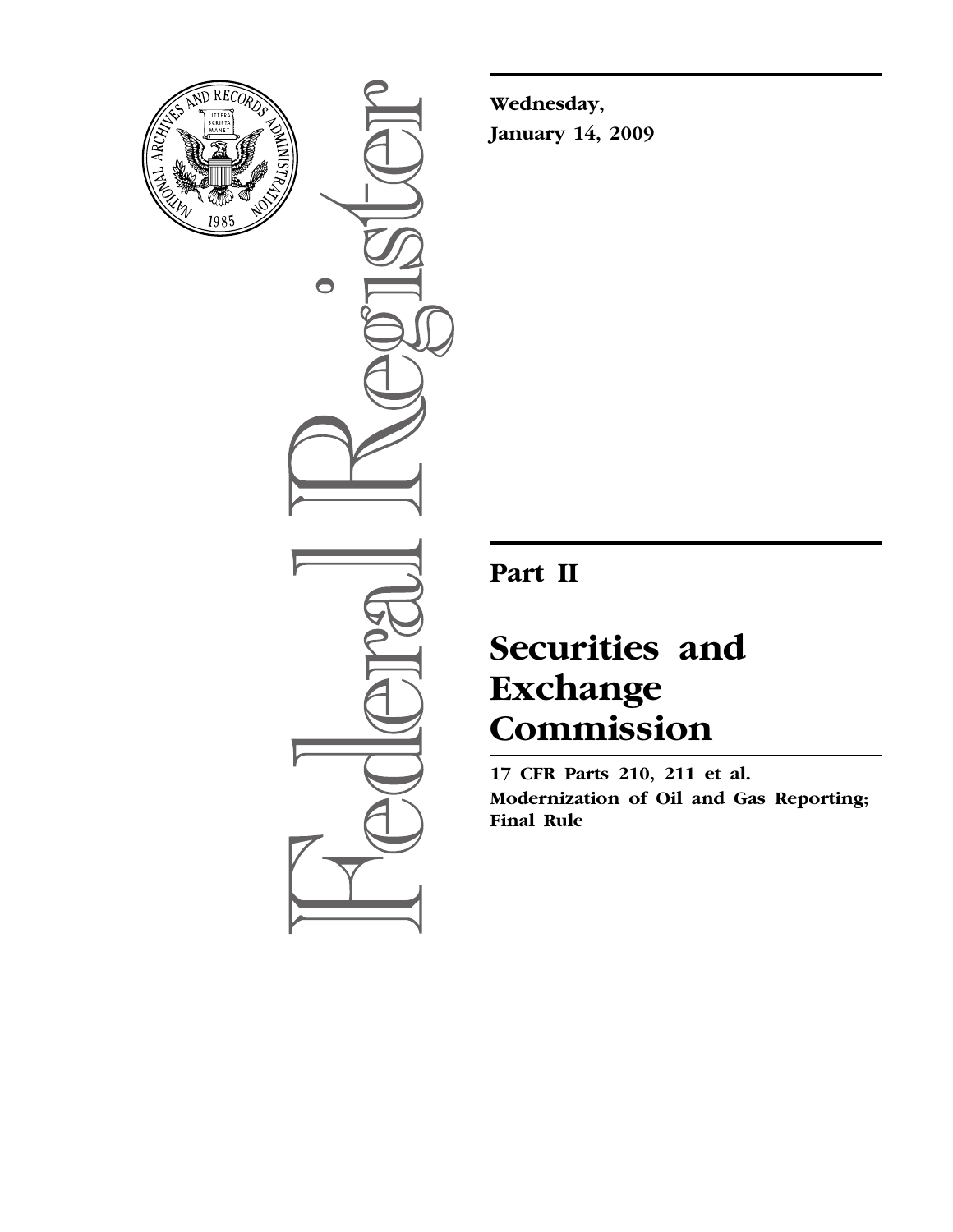## **SECURITIES AND EXCHANGE COMMISSION**

# **17 CFR Parts 210, 211, 229, and 249**

**[Release Nos. 33–8995; 34–59192; FR–78; File No. S7–15–08]** 

## **RIN 3235–AK00**

# **Modernization of Oil and Gas Reporting**

**AGENCY:** Securities and Exchange Commission.

**ACTION:** Final rule; interpretation; request for comment on Paperwork Reduction Act burden estimates.

**SUMMARY:** The Commission is adopting revisions to its oil and gas reporting disclosures which exist in their current form in Regulation S–K and Regulation S–X under the Securities Act of 1933 and the Securities Exchange Act of 1934, as well as Industry Guide 2. The revisions are intended to provide investors with a more meaningful and comprehensive understanding of oil and gas reserves, which should help investors evaluate the relative value of oil and gas companies. In the three decades that have passed since adoption of these disclosure items, there have been significant changes in the oil and gas industry. The amendments are designed to modernize and update the oil and gas disclosure requirements to align them with current practices and changes in technology. The amendments concurrently align the full cost accounting rules with the revised disclosures. The amendments also codify and revise Industry Guide 2 in Regulation S–K. In addition, they harmonize oil and gas disclosures by foreign private issuers with the disclosures for domestic issuers.

**DATES:** *Effective Date:* January 1, 2010.

*Comment Date:* Comments on the Paperwork Reduction Act Analysis should be received on or before February 13, 2009.

**ADDRESSES:** Comments may be submitted by any of the following methods:

*Electronic Comments* 

• Use the Commission's Internet comment form (*[http://www.sec.gov/](http://www.sec.gov/rules/proposed.shtml)  rules/proposed.shtml*); or

• Send an e-mail to *rule-*

*[comments@sec.gov](mailto:rule-comments@sec.gov)*. Please include File Number S7–15–08 on the subject line; or

• Use the Federal e-Rulemaking Portal *<http://www.regulations.gov>*. Follow the instructions for submitting comments.

#### *Paper Comments*

• Send paper submissions in triplicate to Secretary, Securities and Exchange Commission, 100 F Street, NE., Washington, DC 20549–1090. All submissions should refer to File Number S7–15–08. This file number should be included on the subject line if e-mail is used. To help us process and review your comments more efficiently, please use only one method. The Commission will post all comments on the Commission's Internet Web site (*[http://www.sec.gov/rules/](http://www.sec.gov/rules/concept.shtml)  concept.shtml*). Comments also are available for public inspection and copying in the Commission's Public Reference Room, 100 F Street, NE., Washington, DC 20549, on official business days between the hours of 10 a.m. and 3 p.m. All comments received will be posted without change; we do not edit personal identifying information from submissions. You should submit only information that you wish to make available publicly. **FOR FURTHER INFORMATION CONTACT:** Ray Be, Special Counsel, Office of Chief Counsel at (202) 551–3500; Dr. W. John Lee, Academic Petroleum Engineering Fellow, or Brad Skinner, Senior Assistant Chief Accountant, Office of Natural Resources and Food at (202) 551–3740; Leslie Overton, Associate Chief Accountant, Office of Chief Accountant for the Division of Corporation Finance at (202) 551–3400, Division of Corporation Finance; or Mark Mahar, Associate Chief Accountant, Jonathan Duersch, Assistant Chief Accountant, or Doug Parker, Professional Accounting Fellow, Office of the Chief Accountant at (202) 551–5300; U.S. Securities and Exchange Commission, 100 F Street, NE., Washington, DC 20549–3628.

**SUPPLEMENTARY INFORMATION:** We are adopting amendments to Rule 4–10 1 of Regulation S–X 2 and Items 102, 801 and 802 3 of Regulation S–K.4 We also are adding new Subpart 1200, including Items 1201 through 1208, to Regulation  $S-K$ .

## **Table of Contents**

- I. Introduction
- A. Background
- B. Issuance of the Concept Release C. Overview of the Comment Letters
- Received on the Proposing Release II. Revisions and Additions to the Definition
- Section in Rule 4–10 of Regulation S–X A. Introduction

4 17 CFR 229.

- B. Pricing Mechanism for Oil and Gas
- Reserves Estimation
- 1. 12-Month Average Price
- 2. Prices Used for Disclosure and Accounting Purposes
- 3. Alternate Pricing Schemes
- 4. Time Period Over Which the Average Price Is To Be Calculated
- C. Extraction of Bitumen and Other Non-Traditional Resources
- 1. Definition of ''Oil and Gas Producing Activities''
- 2. Disclosure by Final Products
- D. Proved Oil and Gas Reserves
- E. Reasonable Certainty
- F. Developed and Undeveloped Oil and Gas Reserves
- 1. Developed Oil and Gas Reserves
- 2. Undeveloped Oil and Gas Reserves
- G. Reliable Technology
- 1. Definition of the Term ''Reliable Technology''
- 2. Disclosure of Technologies Used
- H. Unproved Reserves—''Probable Reserves'' and ''Possible Reserves''
- 1. Probable Reserves
- 2. Possible Reserves
- I. Reserves
- J. Other Supporting Terms and Definitions
- 1. Deterministic Estimate
- 2. Probabilistic Estimate
- 3. Analogous Reservoir
- 4. Definitions of Other Terms
- 5. Proposed Terms and Definitions Not Adopted
- K. Alphabetization of the Definitions Section of Rule 4–10
- III. Revisions to Full Cost Accounting and Staff Accounting Bulletin
- IV. Updating and Codification of the Oil and Gas Disclosure Requirements in Regulation S–K
	- A. Revisions to Items 102, 801, and 802 of Regulation S–K
	- B. Proposed New Subpart 1200 to Regulation S–K Codifying Industry Guide 2 Regarding Disclosures by Companies Engaged in Oil and Gas Producing Activities
- 1. Overview
- 2. Item 1201 (General Instructions to Oil and Gas Industry-Specific Disclosures)
- a. Geographic Area
- b. Tabular Disclosure
- 3. Item 1202 (Disclosure of Reserves)
- a. Oil and Gas Reserves Tables i. Disclosure by Final Product Sold
- 
- ii. Aggregation
- iii. Optional Disclosure of Probable and Possible Reserves
- iv. Resources Not Considered Reserves
- b. Optional Reserves Sensitivity Analysis Table
- c. Separate Disclosure of Conventional and Continuous Accumulations
- d. Preparation of Reserves Estimates or Reserves Audits
- e. Reserve Audits and the Contents of Third Party Reports
- f. Process Reviews
- 4. Item 1203 (Proved Undeveloped Reserves)
- 5. Item 1204 (Oil and Gas Production)
- 6. Item 1205 (Drilling and Other
- Exploratory and Development Activities)
- 7. Item 1206 (Present Activities)

<sup>1</sup> 17 CFR 210.4–10.

<sup>2</sup> 17 CFR 210.

<sup>3</sup> 17 CFR 229.102, 17 CFR 229.801, and 17 CFR 229.802.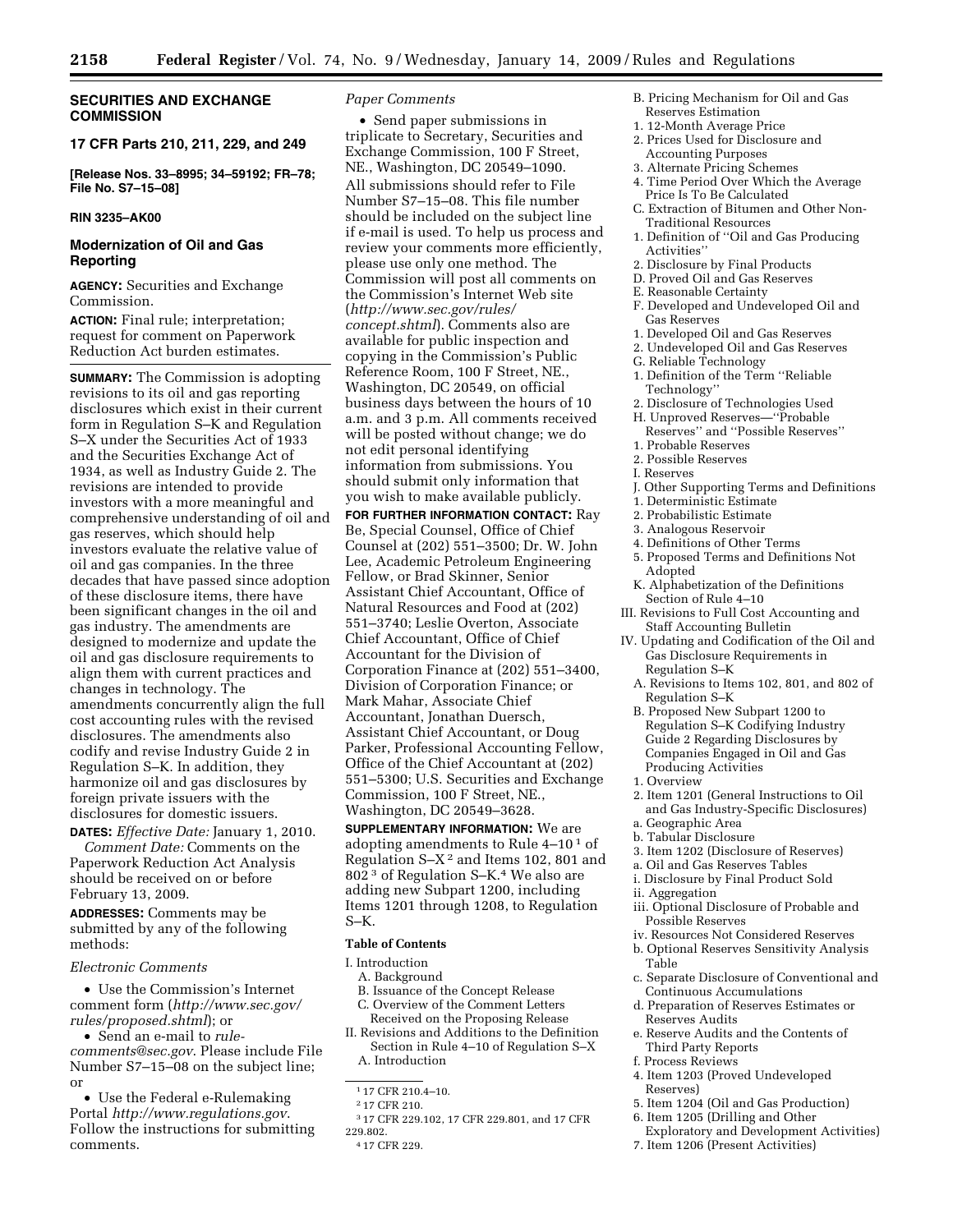- 8. Item 1207 (Delivery Commitments) 9. Item 1208 (Oil and Gas Properties, Wells, Operations, and Acreage)
- V. Guidance for Management's Discussion and Analysis for Companies Engaged in Oil and Gas Producing Activities
- VI. Conforming Changes to Form 20–F
- VII. Impact of Amendments on Accounting Literature
	- A. Consistency With FASB and IASB Rules
	- B. Change in Accounting Principle or Estimate
	- C. Differing Capitalization Thresholds Between Mining Activities and Oil and Gas Producing Activities
- VIII. Application of Interactive Data Format to Oil and Gas Disclosures
- IX. Implementation Date
- A. Mandatory Compliance
- B. Voluntary Early Compliance
- X. Paperwork Reduction Act
	- A. Background
- B. Summary of Information Collections
- C. Revisions to PRA Burden Estimates
- D. Request for Comment
- XI. Cost-Benefit Analysis
	- A. Background B. Description of New Rules and
	- Amendments
	- C. Benefits
	- 1. Average Price and First of the Month Price
	- 2. Probable and Possible Reserves
	- 3. Reserves Estimate Preparers and
	- Reserves Auditors 4. Development of Proved Undeveloped
	- Reserves
	- 5. Disclosure Guidance
	- 6. Updating of Definitions Related to Oil and Gas Activities
	- 7. Harmonizing Foreign Private Issuer Disclosure
	- D. Costs
	- 1. Probable and Possible Reserves
	- 2. Reserves Estimate Preparers and
	- Reserves Auditors
	- 3. Consistency With IASB
	- 4. Change of Pricing Mechanism
	- 5. Disclosure of PUD Development
	- 6. Increased Geographic Disclosure
	- 7. Harmonizing Foreign Private Issuer Disclosure
- XII. Consideration of Burden on Competition and Promotion of Efficiency, Competition, and Capital Formation
- XIII. Final Regulatory Flexibility Analysis
- A. Reasons for, and Objectives of, the New Rules and Amendments
- B. Significant Issues Raised by **Commenters**
- C. Small Entities Subject to the New Rules and Amendments
- D. Reporting, Recordkeeping, and Other Compliance Requirements
- E. Agency Action to Minimize Effect on Small Entities
- XIV. Update to Codification of Financial Reporting Policies
- XV. Statutory Basis and Text of Amendments

## **I. Introduction**

## *A. Background*

On June 26, 2008, the Commission issued a proposing release (Proposing Release) seeking public comment on

proposed amendments to the disclosure requirements regarding oil and gas companies.5 These proposals encompassed issues that were previously addressed more generally in a concept release that the Commission issued on December 12, 2007 (Concept Release),6 which solicited comment on possible revisions to the oil and gas reserves disclosure requirements specified in Rule 4–10 of Regulation S– X 7 and Item 102 of Regulation S–K.8 The Proposing Release also contained proposals not addressed by the Concept Release related to the updating and codification of Industry Guide 2.

We initially adopted our oil and gas disclosure requirements in 1978 and 1982.9 Since that time, there have been significant changes in the oil and gas industry and markets, including technological advances, and changes in the types of projects in which oil and gas companies invest their capital.10 Prior to our issuance of the Concept Release and the Proposing Release, many industry participants had expressed concern that our disclosure rules are no longer in alignment with current industry practices and therefore limit their usefulness to the market and investors.11

6Release No. 33–8870 (Dec. 12, 2007) [72 FR 71610].

7 17 CFR 210.4–10. See Release No. 33–6233 (Sept. 25, 1980) [45 FR 63660] (adopting amendments to Regulation S–X, including Rule 4– 10). The precursor to Rule 4–10 was Rule 3–18 of Regulation S–X, which was adopted in 1978. See Accounting Series Release No. 253 (Aug. 31, 1978) [43 FR 40688]. See also Accounting Series Release No. 257 (Dec. 19, 1978) [43 FR 60404] (further amending Rule 3–18 of Regulation S–X and revising the definition of proved reserves).

8 Item 102 of Regulation S–K [17 CFR 229.102]. In 1982, the Commission adopted Item 102 of Regulation S–K. Item 102 contains the disclosure requirements previously located in Item 2 of Regulation S–K. See Release No. 33–6383 (March 16, 1982) [47 FR 11380]. The Commission also ''recast \* \* \* the disclosure requirements for oil and gas operations, formerly contained in Item 2(b) of Regulation S–K, as an industry guide.'' See Release No. 33–6384 (Mar. 16, 1982) [47 FR 11476].

<sup>9</sup>The disclosure requirements were introduced pursuant to a directive in the Energy Policy and Conservation Act of 1975 (the ''EPCA''). The EPCA directed the Commission to ''take such steps as may be necessary to assure the development and observance of accounting practices to be followed in the preparation of accounts by persons engaged, in whole or in part, in the production of crude oil or natural gas in the United States.'' See 42 U.S.C. 6201–6422.

10See, for example, Daniel Yergin and David Hobbs: ''The Search for Reasonable Certainty in Reserves Disclosure,'' Oil and Gas Journal (July 18, 2005).

11See, for example, Greg Courturier, ''Standard & Poor's Urges SEC to Change Disclosure Rules,'' International Oil Daily (Dec. 3, 2007); Steve Levine, ''Tracking the Numbers: Oil Firms Want SEC to Loosen Reserves Rules,'' Wall Street Journal Online (Feb. 7, 2006); Christopher Hope, ''Oil Majors Back

## *B. Issuance of the Concept Release*

The Concept Release addressed the potential implications for the quality, accuracy and reliability of oil and gas disclosure if the Commission were to:

• Revise the definition of ''proved reserves'' in our rules, in particular, the criteria used to assess and quantify resources that can be classified as proved reserves; and

• Expand the categories of resources that may be disclosed in Commission filings to include resources other than proved reserves.

In addition, the Concept Release questioned whether our revised disclosure rules should be modeled on any particular resource classification framework currently being used within the oil and gas industry. We also asked how any revised disclosure rules could be made flexible enough to address future technological innovation and changes within the oil and gas industry. The Concept Release sought further comment on whether the Commission should require independent third-party assessments of reserves estimates that a company includes in its filings.

In response to the Concept Release, commenters submitted 80 comment letters.12 We received comment letters from a variety of industry participants such as accounting firms, engineering consulting firms, domestic and foreign oil and gas companies, federal government agencies, individuals, law firms, professional associations, public interest groups, and rating agencies. We considered these comments and addressed many of them in issuing the Proposing Release.

# *C. Overview of the Comment Letters Received on the Proposing Release*

The Proposing Release sought significantly more detailed comment on issues raised in the Concept Release, as well as proposed amendments to the disclosure items in our rules and Industry Guide 2. In response to the Proposing Release, we received 65 comment letters, again from a variety of constituents with interests in oil and gas industry disclosure.

<sup>12</sup> The public comments we received are available for inspection in the Commission's Public Reference Room at 100 F St., NE., Washington, DC 20549 in File No. S7–29–07. They are also available on-line at *[http://www.sec.gov/comments/s7-29-07/](http://www.sec.gov/comments/s7-29-07/s72907.shtml)  s72907.shtml*.

<sup>5</sup>Release No. 33–8935 (June 27, 2008) [73 FR 39181].

Attack on SEC Rules,'' The Daily Telegraph (London) (Feb. 24, 2005); Barrie McKenna, ''Rules undervalue reserves report says: Volumes buried in Canada's oil sands not counted by SEC's measure,'' The Globe & Mail (Canada) (Feb. 24, 2005); and ''Deloitte Calls on Regulators to Update Rules for Oil and Gas Reserves Reporting,'' Business Wire Inc. (Feb. 9, 2005).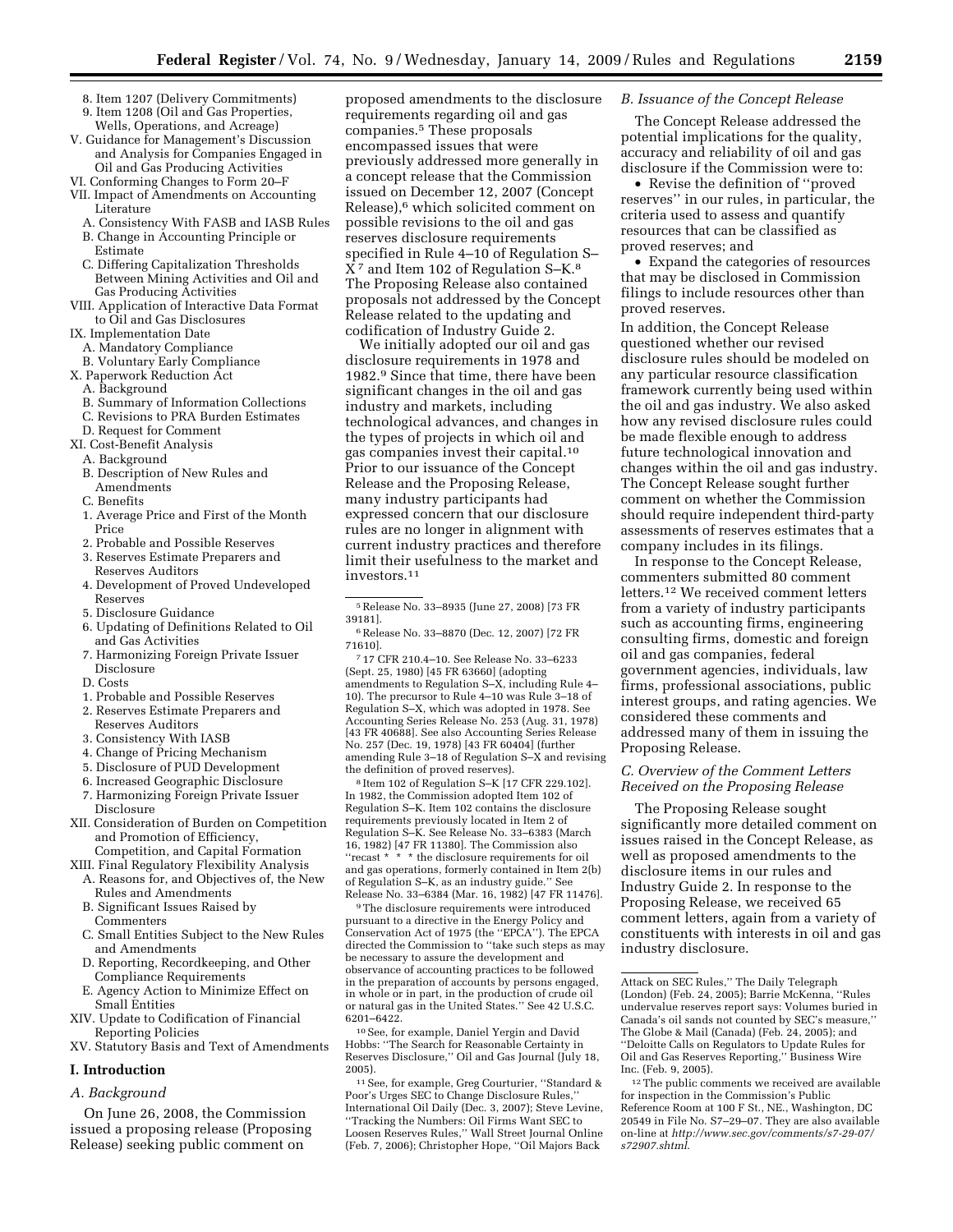Almost all commenters supported some form of revision to the current oil and gas disclosure requirements, particularly given the length of time that has elapsed since the requirements were initially adopted.13 Commenters provided significantly more detailed comments on the Proposing Release than on the Concept Release, which did not include specific proposed regulatory text. We discuss those comments in detail in the relevant sections of this release. However, in general, commenters focused on several key issues raised by the Proposing Release. These issues included the following:

• The proposal to permit disclosure of probable and possible reserves;

• The proposed use of average historical prices to represent existing economic conditions to determine the economic producibility of oil and gas reserves for disclosure purposes while continuing to use a single day year-end price to determine the economic producibility of reserves for accounting purposes;

• The proposed inclusion of bitumen, oil shales, and other resources in the definition of ''oil and gas producing activities'';

• The proposed provision to broaden the types of technology that a company may use to establish reserves estimates and categories;

• The proposed change in the definition of proved undeveloped reserves to eliminate the ''certainty'' requirement; and

• The increased detail of disclosure that would be required as a result of our proposed definition of ''geographic location.''

## **II. Revisions and Additions to the Definition Section in Rule 4–10 of Regulation S–X**

#### *A. Introduction*

The revisions and additions to the definition section in Rule 4–10(a) of Regulation S–X 14 update our reserves definitions to reflect changes in the oil and gas industry and markets and new technologies that have occurred in the decades since the current rules were adopted. Many of the definitions are designed to be consistent with the Petroleum Resource Management System (PRMS).15 Among other things, the revisions to these definitions address four issues that have been of particular interest to companies, investors, and securities analysts:

• The use of single-day year-end pricing to determine the economic producibility of reserves;

• The exclusion of activities related to the extraction of bitumen and other ''non-traditional'' resources from the definition of oil and gas producing activities;

• The limitations regarding the types of technologies that an oil and gas company may rely upon to establish the levels of certainty required to classify reserves; and

• The limitation in the current rules that permits oil and gas companies to disclose only their proved reserves. The revisions of, and additions to, the Rule 4–10 definitions attempt to address these issues without sacrificing clarity and comparability, which provide

protection and transparency to investors. In addition, to the extent appropriate, we have revised our proposals so that the final definitions are more consistent with terms and definitions in the PRMS to improve compliance and understanding of our new rules.

## *B. Pricing Mechanism for Oil and Gas Reserves Estimation*

## 1. 12-Month Average Price

The final rules define the term ''proved oil and gas reserves'' in part as ''those quantities of oil and gas, which, by analysis of geoscience and engineering data, can be estimated with reasonable certainty to be economically producible—from a given date forward, from known reservoirs, and under existing economic conditions, operating methods, and government regulations prior to the time at which contracts providing the right to operate expire, unless evidence indicates that renewal is reasonably certain, regardless of whether deterministic or probabilistic methods are used for the estimation.'' The definition states that the economic producibility of a reservoir must be based on existing economic conditions. It specifies that, in calculating economic producibility, a company must use a 12 month average price, calculated as the unweighted arithmetic average of the first-day-of-the-month price for each month within the 12-month period prior to the end of the reporting period, unless prices are defined by contractual arrangements, excluding escalations based upon future conditions.16

Most commenters supported the use of a 12-month average price to serve as a proxy for existing economic conditions to determine the economic producibility of reserves.17 Some noted that a 12-month average price is considered to reflect ''current economic conditions'' by PRMS.18 They noted that the use of an average price would reduce the effects of short term volatility 19 and seasonality,20 while

17See letters from AngloGold, Apache, API, BHP, BP, Canadian Natural, CAPP, Chesapeake, Chevron, Devon, EIA, EnCana, Equitable, Evolution, ExxonMobil, Newfield, Nexen, Petrobras, Petro-Canada, PWC, Questar, Repsol, Ryder Scott, Sasol, Shell, Southwestern, SPE, Total, and Wagner.

19See letters from Apache, API, BHP, BP, Canadian Natural, CAPP, Chesapeake, EIA, EnCana, Equitable, Evolution, ExxonMobil, Imperial, IPAA, Newfield, Petrobras, Petro-Canada, Repsol, Ryder Scott, SPE, Total, and Wagner.

20See letters from Apache, Canadian Natural, Devon, EnCana, Evolution, IPAA, Petro-Canada, Repsol, and Ryder Scott.

<sup>13</sup>See letters from American Association of Petroleum Geologists (''AAPG''), American Clean Skies Foundation (''American Clean Skies''), American Petroleum Institute (''API''), AngloGold Ashanti Ltd. (''AngloGold''), Apache Corporation (''Apache''), BHP Billiton Petroleum (''BHP''), BP Plc. ("BP"), Brookwood Petroleum Advisors, Ltd. (''Brookwood''), Canadian Association of Petroleum Producers (''CAPP''), Canadian Natural Resources Ltd. (''Canadian Natural''), Center for Audit Quality (''CAQ''), Center for Corporate Policy (''CCP''), CFA Institute Centre for Financial Market Integrity (''CFA''), Chesapeake Energy Corporation (''Chesapeake''), Chevron Corporation (''Chevron''), Coeur d'Alene Mines Corporation (''Coeur''), Cunningham, Peter (''Cunningham''), Davis, Polk & Wardwell (''Davis Polk''), Deloitte & Touche (''Deloitte''), Devon Energy Corporation (''Devon''), EnCana Corporation (''EnCana''), Energen Corporation (''Energen''), Energy Information Administration (of DOE) (''EIA''), Eni S.p.A. (''Eni''), Equitable Resources, Inc. (''Equitable''), Ernst & Young (''E&Y''), Evolution Petroleum Corporation (''Evolution''), ExxonMobil Corporation (''ExxonMobil''), Federal Energy Regulatory Commission (''FERC''), Graff Consulting Group LLC (''Graff Consulting''), Grant Thornton (''Grant Thornton''), Imperial Oil Ltd. (''Imperial''), Independent Petroleum Association of America (''IPAA''), KPMG (''KPMG''), Luscher, Brian (''Luscher''), Magoto, Joseph (''Magoto''), McMoRan Exploration Co. (''McMoRan''), Newfield Exploration Company (''Newfield''), Nexen, Inc. (''Nexen''), Peabody Energy Corporation (''Peabody''), Petro-Canada (''Petro-Canada''), Petroleo Brasileiro S.A. (''Petrobras''), Petroleos Mexicanos (''PEMEX''), PRA International Ltd. (''PRA''), PriceWaterhouseCoopers (''PWC''), Questar Market Resources (''Questar''), RepsolYPF, S.A. (''Repsol''), Ross Petroleum Ltd. (''Ross''), Ryder Scott Company, L.P. (''Ryder Scott''), Sasol Ltd. (''Sasol''), Senator Robert Menendez, Senator Russell D. Feingold, and Senator Bernard Sanders, U.S. Senate (''Three Senators''), Shearman & Sterling (''Shearman & Sterling''), Shell International B.V. (''Shell''), Society of Exploration Geophysicists (''SEG''), Society of Petroleum Engineers (''SPE''), Society of Petroleum Evaluation Engineers (''SPEE''), Southwestern Energy Production Company (''Southwestern''), Standard Advantage (''Standard Advantage''), StatoilHydro (''StatoilHydro''), Swift Energy Company (''Swift''), Talisman Energy Inc. (''Talisman''), Total, S.A. (''Total''), van Wyk, Mike (''van Wyk''), Wagner, Robert (''Wagner''), Zakaib, Geoff (''Zakaib'').

<sup>14</sup> 17 CFR 210.4–10(a).

<sup>15</sup>The Petroleum Resources Management System is a widely accepted standard for the management of petroleum resources developed by several industry organizations. See Society of Petroleum Engineers, the World Petroleum Council, American Association of Petroleum Geologists, and the Society of Petroleum Evaluation Engineers, *Petroleum Resources Management System,* SPE/ WPC/AAPG/SPEE (2007).

<sup>16</sup>See Rule 4–10(a)(22)(v) [17 CFR 210.4– 10(a)(22)(v)].

<sup>18</sup>See letters from AngloGold, BHP, Equitable, Ryder Scott, and SPE.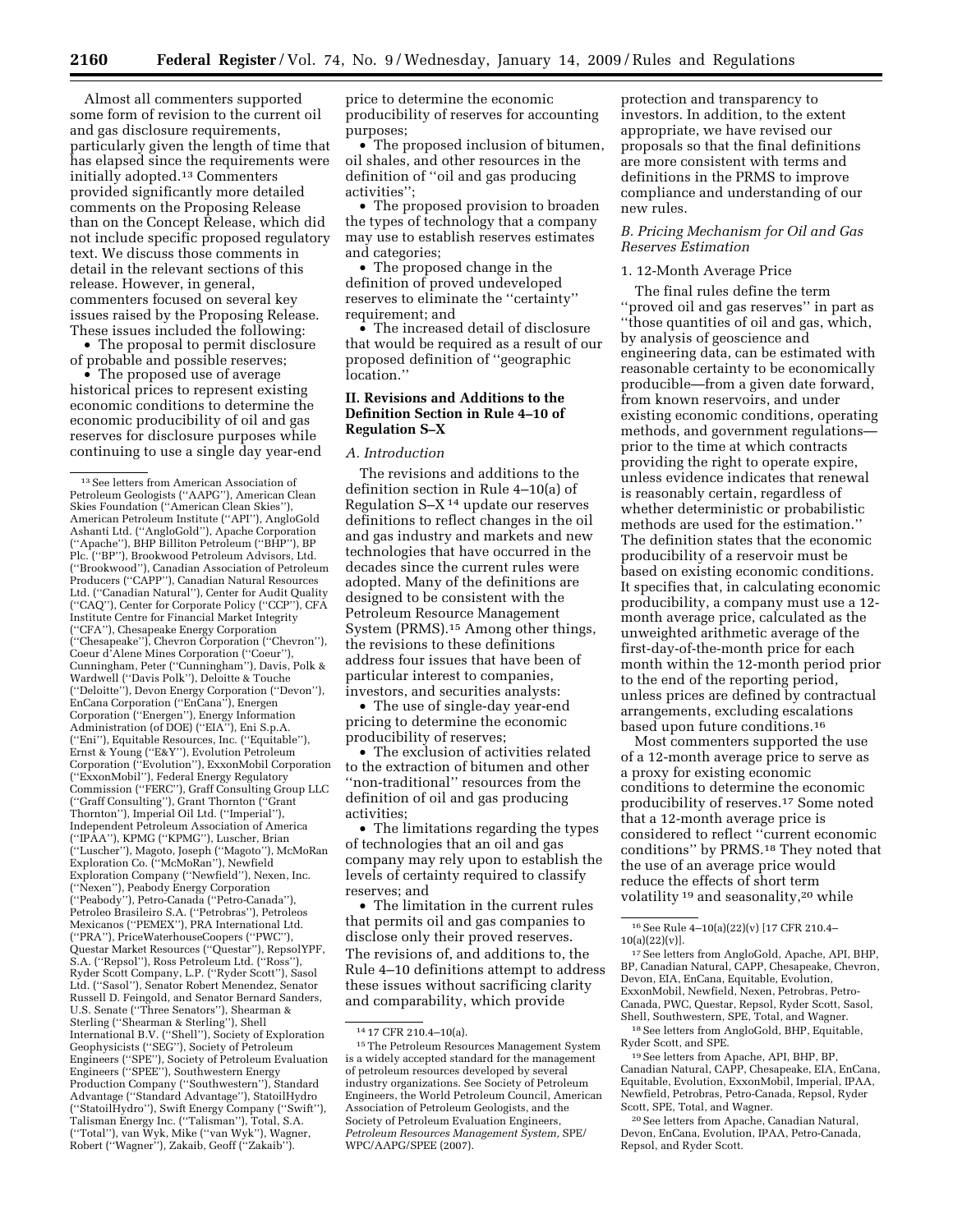maintaining comparability of disclosures among companies.<sup>21</sup>

Seven commenters recommended the use of first-of-the-month prices 22 instead of the proposed use of end-ofthe-month prices because the use of first-of-the-month prices would provide companies with more time to estimate their reserves 23 and they thought that these prices better reflect the actual price received under typical natural gas contracts.24 Conversely, six commenters recommended the use of a 12-month daily average price <sup>25</sup> because they thought that a daily average price would be more appropriate than a monthly average price. These commenters noted that oil sales contracts often are based on daily averages.26 Two commenters expressed concern that end-of-themonth prices are not representative of actual prices because commodity traders often ''clear their books'' at the end of the month.27

One commenter opposed the use of average prices stating that, conceptually, the use of average prices is poor regulatory policy and may encourage the market to pressure standard setters to use historical average prices for financial instruments and other assets and liabilities associated with volatile markets.28 It noted that volatility reflects the underlying economics of the oil and gas industry.29

The objective of reserves estimation is to provide the public with comparable information about volumes, not fair value, of a company's reserves available to enable investors to compare the business prospects of different companies. The use of a 12-month average historical price to determine the economic producibility of reserves quantities increases comparability between companies' oil and gas reserve disclosures, while mitigating any additional variability that a single-day price may have on reserve estimates. Although oil and gas prices themselves are subject to market-based volatility, the estimation of reserves quantities based on any historical price assumption determines those reserves quantities as if the oil or gas already has been produced, even though they have

- EnCana, Nexen, Petro-Canada, and Repsol.
	- 26See letter from Newfield.
	- 27See letters from Apache and Shell.
	- 28See letter from CFA.
	- 29See letter from CFA.

not, and these measures do not attempt to portray a reflection of their fair value. If the objective of reserve disclosures were to provide fair value information, we believe a pricing system that incorporates assumptions about estimated future market prices and costs related to extraction could be a more appropriate basis for estimation.

In order to provide disclosures which are more consistent with the objective of comparability, the amendments state that the existing economic conditions for determining the economic producibility of oil and gas reserves include the 12-month average price, calculated as the unweighted arithmetic average of the first-day-of-the-month price for each month within the 12 month period prior to the end of the reporting period.30 For example, a company with a reporting year end of December 31 would determine its reserves estimates for its annual report based on the average of the prices for oil or gas on the first day of every month from January through December. Therefore, the use of a 12-month average price provides companies with the ability to efficiently prepare useful reserve information without sacrificing the objective of comparability. We believe that the revised definition of the term ''proved oil and gas reserves'' will provide investors with improved reserves information thereby enhancing their ability to analyze the disclosures.

2. Prices Used for Disclosure and Accounting Purposes

A proposal that resulted in significant comment was the use of a 12-month average price to estimate reserves for disclosure purposes, but a single-day, year-end price for accounting purposes.31 All commenters addressing the issue of using different prices to determine reserves for disclosure and accounting opposed the proposal.32 We

<sup>31</sup> Currently, companies use a single-day, yearend price to determine the quantity of its proved reserves. From an accounting perspective, the quantity of those reserves, while not included on the balance sheet, is used to determine the depreciation, depletion and amortization of certain capitalized costs included on the balance sheet. If the final rule retained a single-day, year-end price for determining reserves for accounting purposes (i.e. , for determining depreciation, depletion and amortization), then companies would effectively be required to calculate reserves twice, using two different pricing assumptions—once for disclosure purposes and once for accounting purposes. Similarly, under the full cost rules, the full cost ceiling test, as described in Section III of this release, would have similar implications.

32See letters from Apache, API, Audit Quality, BHP, BP, Canadian Natural, CAPP, CFA, Chesapeake, Chevron, Deloitte, Devon, E&Y, EnCana, Energen, Eni, Equitable, Evolution,

are not adopting this aspect of the proposal. Instead, we are revising both our disclosure rules and our full-cost accounting rules related to oil and gas reserves to use a single price based on a 12-month average.  $\bar{3}3$  We also will continue to communicate with the FASB staff to align their accounting standards with these rules.

Commenters pointed out that the use of two different prices for disclosure and accounting purposes could:

• Confuse investors and other users of financial statements.34

- Create misleading information; 35
- Harm comparability; 36
- Decrease transparency; 37
- Increase costs and burden significantly; 38

• Increase the complexity of disclosures; 39

- Double recordkeeping burden; 40
- Require more disclosure to explain the differences in reserves estimates; and  $^{\rm 41}$

• Break the connection between disclosures and accounting.42

Some commenters noted that the disclosure and accounting rules and guidance do not use a different pricing method in other situations.43 In addition, several commenters believed that changing to the use of an average price to estimate proved reserves would have a minimal impact on depreciation and net income.44 We believe that changing the rules to use a 12-month average price in reserves estimations is

34See letters from Audit Quality, BHP, Canadian Natural, CAPP, Chesapeake, Deloitte, Devon, Evolution, ExxonMobil, Imperial, Newfield, Nexen, Petrobras, Petro-Canada, PWC, Questar, Repsol, Ryder Scott, Shell, Swift, Talisman, Total, and Wagner.

35See letters from BP, CFA, Devon, Eni, Nexen, Repsol, and Wagner.

36See letters from Apache, Canadian Natural, CAPP, Questar, StatoilHydro, and Wagner.

37See letters from Canadian Natural, CAPP, ExxonMobil, Shell, Swift, and Wagner.

38See letters from Apache, Audit Quality, BHP, Canadian Natural, CAPP, Chevron, Deloitte, Devon, Eni, Equitable, Evolution, ExxonMobil, Imperial, McMoRan, Newfield, Nexen, Petrobras, Questar, Petro-Canada, PWC, Ryder Scott, Shell, Swift, Total, and Wagner.

39See letters from CAPP, CFA, and Devon. 40See letters from Apache, Chesapeake, Eni, Equitable, and Imperial.

41See letters from CAPP, Devon, Eni, ExxonMobil, Imperial, and Wagner.

42See letters from Apache, Audit Quality, CAPP, CFA, Deloitte, E&Y, Energen, Eni, ExxonMobil, Imperial, KPMG, Newfield, PWC, Repsol, and Total.

43See letters from API, CAPP, and Shell. 44See letters from API, Canadian Natural,

EnCana, ExxonMobil, and Total.

<sup>21</sup>See letters from BHP, Canadian Natural, CAPP, Deloitte, Devon, IPAA, Newfield, Petro-Canada, Total, and Wagner.

<sup>22</sup>See letters from Apache, BP, Chesapeake, Chevron, Devon, Repsol, and Shell.

<sup>23</sup>See letters from Chesapeake, Devon, and Shell.

<sup>24</sup>See letters from Apache, Newfield, and Repsol. 25See letters from Canadian Natural, CAPP,

<sup>30</sup>See new Rule 4–10(a)(22)(v) of Regulation S– X [17 CFR 210.4–10(a)(22)(v)].

ExxonMobil, Grant Thornton, Imperial, KPMG, McMoRan, Newfield, Nexen, PEMEX, Petrobras, Petro-Canada, PWC, Questar, Repsol, Ross, Ryder Scott, Sasol, Shell, Southwestern, SPEE, StatoilHydro, Swift, Talisman, Total, and Wagner.

<sup>33</sup>See Rule 4–10.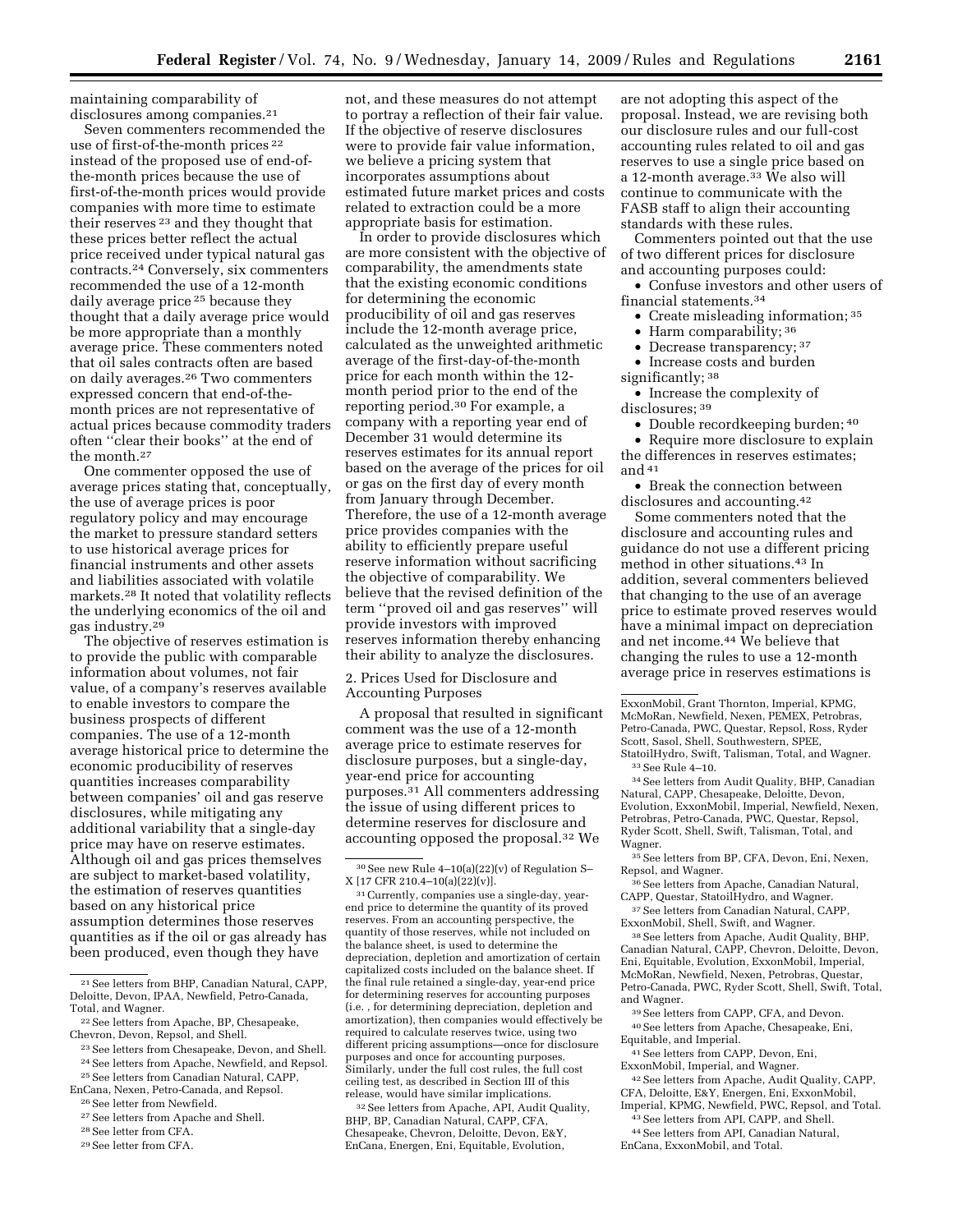not inconsistent with the principles and objectives of financial reporting in authoritative accounting guidance.

With respect to accounting pronouncements that currently make reference to a single-day pricing regime with respect to oil and gas reserves, we are communicating with the FASB staff to align the standards used in its pronouncements with the 12-month average price used in our new rules, as several commenters recommended.45 As discussed in more detail below, we are adopting a compliance date that will provide sufficient time to coordinate such activities with the FASB. However, as we discuss our revisions with the FASB, we will consider whether to delay the compliance date further.

## 3. Alternate Pricing Schemes

Some commenters on the Proposing Release believed that oil and gas futures prices, or management's forecast of future prices, would better represent the value of the reserves 46 and be better aligned with fair value of the reserves.<sup>47</sup> They indicated that management uses futures prices, not historical prices, in its planning and day-to-day decision making.48 They suggested that the use of futures prices, combined with disclosure of how management made the estimates, would provide greater transparency 49 and comparability of disclosure.50 One noted that historical prices have little to do with a company's future investments and values.<sup>51</sup> Another commenter noted that differentials can be calculated through established accounting procedures under SFAS 157.52

However, other commenters argued that futures prices are not available for all reserves locations 53 and that applying differentials to prices would require subjective estimates and reduce comparability among companies.54 Two commenters noted that standard prices are not consistently available in some geographic regions.55 Similarly, two commenters were concerned that futures price estimates would have to be accompanied by estimates of future

- $^{50}\rm{See}$  letters from Deloitte and McMoRan.
- 51See letter from McMoRan.

- 53See letters from ExxonMobil and Wagner.
- 54See letters from EnCana, Evolution,

costs, which they thought would be very subjective and not comparable for determining future economic conditions.56 One commenter asserted that the use of future prices would require companies to document assumptions about future costs, or else the disclosure would be very inconsistent among reporting companies.57 Three commenters believed that futures prices are more subject to market perceptions than market realities and are seldom used in actual physical trading of oil and gas.58

We share the concerns of many of these commenters that determinations of expected future prices could require significant estimations which could fall into a wide, albeit reasonable, range. For example, in many situations and parts of the world, natural gas is sold through longer term contracts where observable market inputs are not widely available. As a result, there could be less comparability among different companies depending on their assumptions, which are inherent in determining futures prices. Difference in assumptions between companies could reduce the comparability of reserves information between those companies.

We believe that the purpose of disclosing reserves estimates is to provide investors with information that is both meaningful and comparable. The reserves estimates in our disclosure rules, however, are not designed to be, nor are they intended to represent, an estimation of the fair market value of the reserves. Rather, the reserves disclosures are intended to provide investors with an indication of the relative quantity of reserves that is likely to be extracted in the future using a methodology that minimizes the use of non-reserves-specific variables. By eliminating assumptions underlying the pricing variable, as any historical pricing method would do, investors are able to compare reserves estimates where the differences are driven primarily by reserves-specific information, such as the location of the reserves and the grade of the underlying resource. We recognize that energy markets are continuing to develop. Therefore, we are not adopting a rule that requires companies to use futures prices to estimate reserves at this time.

4. Time Period Over Which the Average Price Is To Be Calculated

Numerous commenters on the Proposing Release recommended that the 12-month period used to calculate the average price for estimating reserves should not coincide with the fiscal year, as we proposed.59 Most of these commenters recommended a 12-month period running from the beginning of the fourth quarter of the prior fiscal year through the end of the third quarter of the present fiscal year. For example, for a company with a fiscal year end of December 31, the relevant 12-month period would span from October 1 of the prior year to September 30 of the fiscal year covered by the annual report.60 Several commenters suggested that we provide a two-month buffer between the end of the measurement period and the end of the company's fiscal year so that reserves estimates would be based on prices from November 1 through October 31 by a company with a fiscal year ending on December 31.61 Commenters attributed the need for a buffer period to the accelerated filing dates for annual reports 62 and stated that they expected that the additional time would result in better, more accurate disclosure.63 Others noted that some agreements, like production sharing contracts and other complex concession agreements, can make calculations difficult.64 One commenter also noted that shifting the relevant measurement period so that it ends three-months prior to the fiscalyear end would align economic calculations with technical calculations, which typically occur at the end of the third quarter.65

As noted above, we have considered all of these recommendations. We are adopting a pricing formula based on the average of prices at the beginning of each month in the 12-month period prior to the end of the reporting period. A number of commenters believed that the use of first-of-the-month prices essentially would provide companies with one month more to prepare the reserves disclosures,66 while still

60See letters from Apache, API, BP, Canadian Natural, CAPP, Devon, Eni, ExxonMobil, PEMEX, Petro-Canada, Repsol, Ryder Scott, Sasol, Shell, Total, van Wyk, and Wagner.

62See letters from API, Canadian Natural, CAPP, Devon, Evolution, PEMEX, Petrobras, Ryder Scott, Sasol, Shell, Total, and Wagner.

- 63See letters from Canadian Natural, CAPP, Nexen, Petrobras, Petro-Canada, Ryder Scott, Sasol, and Wagner.
- 64See letters from API and Shell.
- $^{65}$  See letter from Shell.

66See letters from API, Devon, Eni, Evolution, ExxonMobil, PEMEX, Petrobras, PWC, Repsol, and Total.

<sup>45</sup>See letters from Apache, BHP, Canadian Natural, CAPP, CFA, Deloitte, McMoRan, Newfield,

Nexen, Questar, Southwestern, Talisman, and Total. 46See letters from CFA, Deloitte, Grant Thornton, and McMoRan.

<sup>47</sup>See letters from CFA and Deloitte.

<sup>48</sup>See letters from CFA, Grant Thornton, and McMoRan.

<sup>49</sup>See letter from Deloitte.

<sup>52</sup>See letter from CFA.

ExxonMobil, Newfield, Ryder Scott, and Total. 55See letters from Ryder Scott and Total.

 $^{56}\rm{See}$  letters from SPE and Total.

<sup>57</sup>See letter from SPE.

<sup>58</sup>See letters from Evolution, Ryder Scott, and Wagner.

<sup>59</sup>See letters from Apache, API, BP, Canadian Natural, CAPP, EnCana, Eni, ExxonMobil, PEMEX, Petro-Canada, Repsol, Ryder Scott, Sasol, Shell, Total, van Wyk, and Wagner.

<sup>61</sup>See letters from Canadian Natural, CAPP, Eni, Nexen, and Petro-Canada.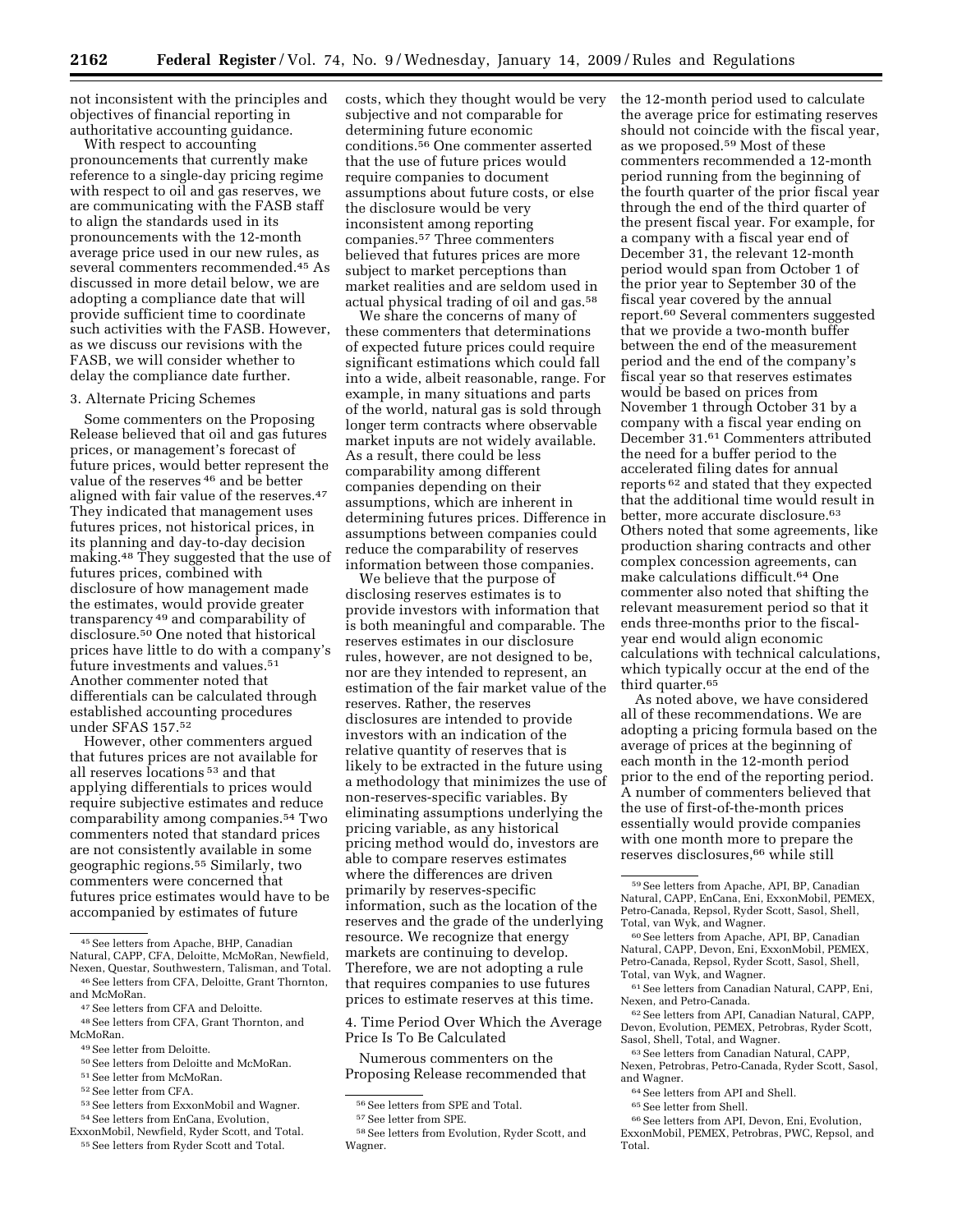aligning the time period with the fiscal year.67 We agree with the commenters that such an average will provide companies more time to prepare more accurate disclosure, while still tying the pricing formula to the period covered by the annual report.

# *C. Extraction of Bitumen and Other Non-Traditional Resources*

1. Definition of ''Oil and Gas Producing Activities''

Our current definition of ''oil and gas producing activities'' explicitly excludes sources of oil and gas from ''non-traditional'' or ''unconventional'' sources, that is, sources that involve extraction by means other than ''traditional'' oil and gas wells.68 These other sources include bitumen extracted from oil sands, as well as oil and gas extracted from coal and shales, even though some of these resources are sometimes extracted through wells, as opposed to mining and surface processing. However, such sources are increasingly providing energy resources to the world due in part to advancements in extraction and processing technology.69 Therefore, the rules we adopt today revise the definition of ''oil and gas producing activities'' to include such activities.70

All commenters on this issue supported including the extraction of unconventional resources as oil and gas producing activities.71 They believed that such inclusion would greatly improve the quality and completeness of the disclosures.72 Eight commenters noted that inclusion would better align disclosure with the way that companies view their operations.73 Some noted that, although the distinction was reasonable decades ago when traditional resources dominated oil and gas production, the reality of today is that such unconventional resources are mainstream and companies invest

70See Rule 4–10(a)(16) [17 CFR 210.4–10(a)(16)]. 71See letters from American Clean Skies, Apache, API, Canadian Natural, CAPP, CAQ, CFA, Davis Polk, Devon, E&Y, EnCana, ExxonMobil, FERC, Imperial, IPAA, KPMG, Nexen, Petrobras, Petro-Canada, PRA, PWC, Repsol, Ryder Scott, Sasol, Shell, SPE, StatoilHydro, Talisman, Total, and Wagner.

72See letters from API, CAPP, CAQ, ExxonMobil, Imperial, PWC, Repsol, Ryder Scott, Total, and Wagner.

73See letters from API, CAQ, E&Y, ExxonMobil, Imperial, Petro-Canada, PWC, and Total.

significant amounts of capital to develop these resources.74

The revised definition of ''oil and gas producing activities'' that we adopt today includes the extraction of the nontraditional resources described above.75 This amendment is intended to shift the focus of the definition of ''oil and gas producing activities'' to the final product of such activities, regardless of the extraction technology used. The amended definition states specifically that oil and gas producing activities include the extraction of saleable hydrocarbons, in the solid, liquid, or gaseous state, from oil sands, shale, coalbeds, or other nonrenewable natural resources which are intended to be upgraded into synthetic oil or gas, and activities undertaken with a view to such extraction.76

Currently, two types of natural resources pose a unique problem to establishing oil and gas reserves. Coal and, to a lesser degree, oil shale are used both as direct fuel and as feedstock to be converted into oil and gas. In response to our request for comment on how best to treat these resources, several commenters recommended that the extraction of coal 77 and oil shale 78 be categorized based on the final product. One commenter noted that investment decisions are based on the value and disposition of the final product.79 We agree with these commenters and have revised the proposal to require a company to include coal and oil shale that is intended to be converted into oil and gas as oil and gas reserves. The adopted rules also, however, prohibit a company from including coal and oil shale that is not intended to be converted into oil and gas as oil and gas reserves.

2. Disclosure by Final Products

We proposed that disclosure of reserves would be organized based on the pre-processed resource extracted from the ground. For example, under the proposal, a company that extracted bitumen and processed that bitumen

75See Rule 4–10(a)(16) [17 CFR 210.4–10(a)(16)].  $^{76}\mathrm{A}$  hydrocarbon product is saleable if it is in a state in which it can be sold even if there is no ready market for that hydrocarbon product in the geographic location of the project. The absence of a market does not preclude the activity from being considered an oil and gas producing activity. However, in order to claim reserves for that hydrocarbon product from a particular location, there must be a market, or a reasonable expectation of a market, for that product.

77See letters from CAPP, ExxonMobil, Ryder Scott, Sasol, Shell, StatoilHydro, and Wagner.

78See letters from CAPP, ExxonMobil, Shell, StatoilHydro, and Wagner.

79See letter from ExxonMobil.

into synthetic crude oil in its own processing plant would have had to base its reserves disclosure on the amount of bitumen that was economically producible, not taking into account the economics of the processing plant. This proposal was consistent with our traditional separation of ''upstream'' activities such as drilling and producing oil and gas from ''downstream'' activities such as refining. Distinguishing between traditional resources and unconventional resources can be significant to investors because unconventional resources often involve significantly different economics and company resources than oil and gas from traditional wells.

Several commenters disagreed with our proposal, recommending that the determining factor should be the final product.<sup>80</sup> They believed that a company should be able to consider the prices of self-processed resources when estimating oil and gas reserves because the economics of the processing plant are critical to the registrant's evaluation of the economic producibility of the resources.81 One commenter was concerned that distinguishing bitumen or other intermediate product from traditional oil and gas creates a false and misleading sense of comparability because producers that upgrade bitumen and sell synthetic crude do not face the same risks and rewards as do producers who sell the bitumen itself.<sup>82</sup>

We are persuaded by these commenters. However, we believe that the distinction between a company's traditional and unconventional activities is an important one from an investor's perspective because many of the unconventional activities are costlier and, therefore, have a much higher threshold of economic producibility. Therefore, we are revising the proposed table in Item 1202 to require separation of reserves based on final product, but distinguishing between final products that are traditional oil or gas from final products of synthetic oil or gas. We believe that with this separate disclosure, investors will be able to identify resources in projects that produce synthetic oil or gas that may be more sensitive to economic conditions from other resources.

In addition, as proposed, we are amending the definition of ''oil and gas producing activities'' to include activities relating to the processing or upgrading of natural resources from which synthetic oil or gas can be

<sup>67</sup>See letters from Devon and ExxonMobil. 68See Rule 4–10(a)(1)(ii)(D) [17 CFR 210.4–  $10(a)(1)(ii)(D)].$ 

<sup>69</sup>Commenters noted that unconventional resources currently represent 45% of natural gas production in the U.S. See letters from American Clean Skies and IPAA.

<sup>74</sup>See letters from Imperial, IPAA, Repsol, and Total.

<sup>80</sup>See letters from Apache, Nexen, Petrobras, and Ryder Scott.

<sup>81</sup>See letters from Apache, CAQ, and Nexen. 82See letter from Nexen.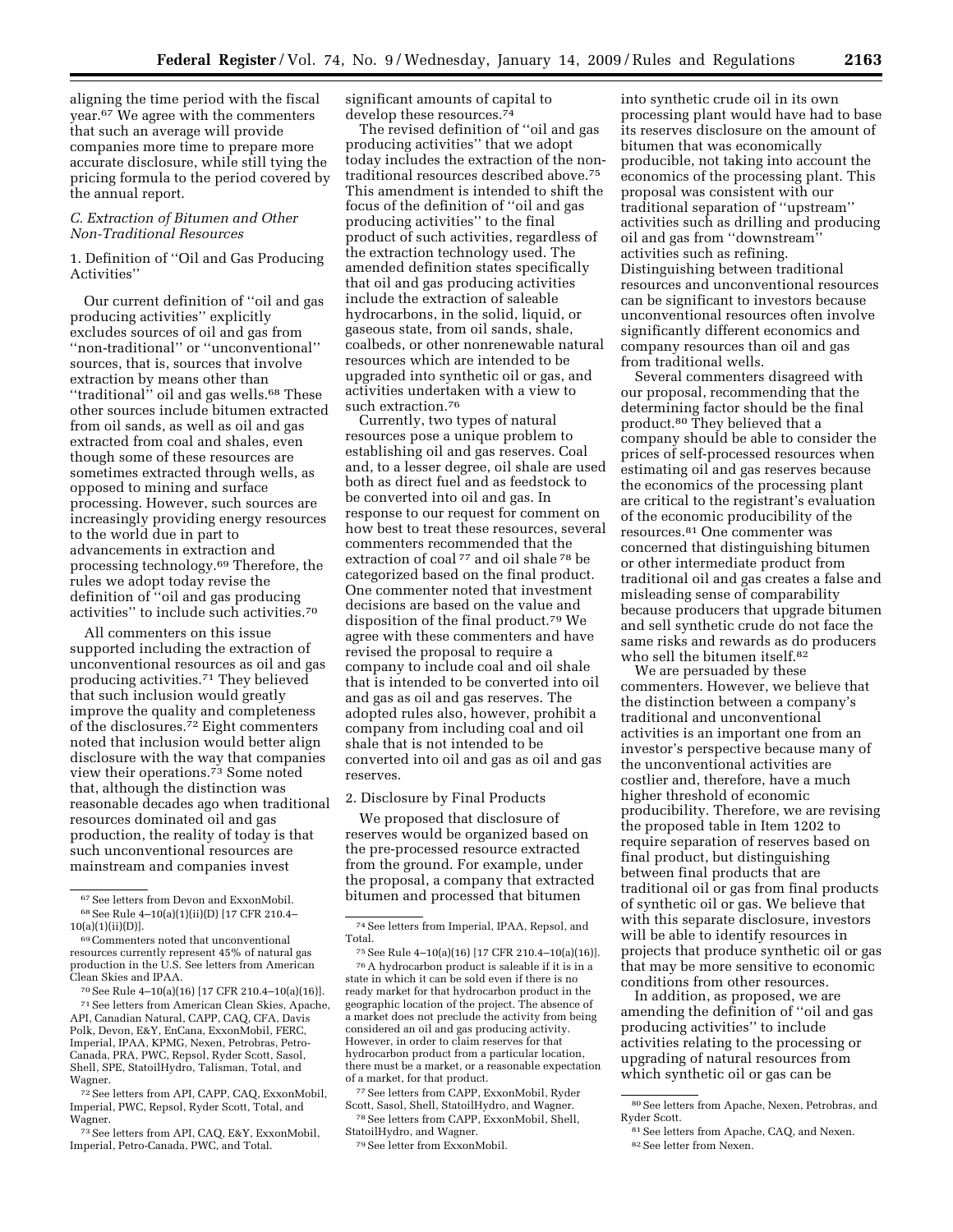extracted. However, the definition would continue to exclude:

• Transporting, refining, processing (other than field processing of gas to extract liquid hydrocarbons by the company and the upgrading of natural resources extracted by the company other than oil or gas into synthetic oil or gas) or marketing oil and gas;

• The production of natural resources other than oil, gas, or natural resources from which synthetic oil and gas can be extracted; and

• The production of geothermal steam.

#### *D. Proved Oil and Gas Reserves*

We proposed to significantly revise the definition of ''proved oil and gas reserves.'' We are adopting that definition, substantially as proposed.<sup>83</sup> However, as noted above, we have decided to base the price used to establish economic producibility on the average price during the 12-month period prior to the ending date of the period covered by the report, determined as an unweighted arithmetic average of the first-day-of-the-month price for each month within such period.

One commenter recommended against using an average price to calculate existing economic conditions if the price is set by contractual arrangements.84 We agree that under such circumstances, the appropriate price to use for establishing economic producibility is the price set by those contractual arrangements. Therefore, we have revised the definition to reflect that situation.<sup>85</sup>

The existing definition of the term ''proved oil and gas reserves'' incorporates certain specific concepts such as ''lowest known hydrocarbons'' which limit a company's ability to claim proved reserves in the absence of information on fluid contacts in a well penetration,86 notwithstanding the existence of other engineering and geoscientific evidence.87 We proposed revisions to the definition that would permit the use of new reliable technologies to establish the reasonable certainty of proved reserves. The proposed revisions to the definition of ''proved oil and gas reserves'' also

included provisions for establishing levels of lowest known hydrocarbons and highest known oil through reliable technology other than well penetrations. We are adopting those revisions as proposed.

We also are adopting, as proposed, revisions that permit a company to claim proved reserves beyond those development spacing areas that are immediately adjacent to developed spacing areas if the company can establish with reasonable certainty that these reserves are economically producible.88 These revisions are designed to permit the use of alternative technologies to establish proved reserves in lieu of requiring companies to use specific tests. In addition, they establish a uniform standard of reasonable certainty that applies to all proved reserves, regardless of location or distance from producing wells.

#### *E. Reasonable Certainty*

Both the existing definition of the term ''proved oil and gas reserves,'' and the definition of that term that we are adopting in this release, rely on the term ''reasonable certainty,'' which previously was not defined in Rule 4– 10. In the Proposing Release, we proposed to define the term ''reasonable certainty'' as ''much more likely to be achieved than not'' to avoid ambiguity in that term's meaning. However, several commenters recommended that the rules mirror the PRMS definition more closely.89 Four commenters were concerned that a different definition from the PRMS would cause confusion. They recommended using the PRMS standard of ''high degree of confidence that the quantities will be recovered.'' 90 One commenter recommended that, because the proposed definition is new, the Commission should adopt a safe harbor, to avoid potential uncertainty until a court interprets the phrase.91 But others believed that the proposed definition is consistent with the PRMS definition.92 One commenter opined that the concept of estimated ultimate recovery (EUR) is appropriate to establish proved oil and gas reserves.<sup>93</sup>

We believe that the terms ''high degree of confidence'' from the PRMS and ''much more likely to be achieved than not'' in our proposal have the same

92See letters from EnCana, ExxonMobil, Petrobras, and Ryder Scott.

meaning. Our proposed language was not intended to change the level of certainty required to establish reasonable certainty. However, we agree that the use of terminology that is consistent with the PRMS will assist in the understanding of those terms. Therefore, we are adopting the ''high degree of confidence'' standard that exists in the PRMS. We also are clarifying that having a ''high degree of confidence'' means that a quantity is ''much more likely to be achieved than not, and, as changes due to increased availability of geoscience (geological, geophysical, and geochemical), engineering, and economic data are made to estimated ultimate recovery (EUR) with time, reasonably certain EUR is much more likely to increase or remain constant than to decrease'' to provide elaboration to the definition of reasonable certainty.

We are adopting a definition of ''reasonable certainty'' that addresses, and permits the use of, both deterministic methods and probabilistic methods for estimating reserves, as proposed. Nine commenters supported permitting the use of either deterministic methods or probabilistic methods.94 One commenter believed that each method may be more appropriate for different situations.95 Other commenters also supported the proposed alignment of the definitions of those terms with the definitions in the PRMS definitions.96 The definition that we are adopting states that, if deterministic methods are used, reasonable certainty means a high degree of confidence that the quantities will be recovered.97 Consistent with the PRMS definition, if probabilistic methods are used, there should be at least a 90% probability that the quantities actually recovered will equal or exceed the estimate.

# *F. Developed and Undeveloped Oil and Gas Reserves*

We proposed to revise the definitions of the terms ''proved developed oil and gas reserves'' and ''proved undeveloped oil and gas reserves.'' One commenter noted that the terms ''developed'' and ''undeveloped'' are not restricted to proved oil and gas reserves, but could apply to all classifications of reserves, including probable and possible reserves.98 We agree with that

<sup>83</sup>See Rule 4–10(a)(22) [17 CFR 210.4–10(a)(22)]. 84See letter from SPE.

<sup>85</sup>See Rule 4–10(a)(22)(v) [17 CFR 210.4– 10(a)(22)(v)].

<sup>86</sup> In certain circumstances, a well may not penetrate the area at which the oil makes contact with water. In these cases, the company would not have information on the fluid contact and must use other means to estimate the lower boundary depths for the reservoir in which oil is located.

<sup>87</sup>See previous Rule 4–10(a)(2)(i) [17 CFR 210.4–  $10(a)(2)(i)$ ].

<sup>88</sup>See Rule 4–10(a)(22) [17 CFR 210.4–10(a)(22)]. See Section II.G for a more detailed discussion regarding this provision.

<sup>89</sup>See letters from EIA, ExxonMobil, and Zakaib. 90See letters from Apache, EIA, Energen, and SPE.

 $\ensuremath{^{91}}$  See letter from Evolution.

<sup>94</sup>See letters from Apache, Devon, Evolution, Petro-Canada, Ryder Scott, Shell, SPE, Total, and Wagner.

<sup>95</sup> See letter from Wagner.

<sup>96</sup>See letters from AAPG, SPE, and Southwestern.

<sup>97</sup>See Rule 4–10(a)(24) [17 CFR 210.4–10(a)(24)].

<sup>98</sup>See letter from SPE. We note that with respect to oil and gas reserves, the term "classification"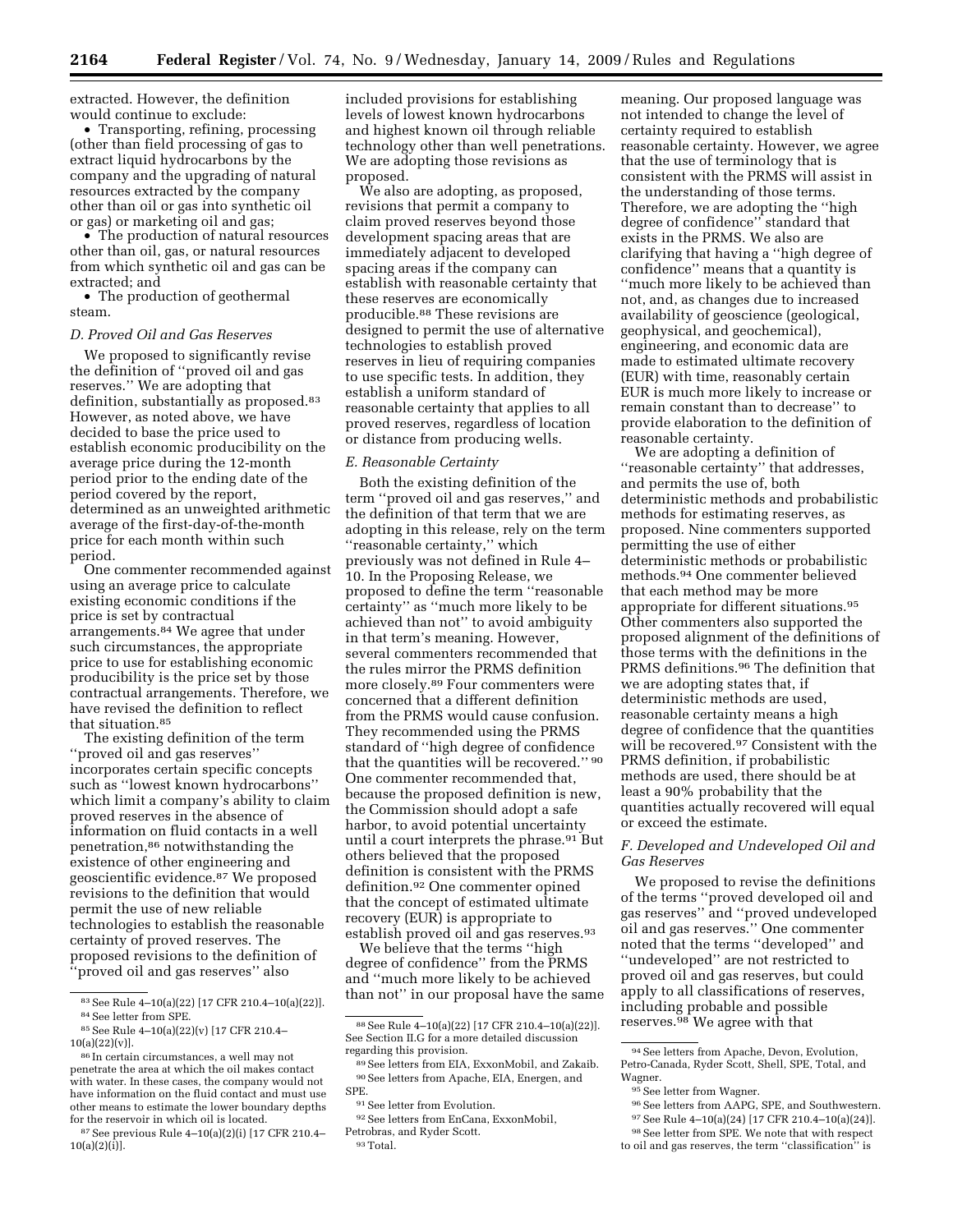commenter. Although the development of a prospect may provide the company with more information and data to determine reserves amounts more accurately, companies may estimate proved, probable, and possible volumes regardless of the development stage. In the past, these terms were linked to the concept of proved reserves because our disclosure rules permitted the disclosure only of proved reserves. In light of our revision to allow disclosure of probable and possible reserves, the final rules define the terms ''developed oil and gas reserves'' and ''undeveloped oil and gas reserves'' to indicate that the development status of the reserves is relevant to all classifications of oil and gas reserves.99

#### 1. Developed Oil and Gas Reserves

Other than the change discussed above to eliminate ''proved'' from the term being defined, we are adopting a definition of ''developed oil and gas reserves'' substantially as proposed. We proposed to define the term ''proved developed oil and gas reserves'' as proved reserves that:

• In projects that extract oil and gas through wells, can be expected to be recovered through existing wells with existing equipment and operating methods; and

• In projects that extract oil and gas in other ways, can be expected to be recovered through extraction technology installed and operational at the time of the reserves estimate.

Two commenters suggested that, consistent with the PRMS, reserves should be considered developed if the cost of any required equipment is relatively minor compared to the cost of a new well or the installed equipment.100 Again, we agree that consistency with PRMS would improve compliance with our rules. In addition, such a revision is consistent with our existing definition of the term ''proved undeveloped reserves'' which includes reserves on which a well exists, but a relatively ''major'' expenditure is required for recompletion.<sup>101</sup> Therefore, the final rules provide that reserves also are developed if the cost of any required equipment is relatively minor compared to the cost of a new well.<sup>102</sup>

### 2. Undeveloped Oil and Gas Reserves

In the Proposing Release, we proposed a significantly revised definition of the term ''proved undeveloped oil and gas reserves.'' The most significant aspect of the proposed revision was the replacement of the existing ''certainty'' test for areas beyond one offsetting drilling unit 103 from a productive well with a ''reasonable certainty'' test. Currently, the definition of the term ''proved undeveloped reserves'' imposes a ''reasonable certainty'' standard for reserves in drilling units immediately adjacent to the drilling unit containing a producing well and a ''certainty'' standard for reserves in drilling units beyond the immediately adjacent drilling units.104 All commenters on this issue supported the proposal.105 Three commenters noted that a single standard-reasonable certainty-should apply to all proved reserves.106 We are adopting this aspect of the definition as proposed.

Many commenters opposed the proposed language that would have imposed a five-year limit on maintaining undeveloped reserves unless ''unusual'' circumstances existed.107 They asserted that large projects, projects in remote areas, and projects in continuous accumulations, such as oil sands, typically take more than five years to develop, but they do not view such projects as ''unusual.'' 108 One commenter noted that the proposed rule is not consistent with the PRMS, which uses the term ''specific circumstances,'' rather than ''unusual circumstances.'' 109 Other commenters suggested that we require the company to explain why it has not developed any undeveloped reserves for more than five

<sup>104</sup> See previous Rule 4–10(a)(4) [17 CFR 210.4– 10(a)(4)]. A drilling unit refers to the spacing between wells required by some local jurisdictions to prevent wasting resources and optimize recovery.<br><sup>105</sup> See letters from American Clean Skies,

Apache, API, Canadian Natural, CAPP, Chesapeake, Devon, Evolution, ExxonMobil, McMoRan, Petro-Canada, Questar, Repsol, Southwestern, Shell, SPE,

years.110 The intent of the proposal was not to exclude projects that typically take more than five years to develop from being considered reserves. We agree that the rule should allow the recognition of reserves in projects that are expected to run more than five years, regardless of whether ''unusual'' circumstances exist. Therefore, we have revised the rule to replace the term ''unusual'' with the term ''specific.'' 111 We note that, as proposed, Item 1203 of Regulation S–K would require disclosure regarding why such undeveloped reserves have not been developed.112

We also proposed to broaden the definition of the term ''proved undeveloped reserves'' to permit a company to include, in its undeveloped reserves estimates, quantities of oil that can be recovered through improved recovery projects and to expand the technologies that a company can use to establish reserves. Under the existing definition, a company can include such quantities only if techniques have been proved effective by actual production from projects in the area and in the same reservoir. As proposed, we are expanding this definition of the term ''undeveloped oil and gas reserves'' to permit the use of techniques that have been proved effective by actual production from projects in the same reservoir or an analogous reservoir or ''by other evidence using reliable technology that establishes reasonable certainty.'' 113

We also are making other, less substantive revisions to the definition of ''undeveloped oil and gas reserves.'' First, commenters suggested that we use the term ''development spacing'' 114 or ''drainage areas'' 115 instead of ''drilling units'' because the term ''drilling units'' is only relevant in jurisdictions that establish such units. They noted that many foreign jurisdictions do not establish such units. We concur with those commenters and have replaced the term "drilling units" with the term<br>"development spacing areas."

One commenter also noted that the PRMS guidance on the use of analogs for improved recovery projects does not limit such use to ''within the immediate area'' and recommended that we delete this phrase from the definition.116 Again, we agree that consistency with PRMS would be beneficial in this instance and have deleted that phrase

- 111 See Rule 4–10(a)(31) [17 CFR 210.4–10(a)(31)].<br>
112 See Item 1203(d) [17 CFR 229.1203(d)].<br>
113 See Rule 4–10(a)(31) [17 CFR 210.4–10(a)(31)].<br>
114 See letter from Total.<br>
115 See letter from SPE.<br>
116 See letter from
- 
- 
- 
- 
- 

used to indicate the level of certainty that estimated amounts will be recovered. Thus, although the terms ''developed'' and ''undeveloped'' may be considered means in which to generically ''classify'' reserves, for clarity, we use that term to be

<sup>&</sup>lt;sup>99</sup> See Rules 4–10(a)(6) and (31) [17 CFR 210.4–<br>10(a)(6) and (31)].

<sup>&</sup>lt;sup>100</sup> See letters from SPE and Total.<br><sup>101</sup> See previous Rule 4–10(a)(4) [17 CFR 210.4–<br>10(a)(4)].

<sup>102</sup> See Rule 4-10(a)(6) [17 CFR 210.4-10(a)(6)].

<sup>103</sup>As noted later in this section of the release, we are replacing the term ''drilling unit'' with the term ''development spacing area'' in the final rules. However, for purposes of discussing the proposal and the existing rules, we continue to use the term ''drilling unit'' because that is the term used in the

 $^{106}$  See letters from Devon, EnCana, and Equitable.

<sup>&</sup>lt;sup>107</sup> See letters from American Clean Skies, Apache, CAPP, Chesapeake, EnCana, ExxonMobil, Luscher, Newfield, Nexen, Petrobras, Petro-Canada,

<sup>&</sup>lt;sup>108</sup> See letters from American Clean Skies, CAPP, Chesapeake, EnCana, ExxonMobil, Newfield, Nexen, Petrobras, Petro-Canada, Ryder Scott, Shell,

<sup>109</sup> See letter from SPE.

<sup>&</sup>lt;sup>110</sup> See letters from Devon, Ryder Scott, and Wagner.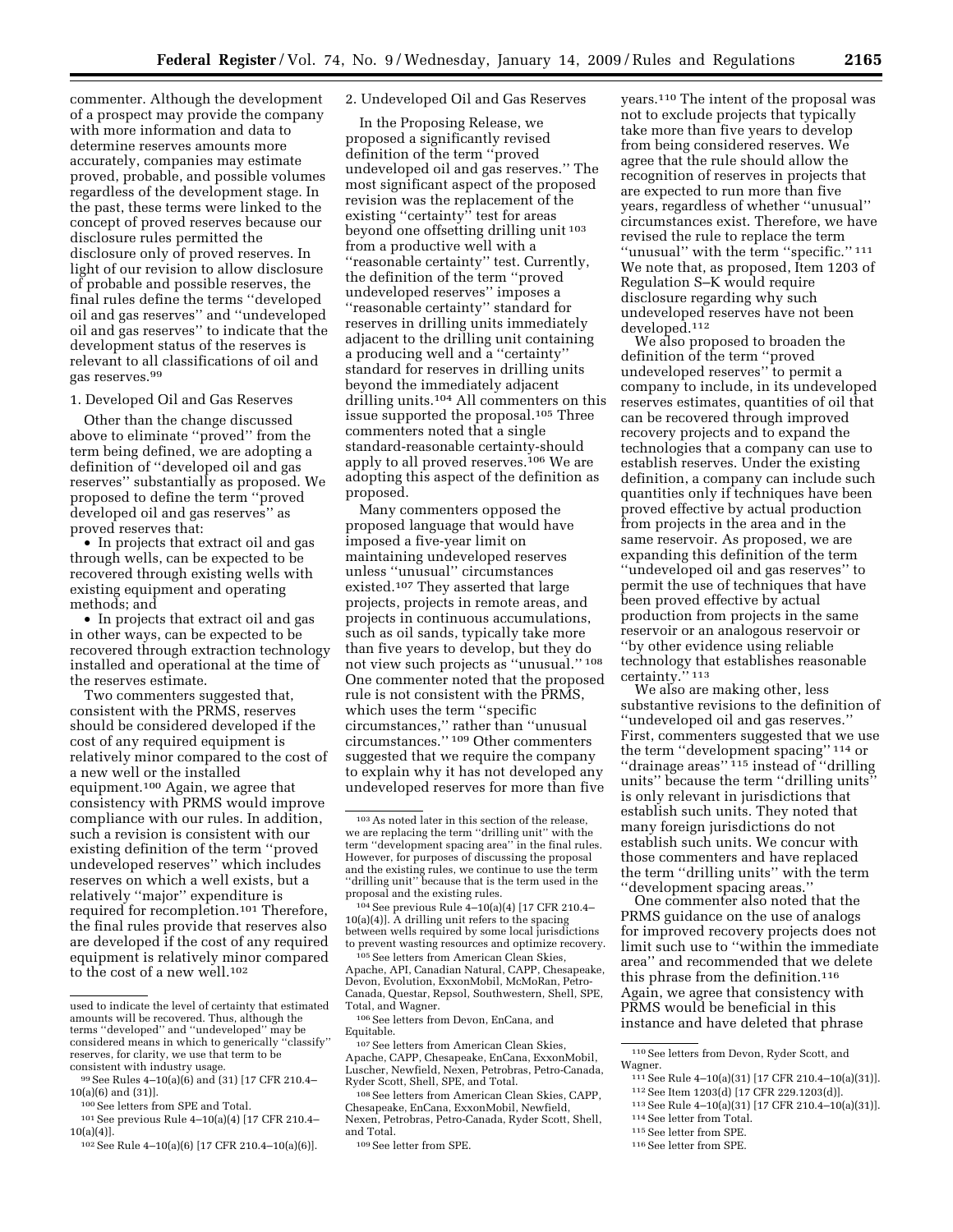from the definition. We also have eliminated two paragraphs of the proposed definition because they were largely repetitive of other aspects of the definition and were unnecessary.<sup>117</sup>

## *G. Reliable Technology*

1. Definition of the Term ''Reliable Technology''

We are adopting, substantially as proposed, a new definition of ''reliable technology'' that would broaden the types of technologies that a company may use to establish reserves estimates and categories. All commenters on this topic supported the proposed principles-based definition for reliable technology.<sup>118</sup>

The current rules limit the use of alternative technologies as the basis for determining a company's reserves disclosures. For example, under the current rules, a company must use actual production or flow tests to meet the ''reasonable certainty'' standard necessary to establish the proved status of its reserves.119 Similarly, the current rules provide bright line tests for determining fluid contacts, such as lowest known hydrocarbons and highest known oil, which establish the volume of the hydrocarbons in place.

We recognize that technologies have developed, and will continue to develop, improving the quality of information that can be obtained from existing tests and creating entirely new tests that we cannot yet envision. Thus, the new definition of the term ''reliable technology'' permits the use of technology (including computational methods) that has been field tested and has demonstrated consistency and repeatability in the formation being evaluated or in an analogous formation.

118See letters from AAPG, American Clean Skies, Apache, CFA, Davis Polk, Devon, EnCana, ExxonMobil, Petrobras, Ryder Scott, Sasol, Shell, SPE, Southwestern, and Wagner.

This new standard will permit the use of a new technology or a combination of technologies once a company can establish and document the reliability of that technology or combination of technologies.

We are adopting certain revisions to our proposed definition of the term ''reliable technology.'' The proposal also would have required reliable technology to be ''widely accepted.'' However, some commenters were concerned that this requirement would exclude proprietary technologies that companies develop internally that have proven to be reliable.120 We concur with these commenters and have removed the ''widely accepted'' requirement from the final rule.

We also proposed to define the term ''reliable technology,'' expressed in probabilistic terms, as technology that has been proven empirically to lead to correct conclusions in 90% or more of its applications. Several commenters expressed concern that this proposed 90% threshold would be difficult to verify and support on an ongoing basis.121 We agree that a bright line test would be difficult to apply to a particular technology or mix of technologies to determine their reliability. Therefore, we are not adopting the 90% threshold as part of the definition.

#### 2. Disclosure of Technologies Used

The proposal would have required a company to disclose the technology used to establish reserves estimates and categories for material properties in a company's first filing with the Commission and for material additions to reserves estimates in subsequent filings because, under the proposal, a company would be able to select the technology or mix of technologies that it uses to establish reserves. Two commenters supported the proposal because they believed that disclosure of the technologies used is reasonable if the definition of ''reliable technology'' is principles-based.122 However, many other commenters were concerned that the proposed requirement to disclose the technologies used to establish levels of certainty for reserves estimates would lead to very complex, technical disclosures that would have little meaning to investors.<sup>123</sup> Others were concerned that disclosure of the

technology, or the mix of technologies, might cause competitive harm.124

As an alternative, some commenters recommended that the rule require a more general overview of the technologies used.125 We are clarifying that the required disclosure would be limited to a concise summary of the technology or technologies used to create the estimate.<sup>126</sup>  $\tilde{A}$  company would not be required to disclose proprietary technologies, or a proprietary mix of technologies, at a level of specificity that would cause competitive harm. Rather, the disclosure may be more general. For example, a company may disclose that it used a combination of seismic data and interpretation, wireline formation tests, geophysical logs, and core data to calculate the reserves estimate. As noted, however, the Commission's staff, as part of the review and comment process, may continue to request companies to provide supplemental data, consistent with current practice,<sup>127</sup> which, under the new rules, may include information sufficient to support a company's conclusion that a technology or mix of technologies used to establish reserves meets the definition of ''reliable technology.''

Two commenters supported the proposal to limit the disclosures to technologies used to establish reserves in a company's first filing with the Commission and material additions to reserves.128 We are adopting this limitation as proposed.<sup>129</sup> If the company has not previously disclosed reserves estimates in a filing with the Commission or is disclosing material additions to its reserves estimates, the company must disclose the technologies used to establish the appropriate level of certainty for reserves estimates from material properties included in the total reserves disclosed and the particular properties do not need to be identified. We believe that requiring such disclosure when reserves, or material additions to reserves, are reported for the first time will discourage the use of questionable technologies to establish reserves. However, we do not believe it is necessary to require a company to disclose the technology or technologies

128See letters from Southwestern and Wagner. 129See Item 1202(a)(6) [17 CFR 229.1202(a)(6)].

<sup>117</sup>These paragraphs would have clarified (1) in a conventional accumulation, offsetting productive units must lie within an area in which economic producibility has been established by reliable technology to be reasonably certain and (2) proved reserves can be claimed in a conventional or continuous accumulation in a given area in which engineering, geoscience, and economic data, including actual drilling statistics in the area, and reliable technology show that, with reasonable certainty, economic producibility exists beyond immediately offsetting drilling units. We do not believe that these statements, based on the terms ''conventional accumulation'' and ''continuous accumulation'' which are no longer being defined continue to serve a helpful purpose. See Section II.J.5 of this release.

<sup>119</sup>However, in the past, the Commission's staff has recognized that flow tests can be impractical in certain areas, such as the Gulf of Mexico, where environmental restrictions effectively prohibit these types of tests. The staff has not objected to disclosure of reserves estimates for these restricted areas using alternative technologies.

 $^{\rm 120}$  See letters from Chesapeake, ExxonMobil, Shell, and Total.

<sup>121</sup>See letters from AAPG, Apache, EIA, Evolution, Ryder Scott, Shell, SPE, and Wagner. 122See letters from Davis Polk and Sasol.

<sup>123</sup>See letters from API, Devon, Eni, ExxonMobil, PEMEX, Petro-Canada, Questar, Repsol, Ryder Scott, Shell, Southwestern, StatoilHydro, and Total.

<sup>124</sup>See letters from API, Devon, Evolution, ExxonMobil, Ryder Scott, StatoilHydro, and Total. <sup>125</sup> See letters from EnCana, Eni, Evolution, Ryder

Scott, and Shell.

<sup>126</sup>See Item 1202(a)(6) [17 CFR 229.1202(a)(6)].

<sup>127</sup>Currently, the Commission's staff requests supplemental data pursuant to Instruction 4 to Item 102 of Regulation S–K [17 CFR 229.102], Rule 418 [17 CFR 230.418], and Rule 12b–4 [17 CFR 240.12b– 4]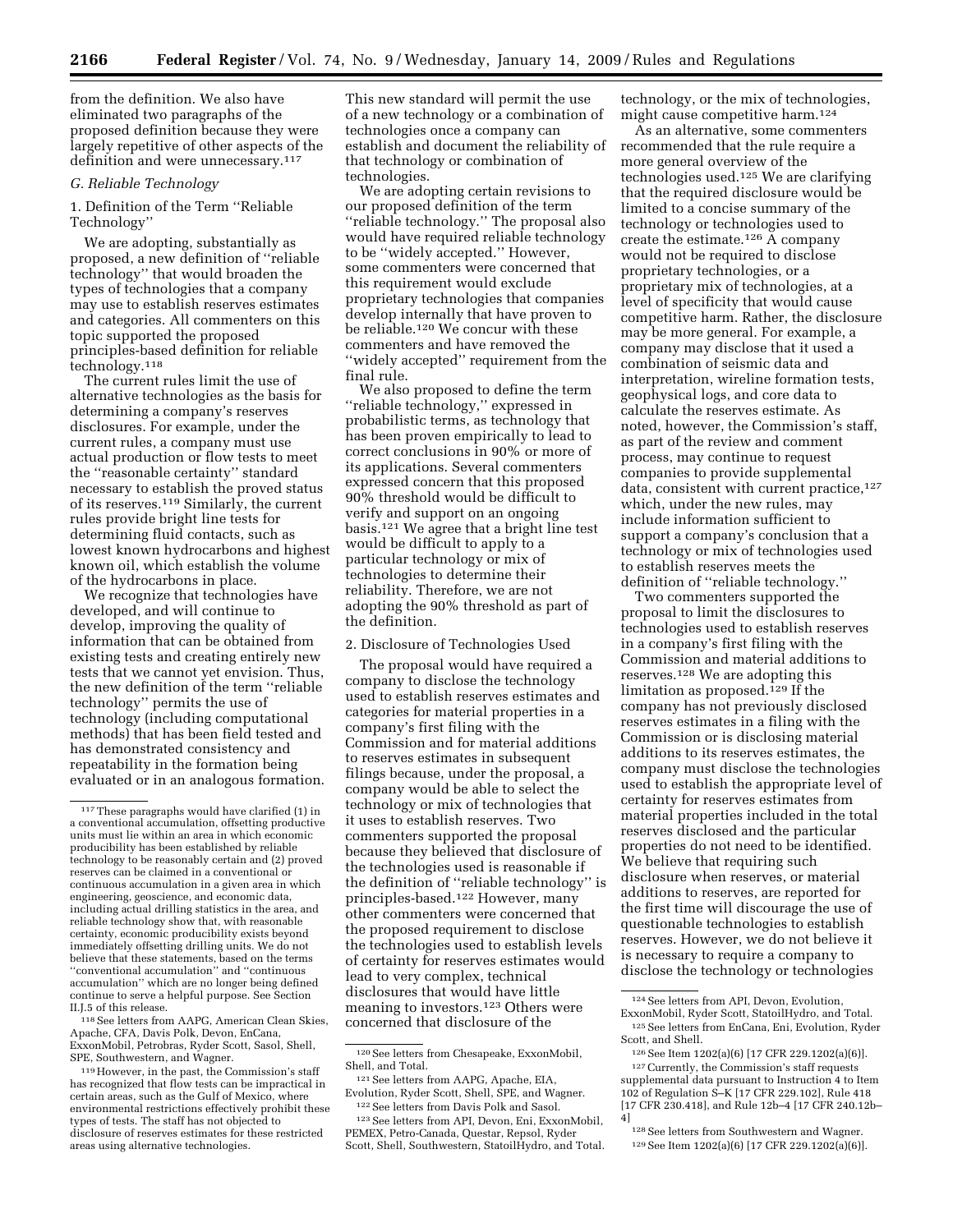relied upon to establish reserves previously disclosed under our rules because the permitted technologies have been limited to those permitted by our existing rule. In addition, we believe that ongoing disclosure of the technologies used to establish all of a company's reserves would become unnecessarily cumbersome.

# *H. Unproved Reserves—''Probable Reserves'' and ''Possible Reserves''*

As discussed more fully in Section IV.B.3 of this release addressing the disclosure requirements of new Subpart 1200, we are adopting the proposal to permit disclosure of probable and possible reserves. Therefore, we are adopting the proposed definitions of the terms ''probable reserves'' and ''possible reserves'' as proposed.

When producing an estimate of the amount of oil and gas that is recoverable from a particular reservoir, a company can make three types of estimates:

• An estimate that is reasonably certain;

• An estimate that is as likely as not to be achieved; and

• An estimate that might be achieved, but only under more favorable circumstances than are likely. These three types of estimates are known in the industry as (1) proved, (2) proved plus probable, and (3) proved plus probable plus possible reserves estimates.

## 1. Probable Reserves

We are adopting the definition of the term ''probable reserves'' as proposed. It states that ''probable reserves'' are those additional reserves that are less certain to be recovered than proved reserves but which, in sum with proved reserves, are as likely as not to be recovered.<sup>130</sup> This definition provides guidance for the use of both deterministic and probabilistic methods. The definition clarifies that, when deterministic methods are used, it is as likely as not that actual remaining quantities recovered will equal or exceed the sum of estimated proved plus probable reserves. Similarly, when probabilistic methods are used, there must be at least a 50% probability that the actual quantities recovered will equal or exceed the proved plus probable reserves estimates. This definition was derived from the PRMS definition of the term ''probable reserves.'' Several commenters agreed with the proposed definition of this term, noting that it is roughly consistent with PRMS.131

## 2. Possible Reserves

We also are adopting the definition of the term ''possible reserves'' as proposed. The new definition states that possible reserves include those additional reserves that are less certain to be recovered than probable reserves.132 It clarifies that, when deterministic methods are used, the total quantities ultimately recovered from a project have a low probability to exceed the sum of proved, probable, and possible reserves. When probabilistic methods are used, there must be at least a 10% probability that the actual quantities recovered will equal or exceed the sum of proved, probable, and possible estimates. Several commenters noted that our proposed definition of the term ''possible reserves'' was consistent with PRMS, which also uses a 10% threshold.133 One commenter recommended that the threshold for ''possible reserves'' should be a 25% likelihood of recovery because that percentage would be more meaningful than 10%.134 We believe that a definition consistent with the PRMS will provide the most certainty and clarity for companies and investors.

#### *I. Reserves*

We proposed to add a definition of the term ''reserves'' to our rules. The proposed definition would have described the criteria that an accumulation of oil, gas, or related substances must satisfy to be considered reserves (of any classification), including non-technical criteria such as legal rights. Specifically, we proposed to define reserves as the estimated remaining quantities of oil and gas and related substances anticipated to be recoverable, as of a given date, by application of development projects to known accumulations based on:

• Analysis of geoscience and engineering data;

- The use of reliable technology;
- The legal right to produce;

• Installed means of delivering the oil, gas, or related substances to markets, or the permits, financing, and the appropriate level of certainty (reasonable certainty, as likely as not, or possible but unlikely) to do so; and

• Economic producibility at current prices and costs.

The proposed definition also would have clarified that reserves are classified as proved, probable, and possible according to the degree of uncertainty associated with the estimates. We are

not adopting the definition as proposed. Four commenters recommended clarification that the term ''legal right to produce'' extends beyond the initial term of an oil and gas concession if there is a reasonable expectation that the concession will be renewed, consistent with the PRMS and current staff position.135 We are adopting a definition of the term ''reserves'' that more closely parallels the PRMS definition of that term.

Our final rules define the term ''reserves'' as the estimated remaining quantities of oil and gas and related substances anticipated to be economically producible, as of a given date, by application of development projects to known accumulations.136 In addition, there must exist, or there must be a reasonable expectation that there will exist, the legal right to produce or a revenue interest in the production of oil and gas, installed means of delivering oil and gas or related substances to market, and all permits and financing required to implement the project.

A note to the definition clarifies that reserves should not be assigned to adjacent reservoirs isolated by major, potentially sealing, faults until those reservoirs are penetrated and evaluated as economically producible and that reserves should not be assigned to areas that are clearly separated from a known accumulation by a non-productive reservoir (*i.e.*, absence of reservoir, structurally low reservoir, or negative test results). Such areas may contain prospective resources (*i.e.*, potentially recoverable resources from undiscovered accumulations).137

One notable difference between our final definition of ''reserves'' and the PRMS definition is that our definition is based on ''economic producibility'' rather than ''commerciality.'' One commenter believed that reserves must be ''commercial,'' as stated in the PRMS definition.138 However, commerciality introduces a subjective aspect to the price used to establish existing economic conditions by factoring in the rate of return required by a particular company before it will commit resources to the project. This rate of return will vary among companies, reducing the comparability among disclosures. Therefore, the adopted definition of the term ''reserves'' relies on economic producibility, as proposed.

<sup>130</sup>See Rule 4–10(a)(18) [17 CFR 210.4–10(a)(18)]. 131See letters from Devon, EnCana, SPE, and StatoilHydro.

<sup>132</sup>See Rule 4–10(a)(17) [17 CFR 210.4–10(a)(17)]. 133See letters from Devon, EnCana, SPE, and StatoilHydro.

<sup>134</sup>See letter from Evolution.

<sup>135</sup>See letters from API, CAQ, Grant Thornton, and KPMG.

<sup>136</sup>See Rule 4–10(a)(26) [17 CFR 210.4–10(a)(26)]. 137See Note to Rule 4–10(a)(26) [17 CFR 210.4–

<sup>10(</sup>a)(26)].

<sup>138</sup>See letter from StatoilHydro.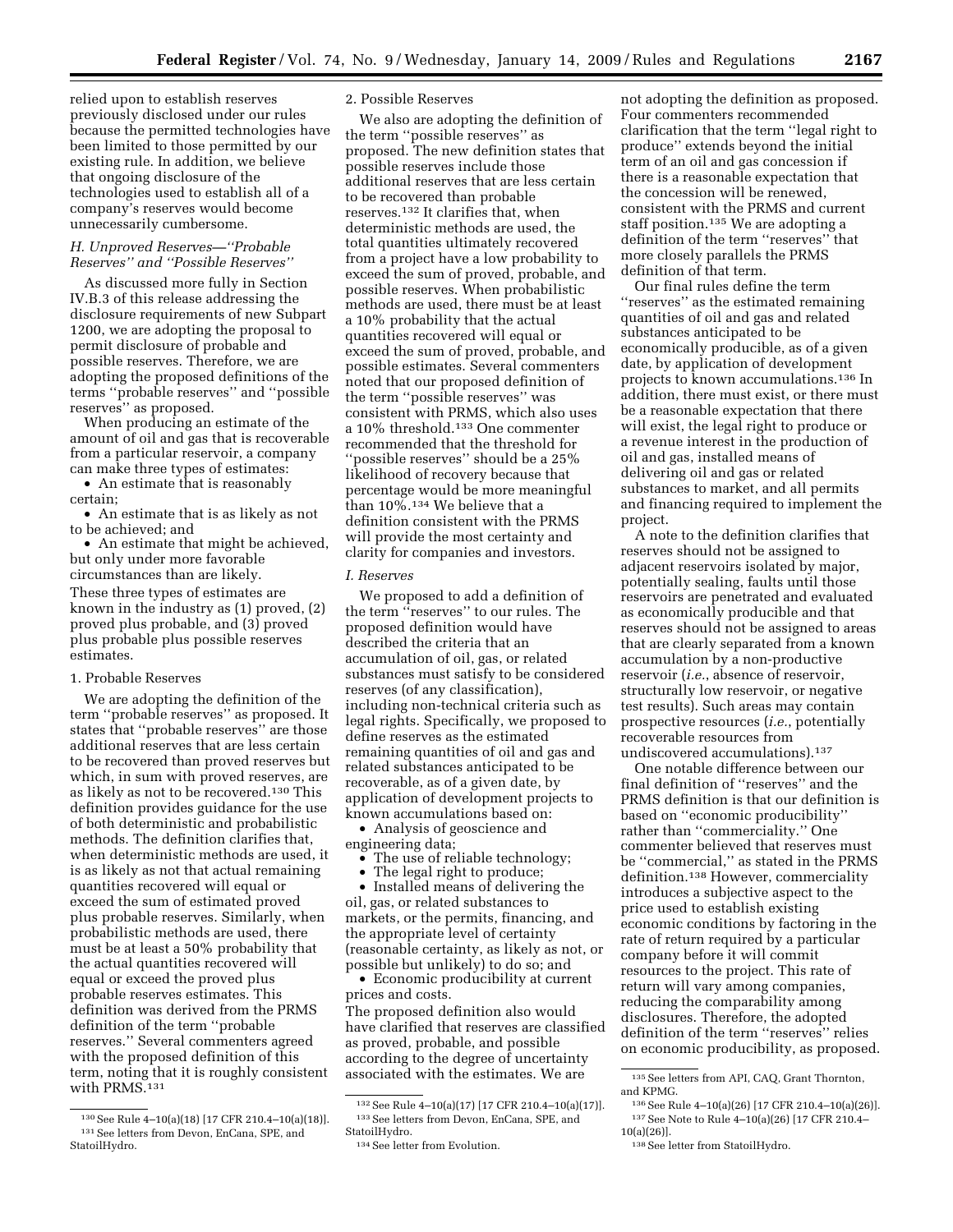## *J. Other Supporting Terms and Definitions*

We also proposed to define several other terms primarily to support and clarify the definitions of the key terms. We are adopting most of those supporting definitions as discussed in further detail below.

# 1. Deterministic Estimate

A company can derive two different types of reserves estimates depending on the method used to calculate the estimates. These two types of estimates are known as ''deterministic estimates'' and ''probabilistic estimates.'' 139 In the Proposing Release, we proposed to define the term ''deterministic estimate'' as an estimate based on a single value for each parameter (from the geoscience, engineering, or economic data) in the reserves calculation that is used in the reserves estimation procedure. We are adopting that definition as proposed.

#### 2. Probabilistic Estimate

We are adopting a new definition of the term ''probabilistic estimate'' substantially as proposed. The new rule defines the term ''probabilistic estimate'' as an estimate that is obtained when the full range of values that could reasonably occur from each unknown parameter (from the geoscience and engineering data) is used to generate a full range of possible outcomes and their associated probabilities of occurrence.140 In response to a comment received, however, we revised the definition so that it does not include the application of a range of values with respect to economic conditions because those conditions, such as prices and costs, are based on historical data, and therefore are an established value, rather than a range of estimated values.141

#### 3. Analogous Reservoir

We proposed a definition of the term ''analogous formation in the immediate area.'' As noted above, we received comment indicating that the use of appropriate analogs should not be limited to the immediate area in which the reserves are being estimated.142 Therefore, we have changed the defined term to ''analogous reservoir.'' 143 In

addition, based on commenters' remarks, we are defining the term ''analogous reservoir'' in a manner that is more consistent with the PRMS, which addresses more specifically the types of reservoirs that may be used as analogues. The new definition of the term ''analogous reservoir'' states that analogous reservoirs, as used in resources assessments, have similar rock and fluid properties, reservoir conditions (depth, temperature, and pressure) and drive mechanisms, but are typically at a more advanced stage of development than the reservoir of interest and thus may provide concepts to assist in the interpretation of more limited data and estimation of recovery.144 When used to support proved reserves, an ''analogous reservoir'' refers to a reservoir that shares the following characteristics with the reservoir of interest:

• Same geological formation (but not necessarily in pressure communication with the reservoir of interest);

- Same environment of deposition;
- Similar geological structure; and
- Same drive mechanism.

As proposed, the new definition includes an instruction that clarifies that reservoir properties must, in the aggregate, be no more favorable in the analog than in the reservoir of interest. The new definition also clarifies that, although an analogous reservoir must be in the same geological formation as the reservoir of interest, it need not be in pressure communication with the reservoir of interest.

## 4. Definitions of Other Terms

We received no comment with regard to several of the proposed supporting definitions. We are adopting those definitions substantially as proposed without material changes. They include the following terms:

- "Condensate"; 145
- ''Development project''; 146
- ''Economically producible''; 147
- ''Estimated ultimate recovery,'' 148
- ''Exploratory well''; 149
- ''Extension well''; 150 and
- "Resources."<sup>151</sup>

Most of these supporting terms and their definitions are based on similar terms in the PRMS. The definition of ''resources'' is based on the Canadian

146See Rule 4–10(a)(8) [17 CFR 210.4–10(a)(8)].

- 10(a)(11)].
- 149See Rule 4–10(a)(13) [17 CFR 210.4–10(a)(13)]. 150See Rule 4–10(a)(14) [17 CFR 210.4–10(a)(14)]. 151See Rule 4–10(a)(28) [17 CFR 210.4–10(a)(28)].

Oil and Gas Evaluation Handbook (COGEH).

In the Proposing Release, we solicited comment on whether we should adopt any other supporting definitions. One commenter submitted an appendix to its letter containing numerous other terms that it thought we should adopt.152 We have decided not to adopt those additional definitions because we feel that they are unnecessary at this time. However, we have decided to adopt a definition for the term ''bitumen.'' We believe that providing a definition for this term will lead to more consistency among disclosures because there currently are several competing definitions of that term used in the industry.

We are defining the term ''bitumen'' as ''petroleum in a solid or semi-solid state in natural deposits. In its natural state, it usually contains sulfur, metals, and other non-hydrocarbons. Bitumen has a viscosity greater than 10,000 centipoise measured at original temperature in the deposit and atmospheric pressure, on a gas free basis.'' 153 This definition is similar to the PRMS definition of ''natural bitumen.''

5. Proposed Terms and Definitions Not Adopted

We proposed definitions for the terms ''continuous accumulations'' and ''conventional accumulations'' to assist companies in disclosing segregated reserves based on these two types of accumulations. As noted elsewhere in this release, the final rules do not require disclosure based on the type of accumulation in which the reserves are found.154 Therefore, there is no need to define these terms and we are not adopting the proposed definitions.

Similarly, we proposed a definition for the term ''sedimentary basin'' because it would have been part of our definition of the term ''by geographic area.'' As noted elsewhere in this release, we have substantially revised the definition of the term ''by geographic area'' 155 and the term ''sedimentary basin'' is no longer needed, so we are not adopting this proposed term and definition.

As noted above, one commenter recommended that we adopt a large glossary of terms and definitions that correspond with the PRMS definitions.156 Rather than defining an extensive glossary of terms in our rules

- 153See Rule 4–10(a)(3) [17 CFR 210.4–10(a)(3)].
- 154See Section III.B.3.c.

156 See letter from SPE.

<sup>139</sup>See Rules 4–10(a)(5) and (a)(19) [17 CFR  $210.4-10(a)(5)$  and  $(a)(19)$ ]. These definitions are based on the Canadian Oil and Gas Evaluation Handbook (COGEH). This handbook was developed by the Calgary Chapter of the Society of Petroleum Evaluation Engineers and the Petroleum Society of CIM to establish standards to be used within the Canadian oil and gas industry in evaluating oil and gas reserves and resources.

<sup>140</sup>See Rule 4–10(a)(19) [17 CFR 210.4–10(a)(19)].

<sup>141</sup>See letter from Shell.

<sup>142</sup>See letter from SPE.

<sup>143</sup>See Rule 4–10(a)(2) [17 CFR 210.4–10(a)(2)].

<sup>144</sup>See Rule 4–10(a)(2) [17 CFR 210.4–10(a)(2)].

 $145$  See Rule 4–10(a)(4) [17 CFR 210.4–10(a)(4)].

<sup>147</sup>See Rule 4–10(a)(10) [17 CFR 210.4–10(a)(10)]. 148See Rule 4–10(a)(11) [17 CFR 210–4–

<sup>152</sup>See letter from SPE.

<sup>155</sup>See Section III.B.2.a.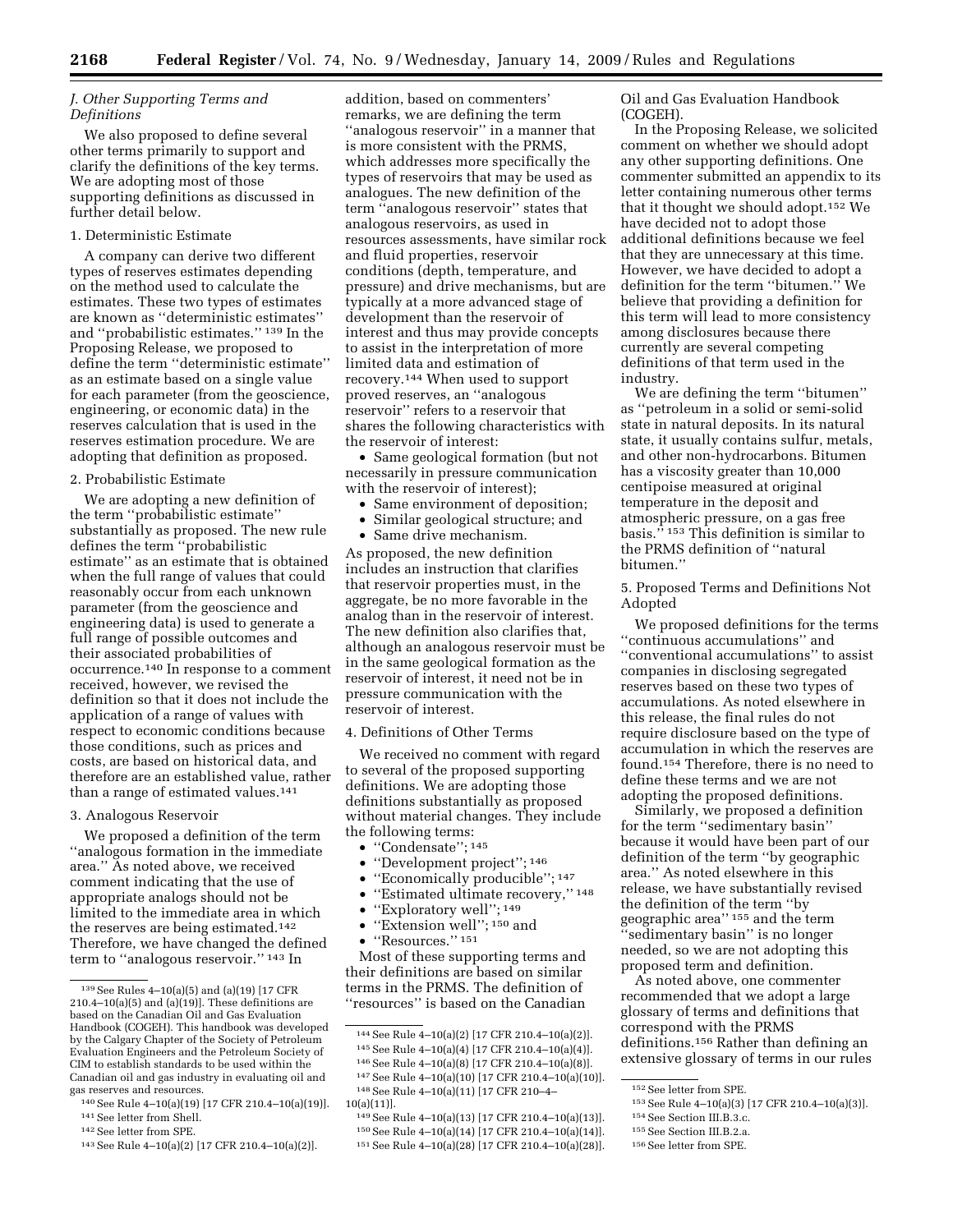and attempting to constantly update those definitions, we advise companies to look to definitions that are commonly accepted within the oil and gas industry to the extent such definitions are not in, or inconsistent with, our rules.

## *K. Alphabetization of the Definitions Section of Rule 4–10*

We are alphabetizing the definitional terms in Rule 4–10(a) because we are adding a significant number of defined terms to this section.

## **III. Revisions to Full Cost Accounting and Staff Accounting Bulletin**

As we noted in Section II.B.2 of this release, commenters unanimously opposed our proposal to use different prices for disclosure and accounting purposes. We agree with those commenters and are revising our proposal to use a 12-month average price for accounting purposes. These revisions primarily will appear under the full cost accounting method described in Rule 4–10(c) 157 of Regulation S–X. The full cost accounting method permits certain oil and gas extraction costs to accumulate on a company's balance sheet subject to a limitation test or a ''ceiling'' as described in Rule 4–10(c)(3)(4). Like reserve disclosures, these capitalized costs and the related limitation test are not fair value based measurements. Rather the capitalized costs represent the accumulated historical acquisition, exploration and development costs (net of any previously recorded depletion, amortization or ceiling test write downs) incurred for oil and gas producing activities, limited to a standardized mathematical calculation (the full cost ceiling) adopted over 25 years ago. Costs that do not exceed the limitation are deferred and amortized over time. The limitation test calculation on capitalized costs is not designed or intended to represent a fair valuation of the related oil and gas assets.158

Similar to the single-day, year-end pricing used under the successful efforts method,159 the application of the full cost method of accounting in Rule 4– 10(c) has used ''current prices,''

159The accounting guidance refers to our definition of proved reserves under existing Rule 4– 10(a)(2), which currently uses a single-day, year-<br>end price to establish reserves amounts.

interpreted as single-day, year-end prices, as the basis for calculating the limitation on costs that may be capitalized under the full cost method. In order to further the objective of providing comparable oil and gas reserve quantities, our final rule clarifies that the term ''current prices'' as used in Rule 4–10(c) is consistent with the 12 month average price as calculated in Rule  $4-10(a)(22)(v)$ .<sup>160</sup>

However, since these calculations are not designed to result in a calculation of fair value and since the change to the full cost accounting method would effectively eliminate the anomalies caused by the single-day, year-end price currently used in the limitation test, the SEC staff will eliminate portions of Staff Accounting Bulletin (SAB) Topic 12:D.3.c that permit consideration of the impact of price increases subsequent to the period end on the ceiling limitation test.

The combination of adopting a 12 month average pricing mechanism and eliminating portions of SAB Topic 12:D.3.c could have the effect of requiring a company using the full cost accounting method to record a ceiling test write-down in income during periods of rising oil and gas prices. In that situation, it is possible that using a 12-month average price in the ceiling test calculation might result in a writedown that would not otherwise have been required had the full cost company been permitted to use the single-day, year-end price. Conversely, it is also possible that in periods of declining oil and gas prices, the application of this rule could result in the deferral of ceiling test write-downs. In that situation, it is possible that using a 12 month average price in the ceiling limitation test calculation might not result in a write-down in situations where a write down would have otherwise been required had the full cost company been required to use a single-day, year-end price in its ceiling limitation test calculation.

Because the application of the ceiling limitation test is not a fair-value-based calculation but rather a limit on the amount of certain oil and gas related exploration costs that can be capitalized, portions of which would have resulted in write-downs in prior periods under other methods of accounting, we believe the benefits of using a single pricing mechanism justify the potential changes to the timing of those ceiling test write-downs or amortizations amounts. However, as discussed in Section V of this release, we believe that the company should

discuss such situations, if material, particularly when pricing trends indicate the possibility of future writedowns, in Management's Discussion and Analysis and, where appropriate, the notes to the financial statements.

## **IV. Update and Codification of the Oil and Gas Disclosure Requirements in Regulation S–K**

The Proposing Release proposed to update and codify Securities Act and Exchange Act Industry Guide 2: Disclosure of Oil and Gas Operations (Industry Guide 2).161 Industry Guide 2 currently sets forth most of the disclosures that an oil and gas company provides regarding its reserves, production, property, and operations. Regulation S–K references Industry Guide 2 in Instruction 8 to Item 102 (Description of Property), Item 801 (Securities Act Industry Guides), and Item 802 (Exchange Act Industry Guides). However, Industry Guide 2 itself does not appear in Regulation S– K or in the Code of Federal Regulations. The rules that we adopt today codify the contents of Industry Guide 2 in a new Subpart 1200 of Regulation S–K.

## *A. Revisions to Items 102, 801, and 802 of Regulation S–K*

The instructions to Item 102 of Regulation S–K, as well as Items 801 and 802 of Regulation S–K, currently reference the industry guides. Because we are codifying the Industry Guide 2 disclosures in a new Subpart 1200 of Regulation S–K, we are revising the instructions to Item 102 to reflect this change.162 We also are eliminating the references in Items 801 and 802 to Industry Guide 2 because that industry guide will cease to exist upon effectiveness of the amendments we adopt today.163

In addition, Instruction 5 to Item 102 of Regulation S–K currently prohibits the disclosure of reserves other than proved oil and gas reserves. Because we are adopting rules to permit disclosure of probable and possible oil and gas reserves, we are revising Instruction 5 to limit its applicability to extractive enterprises other than oil and gas producing activities, such as mining activities.164 Similarly, Instruction 3 of

<sup>157</sup> 17 CFR 210.4–10(c).

<sup>158</sup>While not intended to represent fair value, costs that are written down because they exceed the ceiling limitation are accounted for in the same manner as impairments recognized under accounting generally. That is, once the asset is written down, it becomes the new historical cost basis and cannot be reinstated for subsequent increases in the ceiling. See Rule  $4-10(c)(4)(i)$  of Regulation S–X [17 CFR 210–4–10(c)(4)(i)].

<sup>160</sup> See Rule 4–10(c)(8) [17 CFR 210.4–10(c)(8)].

<sup>161</sup>Exchange Act Industry Guide 2 merely references, and therefore is identical to, Securities Act Industry Guide 2.

<sup>162</sup>See revised Instructions 4 and 8 to Item 102 [17 CFR 229.102].

<sup>163</sup>See revised Item 801 and 802 [17 CFR 229.801 and 802].

 $^{164}\!\,See$  revised Instruction 5 to Item 102 [17 CFR 229.102]. Extractive enterprises include enterprises such as mining companies that extract resources from the ground.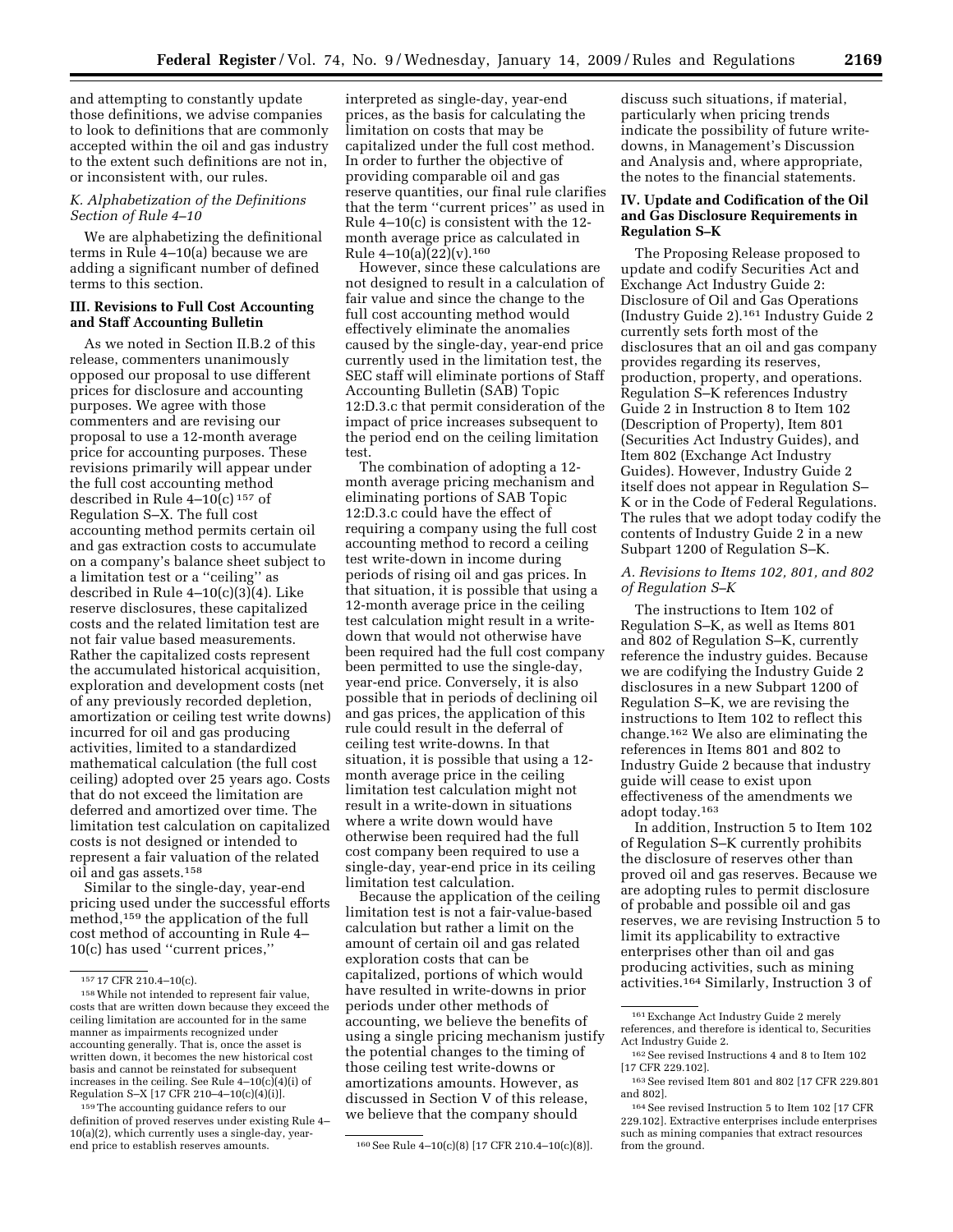Item 102, regarding production, reserves, locations, development and the nature of the company's interests, will no longer apply to oil and gas producing activities, so we also are limiting that instruction to mining activities.165

Finally, we are eliminating Instruction 4 to Item 102 regarding the ability of the Commission's staff to request supplemental information, including reserves reports. This instruction is duplicative of Securities Act Rule 418 166 and Exchange Act 12b– 4,167 regarding the staff's general ability to request supplemental information.

## *B. Proposed New Subpart 1200 to Regulation S–K Codifying Industry Guide 2 Regarding Disclosures by Companies Engaged in Oil and Gas Producing Activities*

#### 1. Overview

We are adding a new Subpart 1200 to Regulation S–K that codifies the disclosure requirements related to companies engaged in oil and gas producing activities. This new subpart largely includes the existing requirements of Industry Guide 2. However, we have revised these requirements to update them, provide better clarity with respect to the level of detail required in oil and gas disclosures, including the geographic areas by which disclosures need to be made, and provide formats for tabular presentation of these disclosures. In addition, Subpart 1200 contains the following new disclosure requirements, many of which have been requested by industry participants:

• Disclosure of reserves from nontraditional sources (*e.g.*, bitumen, shale, coal) as oil and gas reserves;

• Optional disclosure of probable and possible reserves;

• Optional disclosure of oil and gas reserves' sensitivity to price;

• Disclosure of the development of proved undeveloped reserves;

• Disclosure of technologies used to establish additions to reserves estimates;

• Disclosure of a company's internal controls over reserves estimation and the qualifications of the business entity or individual preparing or auditing the reserves estimates; and

• Disclosure based on a new definition of the term ''by geographic area.''

We discuss each of these proposed new Items below.

2. Item 1201 (General Instructions to Oil and Gas Industry-Specific Disclosures)

We are adding new Item 1201 to Regulation S–K. This item sets forth the general instructions to Subpart 1200. The new item contains three paragraphs that perform the following tasks:

• Instruct companies for which oil and gas producing activities are material to provide the disclosures specified in Subpart 1200; 168

• Clarify that, although a company must present specified Subpart 1200 information in tabular form, the company may modify the format of the table for ease of presentation, to add additional information or to combine two or more required tables;

• State that the definitions in Rule 4– 10(a) of Regulation S–X apply to Subpart 1200; and

• Define the term ''by geographic area.''

#### a. Geographic Area

We received significant comments regarding the proposed definition of the term ''by geographic area.'' We proposed to require disclosure by continent, country containing 15% of more of the company's reserves, and sedimentary basin or field containing 10% or more of the company's reserves. Several commenters were concerned that the proposed definition would add too much detail to the disclosures, particularly at the basin or field level.169 They were concerned that this amount of detail would make disclosures too complex and incoherent.170 They were particularly concerned with the extension of this standard to disclosures other than reserves, such as production, wells, and acreage.171 Commenters also believed that the disclosures, in particular by field, could cause competitive harm in future property sales transactions, unitization agreements, and other asset transfers.172

Some commenters also believed that

some of these disclosures may be

169See letters from Apache, CAPP, Devon, ExxonMobil, Imperial, Nexen, Repsol, Shell, and StatoilHydro.

170See letters from Apache, CAPP, ExxonMobil, Imperial, Nexen, and Repsol.

 $^{\rm 171}$  See letters from ExxonMobil, Imperial, and Total.

172See letters from Apache, API, BHP, Canadian Natural, CAPP, Devon, EnCana, Eni, Newfield, Nexen, Petro-Canada, Shell, StatoilHydro, and Total.

prohibited by foreign governments.173 One commenter noted that separate determination of field or basin reserves within a larger production sharing agreement may not be possible due to concession-wide cost sharing terms.174 Eight commenters recommended that the determination of appropriate geographic disclosure should remain with management, consistent with Statement of Financial Accounting Standard No. 69 (SFAS 69).175 However, two commenters indicated that a country-by-country breakdown would be adequate.176

Four commenters supported the proposed percentage thresholds for geographic disclosure, stating that they would increase understanding of the total energy supply, leading to better decisions by policy makers.177 One commenter supported the 15% threshold for countries.178

As we noted in the Proposing Release, there have been differing interpretations among oil and gas companies as to the level of specificity required when a company is breaking out its reserves disclosures based on geographic area as required by Instruction 3 of Item 102 of Regulation S–K.179 Some companies currently broadly organize their reserves only by hemisphere or continent. SFAS 69 requires reserves disclosure to be separately disclosed for the company's home country and foreign geographic areas. It defines ''foreign geographic areas'' as ''individual countries or groups of countries as appropriate for meaningful disclosure in the circumstances.'' Since SFAS 69 was issued, the operations of oil and gas companies have become much more diversified globally. For many large U.S. oil and gas producers, the majority of reserves are now overseas, with material amounts in individual countries and even individual fields or basins.

We think that greater specificity than simply disclosing reserves within ''groups of countries'' would benefit investors and, in certain cases, may be necessary to meet the requirements of Item 102 of Regulation S–K. Some countries in which many of these companies operate and may have significant reserves are subject to unique risks, such as political instability.

174See letter from Apache.

175See letters from Apache, API, Canadian Natural, CAPP, Eni, ExxonMobil, Imperial, and Petro-Canada.

176 See letters from ExxonMobil and Nexen.

177See letters from AAPG, CFA, Chesapeake, and E&Y.

178See letter from Shell.

179 17 CFR 229.102.

 $^{165}\!\,See$  revised Instruction 3 to Item 102 [17 CFR 229.102].

<sup>166</sup> 17 CFR 230.418.

<sup>167</sup> 17 CFR 240.12b–4.

<sup>168</sup>This paragraph would maintain the existing exclusion in Industry Guide 2 for limited partnerships and joint ventures that conduct, operate, manage, or report upon oil and gas drilling or income programs, that acquire properties either for drilling and production, or for production of oil, gas, or geothermal steam or water.

<sup>173</sup>See letters from Apache, API, CAPP, Eni, Newfield, Petro-Canada, and Total.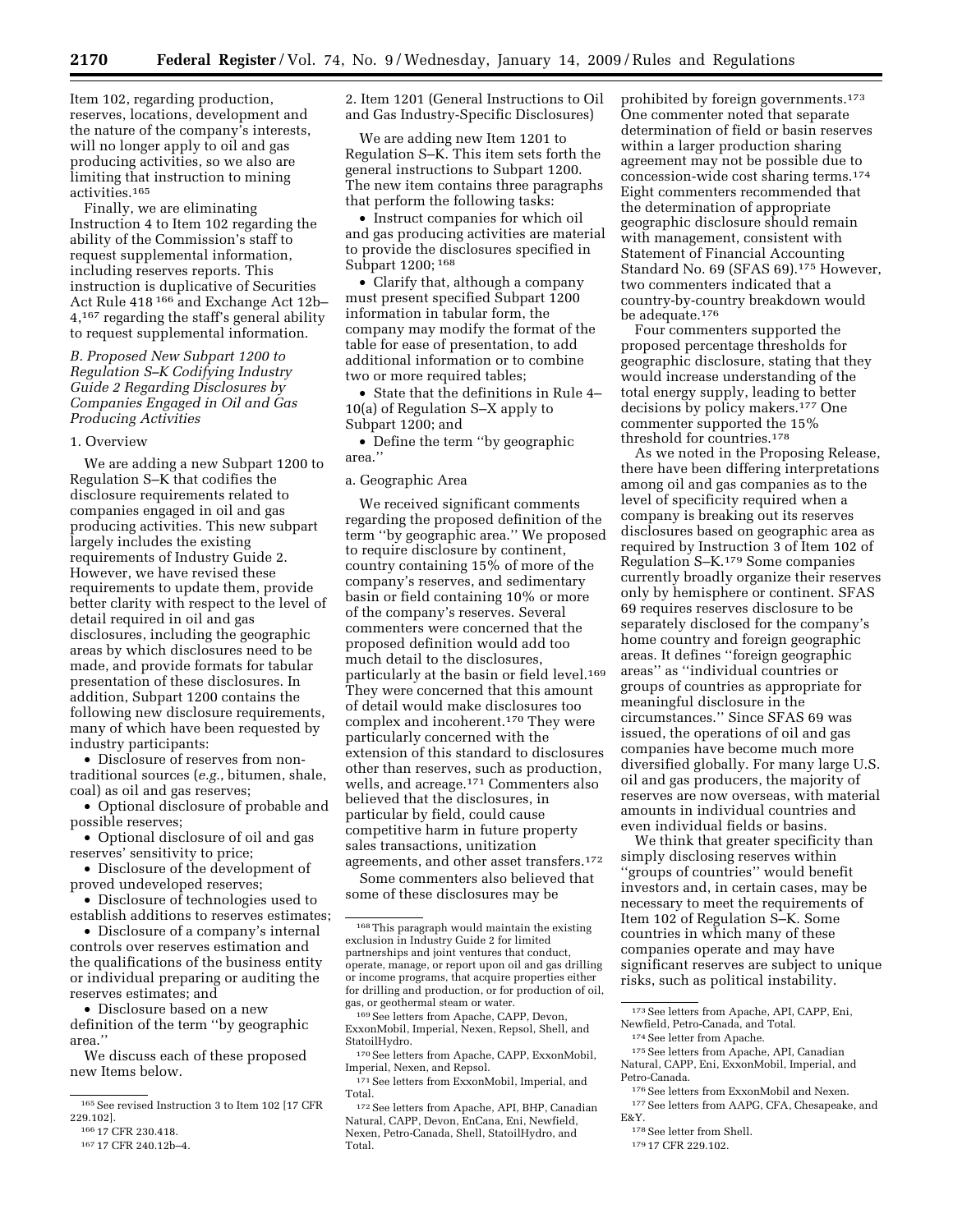However, we recognize that disclosure that is too detailed may detract from the overall disclosure. Thus, we have revised the definition of the term ''by geographic area'' to mean, as appropriate for meaningful disclosure under a company's particular circumstances:

(1) By individual country;

(2) By groups of countries within a continent; or

(3) By continent.180

This definition is substantially the same as the definition currently provided in SFAS 69. However, as proposed, we are adopting specific percentage thresholds to the geographic breakdowns of reserves estimates and production. With respect to production, the final rules require disclosure of production in each country or field containing 15% or more of the company's proved reserves unless prohibited by the country in which the reserves are located. We are raising the proposed 10% threshold for field disclosure of production to 15% to make the threshold consistent. However, rather than requiring disclosure based on a percentage of the amount of the company's reserves of an individual product, as proposed, the final rules require disclosure based on a percentage of a company's total global oil and gas proved reserves, based on barrels of oil equivalent.181

With respect to reserves estimates, the final rules require disclosure of reserves in countries containing more than 15% of the company's proved reserves. As with the production disclosure, this 15% threshold would be based on the company's total global oil and gas proved reserves, rather than on individual products, as proposed.182 A registrant need not provide disclosure of the reserves in a country containing 15% or more of the registrant's proved reserves if that country's government prohibits disclosure of reserves in that country.

We are not adopting the requirement that we proposed to disclose reserves by sedimentary basin or field. We share

commenters' concerns that there is potential for competitive harm from such disclosure in future property sales transactions, unitization agreements, and other asset transfers. Moreover, we recognize that there may be situations in which a particular field may encompass a significant portion of a company's reserves in a foreign country. To avoid compelling a company to provide, in effect, field disclosure, the rule does not require disclosure of reserves in a country containing 15% of the company's reserves if that country prohibits disclosure of reserves in a particular field and disclosure of reserves in that country would have the effect of disclosing reserves in particular fields.183 For example, if a company has 25% of its reserves in Country A and Country A's government prohibits disclosure of reserves by field within Country A, if almost all of that company's reserves in Country A are located in a single field, the company would not be required to specify the amount of its reserves located in Country A.

#### b. Tabular Disclosure

We proposed to require much of the reserves disclosures and other disclosures in Industry Guide 2 to be presented in tabular format. Two commenters encouraged using a standardized table for reserves disclosure.184 Another believed that companies should be able to reorganize, supplement, or combine tables for better presentation of the company's strategy.185 However, two commenters believed that the rules should not propose a specified tabular format in general.186 These commenters believed that companies should have the flexibility to present data in a format that is most relevant and meaningful to investors, whether it is tabular or narrative.187 We continue to believe that in certain circumstances, the required disclosures lend themselves to a tabular disclosure format. We believe that standardizing such tables will improve

the readability and comparability of disclosures among companies. However, in response to comments received, we have made several revisions to the individual disclosure items, including whether the disclosure item must be presented in tabular format. We discuss each below.

#### 3. Item 1202 (Disclosure of Reserves)

Existing Instruction 3 to Item 102 of Regulation S–K requires disclosure of an extractive enterprise's proved reserves. With respect to oil and gas producing companies, we are replacing this Instruction by adding a new Item 1202 to Regulation S–K that contains a similar disclosure requirement regarding a company's proved reserves.188 However, new Item 1202 expands on the requirements of Item 102 by specifically permitting the disclosure of probable and possible reserves and permitting the disclosure of reserves from non-traditional sources. In addition, because we are no longer distinguishing between types of accumulations, the item contains only one table with separate columns for different final products, specifically, oil, gas, synthetic oil, synthetic gas, and other natural resources sold by the company.

#### a. Oil and Gas Reserves Tables

New Item 1202 requires disclosure, in the aggregate and by geographic area, of reserves estimates using prices and costs under existing economic conditions, for each product type, in the following categories:

- Proved developed reserves;
- Proved undeveloped reserves;
- Total proved reserves;
- Probable developed reserves (optional);

• Probable undeveloped reserves (optional);

• Possible developed reserves (optional); and

• Possible undeveloped reserves (optional).

A form of this table is set forth below:

## SUMMARY OF OIL AND GAS RESERVES AS OF FISCAL-YEAR END BASED ON AVERAGE FISCAL-YEAR PRICES

|                                  | Reserves       |                       |                          |                            |                        |  |  |  |
|----------------------------------|----------------|-----------------------|--------------------------|----------------------------|------------------------|--|--|--|
| Reserves category                | Oil<br>(mbbls) | Natural gas<br>(mmcf) | Synthetic oil<br>(mbbls) | Synthetic<br>gas<br>(mmcf) | Product A<br>(measure) |  |  |  |
| PROVED                           |                |                       |                          |                            |                        |  |  |  |
| Developed:<br><b>Continent A</b> |                |                       |                          |                            |                        |  |  |  |

180See Item 1201(d) [17 CFR 229.1201(d)].

181See Item 1204(a) [17 CFR 229.1204(a)].

182See Item 1202(a)(2) [17 CFR 229.1202(a)(2)].

 $183$  See Instruction 4 to Item  $1202(a)(2)$ . 184See letters from Devon and Petrobras. 185See letter from Petro-Canada.

186 See letters from Apache and ExxonMobil. 187See letters from Apache and ExxonMobil. 188See Item 1202 [17 CFR 229.1202].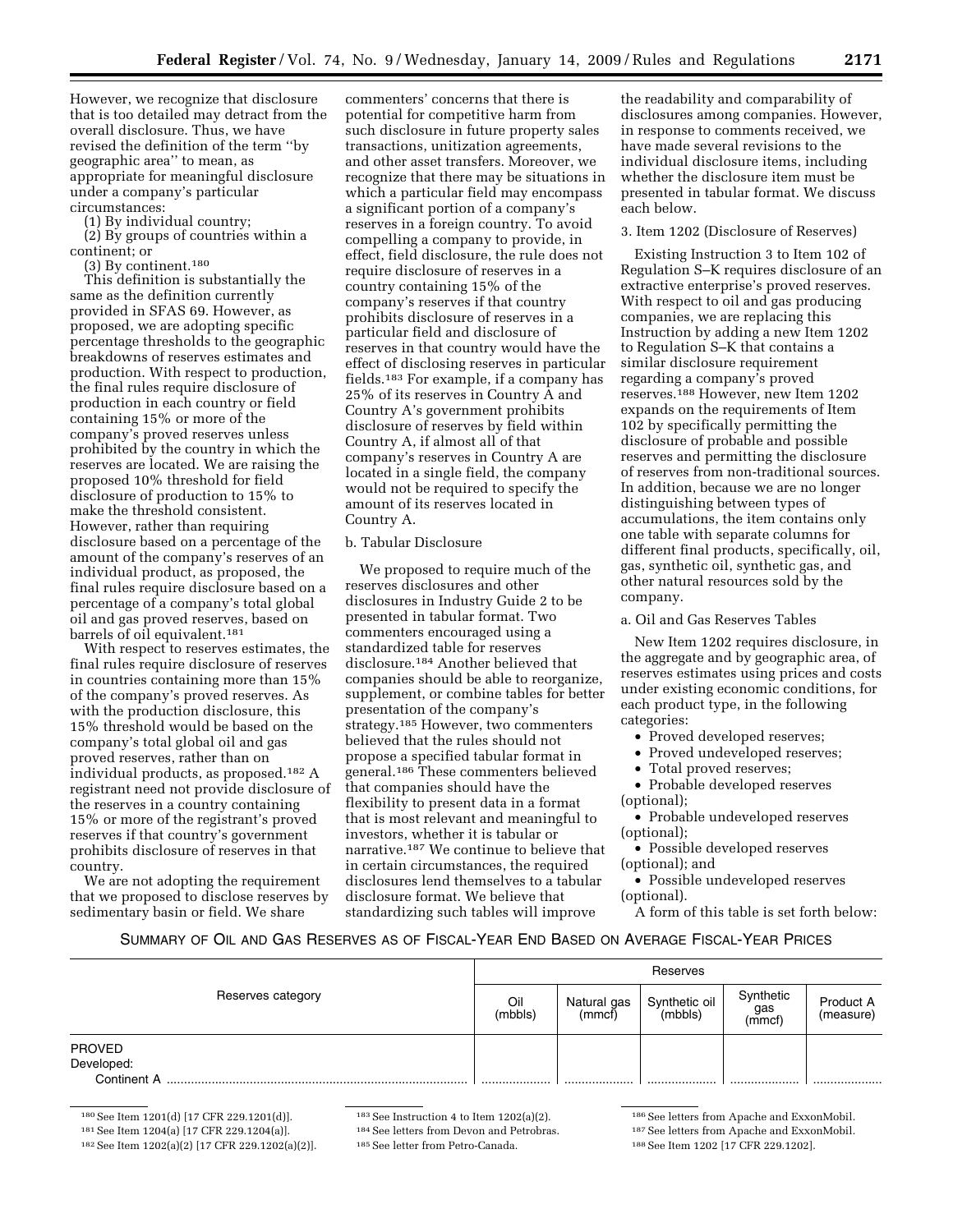SUMMARY OF OIL AND GAS RESERVES AS OF FISCAL-YEAR END BASED ON AVERAGE FISCAL-YEAR PRICES—Continued

|                   | Reserves       |                       |                          |                            |                        |  |  |  |  |
|-------------------|----------------|-----------------------|--------------------------|----------------------------|------------------------|--|--|--|--|
| Reserves category | Oil<br>(mbbls) | Natural gas<br>(mmcf) | Synthetic oil<br>(mbbls) | Synthetic<br>gas<br>(mmcf) | Product A<br>(measure) |  |  |  |  |
|                   |                |                       |                          |                            |                        |  |  |  |  |
|                   |                |                       |                          |                            |                        |  |  |  |  |
|                   |                | .                     | .                        |                            |                        |  |  |  |  |
|                   |                |                       |                          |                            |                        |  |  |  |  |
| Undeveloped:      |                |                       |                          |                            |                        |  |  |  |  |
|                   |                |                       |                          |                            |                        |  |  |  |  |
|                   |                |                       | .                        |                            |                        |  |  |  |  |
|                   | .              |                       | .                        |                            |                        |  |  |  |  |
|                   | .              |                       | .                        |                            |                        |  |  |  |  |
|                   |                |                       |                          |                            |                        |  |  |  |  |
|                   |                |                       |                          |                            |                        |  |  |  |  |
| PROBABLE          |                |                       |                          |                            |                        |  |  |  |  |
|                   |                |                       |                          |                            |                        |  |  |  |  |
|                   |                |                       |                          |                            |                        |  |  |  |  |
| <b>POSSIBLE</b>   |                |                       |                          |                            |                        |  |  |  |  |
|                   |                |                       | .                        |                            |                        |  |  |  |  |
|                   |                |                       |                          |                            |                        |  |  |  |  |

#### i. Disclosure by Final Product Sold

The table requires disclosure by final product sold by the company, specifically, oil, gas, synthetic oil, synthetic gas, or other natural resource. Thus, if the company processes a natural resource that it has extracted, such as bitumen, into synthetic oil or gas prior to selling the product, it may include such reserves under the synthetic oil or gas columns. As noted below, we have revised the proposal that would have required disclosure by type of accumulation. In addition, in response to commenters, we have revised the definition of ''oil and gas producing activities'' so that a company can use the price of that synthetic oil or gas to determine the economic producibility of the reserves because the economics of the processing activity are relevant to the determination of whether to extract the underlying resource.189

However, if a company extracts a resource other than oil or gas, such as bitumen, and sells the product without processing it into synthetic oil or gas, it must disclose reserves of that other natural resource. Although that company's extractive activities would be considered an oil and gas producing activity under the definition of that term, such a company would not benefit from the economics of processing of that resource because the price that determines whether such a company extracts the resource is the price of the unprocessed resource and therefore the company may not establish reserves estimates based on the price of the upgraded product. Similarly, if the

company does not itself extract the natural resource, but purchases the natural resource for processing or is paid to process the natural resource, it may not claim reserves either of the resource or of the processed product.

#### ii. Aggregation

As proposed, the reserves to be reported in these tables would be aggregations (to the company total level) of reserves determined for individual wells, reservoirs, properties, fields, or projects. Regardless of whether the reserves were determined using deterministic or probabilistic methods, the reported reserves should be simple arithmetic sums of all estimates at the well, reservoir, property, field, or project level within each reserves category. Eight commenters agreed that aggregation should not be permitted beyond the field, property or project level, consistent with PRMS.190

iii. Optional Disclosure of Probable and Possible Reserves

A company may, but is not required to, disclose probable or possible reserves in these tables. If a company discloses probable or possible reserves, it must provide the same level of geographic detail as it must with respect to proved reserves and must state whether the reserves are developed or undeveloped. In addition, Item 1202 requires the company to disclose the relative uncertainty associated with these classifications of reserves estimations. By permitting disclosure of

all three of these classifications of reserves, our objective is to enable companies to provide investors with more insight into the potential reserves base that managements of companies may use as their basis for decisions to invest in resource development.

Most commenters addressing this issue supported permitting the disclosure of probable and possible reserves in filed documents.191 They believed that such disclosure would provide a more complete picture of a company's full portfolio of opportunities.192 One commenter noted that this information often is already available on company Web sites and in press releases.193 However, several commenters supporting the proposal cautioned that there could be significant variability among disclosures.194

Other commenters expressed concern about disclosure of unproved reserves, but conceded that voluntary disclosure would be acceptable.195 These commenters were concerned that such disclosure may confuse investors and expose companies to increased litigation because of the inherent uncertainty associated with probable and possible reserves.196 They noted that various

- 193See letter from Evolution.
- 194See letter from EnCana.
- 195See letters from API, ExxonMobil, Imperial, Repsol, and Total.

<sup>189</sup>See Section II.C.2 of this release.

<sup>190</sup>See letters from Devon, Evolution, ExxonMobil, Ryder Scott, Shell, SPE, Talisman, and Wagner.

<sup>191</sup>See letters from CFA, Chesapeake, Deloitte, EnCana, Evolution, McMoRan, Newfield, Petrobras, Petro-Canada, Questar, Ryder Scott, Sasol, Ryder Scott, Shell, SPE, Three Senators, Wagner, and Zakaib.

<sup>192</sup>See letters from CFA, Evolution, Petro-Canada, Ryder Scott, and Wagner.

<sup>196</sup>See letters from API, ExxonMobil, Imperial, and Repsol.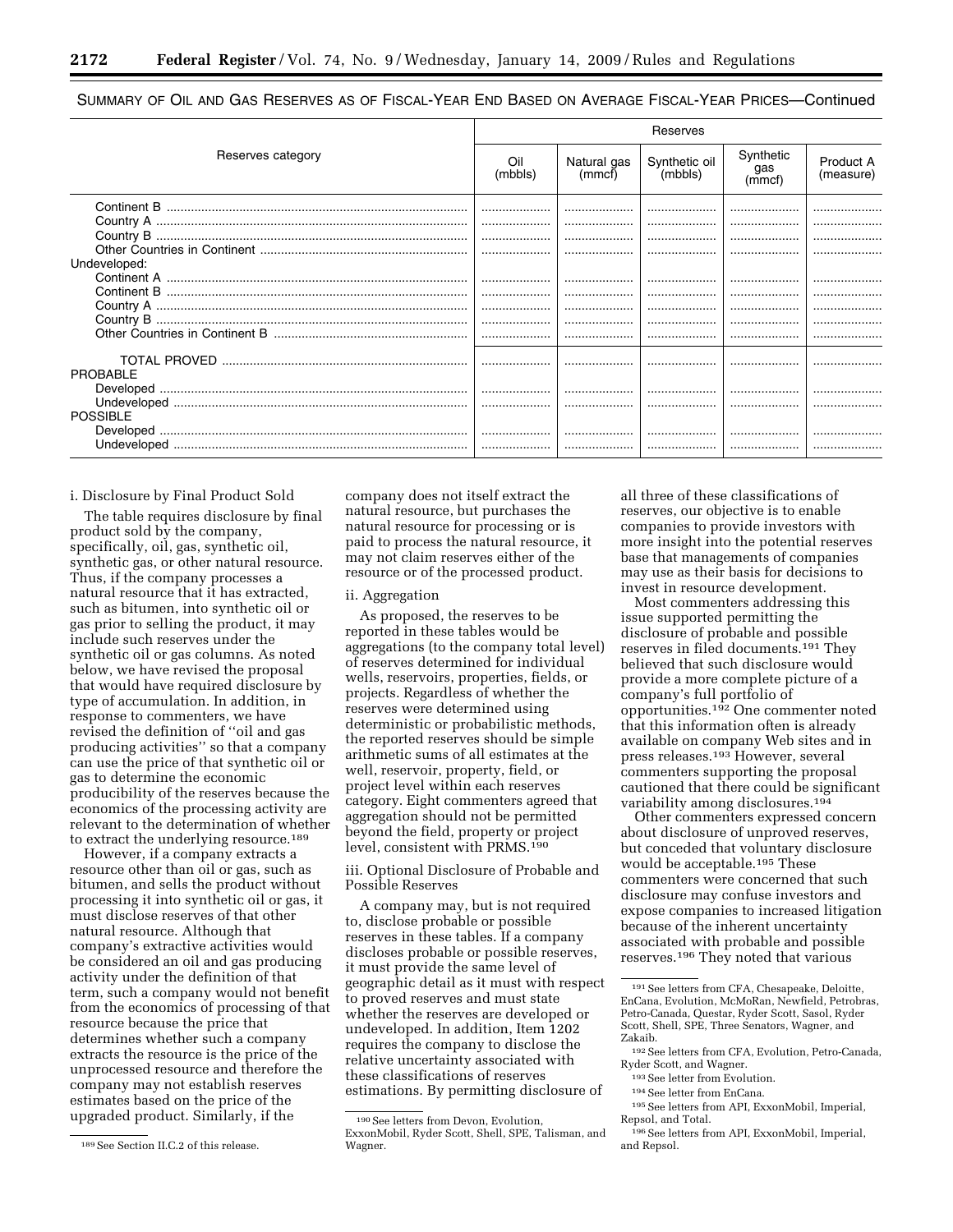technologies may be used to support these estimates.197

Several commenters opposed permitting disclosure of probable and possible reserves in Commission filings for similar reasons.198 Again, they were concerned that the inherent uncertainty associated with such reserves estimates may lead to investor confusion and misunderstanding.199 They believed that the broad range of technologies and methods used by companies to support these estimates would lead to inconsistent disclosure among companies.200

We note that numerous oil and gas companies already disclose unproved reserves on their Web sites and in press releases. This practice does not appear to have created confusion in the market. However, we understand commenters' concerns that probable and possible reserves estimates are less certain than proved reserves estimates and so may increase litigation risk. By making these disclosures voluntary, a company could exercise its own discretion as to whether to provide the market with this disclosure.

Some commenters were concerned that voluntary disclosure by some companies may raise confusion as to why other companies do not disclose these classifications of reserves.201 One commenter was concerned that voluntary disclosure may increase market pressure on all companies to disclose probable and possible reserves estimates.202 Considering the fact that many companies already make these disclosures public, we do not believe that this is an adequate reason for prohibiting from filings disclosure that may be helpful to investors.

#### iv. Resources Not Considered Reserves

Because we are permitting disclosure of probable and possible reserves, we are revising existing Instruction 5 to Item 102 of Regulation S–K to continue to prohibit disclosure of estimates of oil or gas resources other than reserves, and any estimated values of such resources, in any document publicly filed with the Commission, unless such information is required to be disclosed in the document by foreign or state law.203 Five commenters recommended that the

- $^{201}$  See letters from Apache and Total.  $^{202}$  See letter from Eni.
- 203See Instruction 5 to Item 102 [17 CFR
- 229.102].

rules permit disclosure of all categories of resources, including those that do not qualify as reserves.204 One commenter believed that the prohibition against disclosing all resources deprives public markets of significant information without meaningfully enhancing investor protection and ultimately may harm the efficiency and development of U.S. markets and U.S. companies raising capital.205 That commenter also thought such a restriction could also encourage companies to form outside of the U.S.206 Another commenter believed that the uncertainty of resource estimates is best communicated by reporting the full range of estimates.<sup>207</sup> In addition, another commenter believed that clear disclosure would allay concerns about investor misunderstanding of estimates of resources that do not qualify as reserves.208 That commenter noted that excluding resources that are not reserves is inconsistent with international standards and the fact that these resources are disclosed in the U.S. on Web sites and in press releases.209 We continue to be concerned that such resources are too speculative and may lead investors to incorrect conclusions. Therefore, we are adopting the proposal to prohibit disclosure of resources other than reserves.

However, consistent with existing Instruction 5, a company may continue to disclose such estimates of nonreserves resources in a Commission filing related to an acquisition, merger, or consolidation if the company previously provided those estimates to a person that is offering to acquire, merge, or consolidate with the company or otherwise to acquire the company's securities.210 Several commenters recommended that the Commission maintain this exception so that the company's shareholders would not be at an informational disadvantage compared to the counterparty when assessing a merger.211 We agree with these commenters and have retained the exception in the revised Instruction 5 adopted today.

b. Optional Reserves Sensitivity Analysis Table

The rules that we are adopting require a company to determine whether its oil or gas resources are economically

204See letters from Davis Polk, Petro-Canada, Shearman & Sterling, SPE, and Zakaib.

producible based on a 12-month average price. We also proposed, and are adopting, an optional reserves sensitivity table. This table would permit companies to disclose additional information to investors, such as the sensitivity that oil and gas reserves have to price fluctuations. If a company chooses to provide such disclosure, it may choose the different scenario or scenarios, if any, that it wishes to disclose in the table, provided that it also discloses the price and cost schedules and assumptions on which the alternate reserves estimates are based.

Twelve commenters supported permitting such sensitivity analyses.212 Some believed that this would provide investors with a better view of management's analysis of future prices.213 One recommended providing a set price change of 10% for the sensitivity analysis.214 Two other commenters believed that different circumstances may require different types of sensitivity analyses, both with respect to the range of prices used and the format of the presentation.215 We agree that the appropriate range for a sensitivity analysis may vary depending on the situation, and therefore, as proposed, we are not specifying a range of prices to be used.

However, five commenters specifically opposed requiring such an analysis.216 They believed that such a requirement would cause confusion and harm comparability.<sup>217</sup> Three commenters opposed such a sensitivity analysis because using different prices could mislead investors.218 We are adopting this table, as proposed, as a voluntary disclosure rather than a requirement. However, as proposed, the table would require disclosure of the assumptions behind varying estimates. We believe this disclosure will mitigate any investor confusion.

In addition, we remind companies that Item 303 of Regulation S–K (Management's Discussion and Analysis of Financial Condition and Results of Operations) 219 requires discussion of

- 215See letters from Evolution and Total.
- 216See letters from Canadian Natural, CAPP, Devon, EnCana, and ExxonMobil.
- 217See letters from EnCana and Ryder Scott. 218See letters from Apache, Petrobras, and Wagner.

<sup>&</sup>lt;sup>197</sup> See letters from API, ExxonMobil, and Imperial.

<sup>&</sup>lt;sup>198</sup> See letters from Apache, Devon, Energen, Eni,<br>and Southwestern.

<sup>&</sup>lt;sup>199</sup> See letters from Apache, Devon, Eni, and Southwestern.

<sup>&</sup>lt;sup>200</sup> See letters from Devon, Eni, and<br>Southwestern.

<sup>205</sup>See letter from Shearman & Sterling. 206 *Id.* 

<sup>207</sup>See letter from SPE. 208See letter from Davis Polk.

<sup>209</sup>See letter from Davis Polk.

<sup>210</sup> *Id.* 

<sup>211</sup>See letters from Devon, ExxonMobil, Shell, and Total.

<sup>212</sup>See letters from Canadian Natural, CAPP, CFA, Chesapeake, Deloitte, Devon, Evolution, ExxonMobil, McMoRan, Nexen, Petro-Canada, and Total.

<sup>213</sup>See letters from Chesapeake, Deloitte, and McMoRan.

<sup>214</sup>See letter from CFA.

<sup>219</sup>See Item 303 of Regulation S–K [17 CFR 229.303].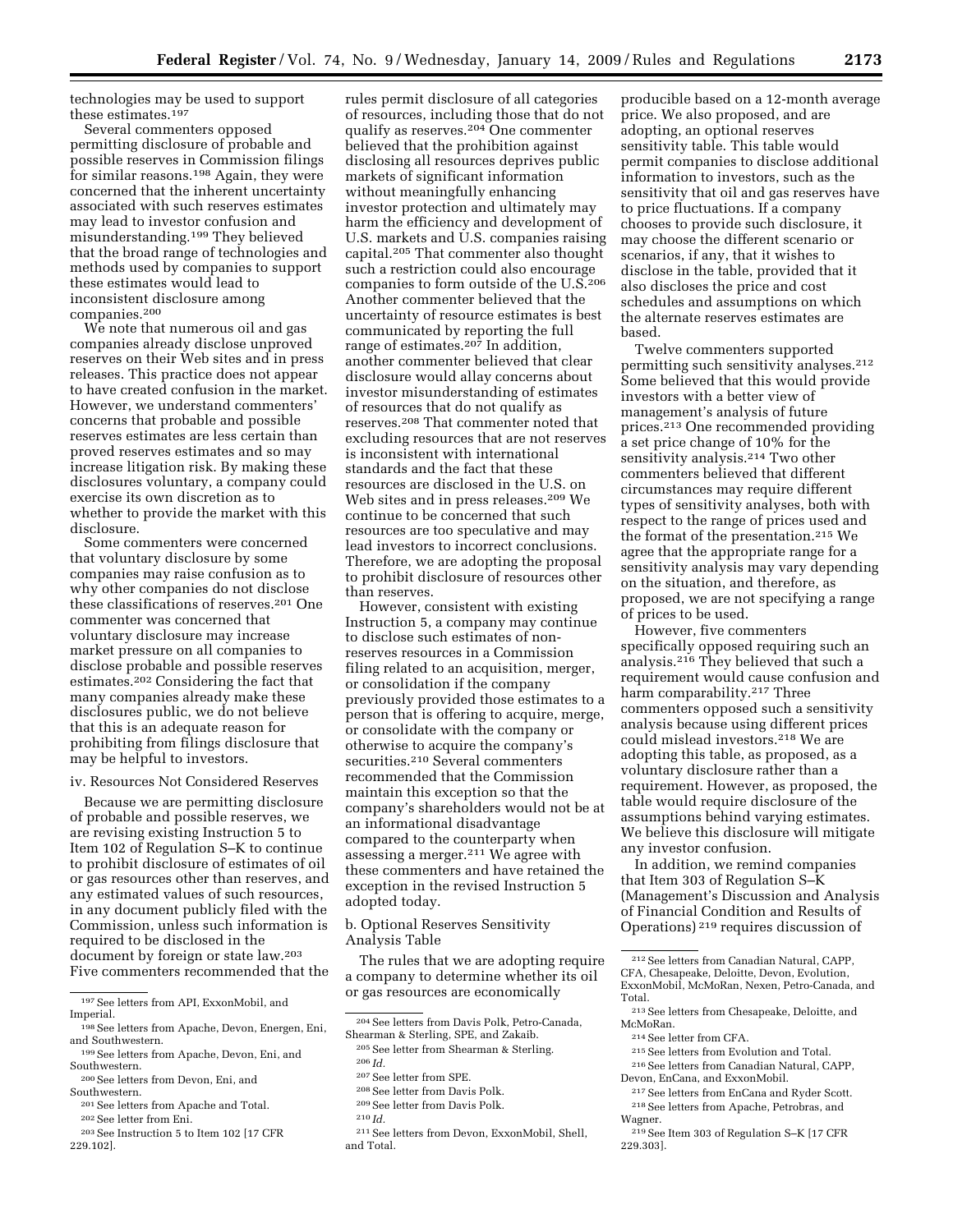known trends and uncertainties, which may include changes to prices and costs. A form of this optional reserves

sensitivity analysis table is set forth below.

| SENSITIVITY OF RESERVES TO PRICES BY PRINCIPAL PRODUCT TYPE AND PRICE SCENARIO |  |
|--------------------------------------------------------------------------------|--|
|--------------------------------------------------------------------------------|--|

|            | Proved reserves |      |           |       |      | Probable reserves | Possible reserves |      |           |  |
|------------|-----------------|------|-----------|-------|------|-------------------|-------------------|------|-----------|--|
| Price case |                 | Gas  | Product A | Oil   | Gas  | Product A         | Oil               | Gas  | Product A |  |
|            |                 | mmcf | measure   | mbbls | mmcf | measure           | mbbls             | mmcf | measure   |  |
| Scenario   |                 | .    |           |       |      |                   |                   | .    |           |  |
| Scenario 2 |                 | .    |           | .     |      |                   |                   | .    |           |  |

c. Separate Disclosure of Conventional and Continuous Accumulations

Under the proposal, new Item 1202 would have required companies to disclose reserves from conventional accumulations separately from reserves in continuous accumulations. Nine commenters recommended disclosure based on the final product.<sup>220</sup> These commenters opposed segregating disclosure based on the type of accumulation that is involved.221 They believed that such disclosure would be too complex and detailed and of little use to investors.222 In addition, seven commenters pointed out that separation may be impossible because some fields contain both conventional and continuous accumulations.223 This would make allocation of costs arbitrary.224 However, four commenters supported the definitions and separate disclosure by type of accumulation.<sup>225</sup> One commenter believed that such disclosure would allow investors to assess the impact of unconventional sources on reserves.<sup>226</sup>

Although we agree conceptually that the focus of reserves disclosure should be on the final product, we also recognize that the production of oil and gas from varying sources can have significantly different economics. Extraction of oil and gas from continuous accumulations can be much more labor and resource intensive than extraction of oil and gas from traditional wells. They often require greater ongoing efforts and expense after the initial extraction equipment is in place,

making such operations more sensitive to price fluctuations.

We agree with the commenters that disclosure based on the end product sold would provide a more effective basis for distinguishing reserves that disclosure based on the type of accumulation in which the reserves are held. Therefore, we have revised the disclosure to be based on the end product that is sold by the company.227 However, with respect to the end product, new Item 1202 makes a distinction between oil and gas, on the one hand, and synthetic oil and gas, on the other. Synthetic products require processing of the raw resource material, either while it is still in the ground (''in situ'') or after it is extracted, before it can be used as refinery feedstock or as natural gas. Such processes currently include bitumen upgrading as well as coal liquefaction and gasification. However, resources from some continuous accumulations, such as coalbed methane, do not require such processing and therefore are not associated with the same level of ongoing costs once a well has been drilled because the in-ground resource is already oil or gas (in the case of coalbed methane, the in-ground resource is methane, trapped in a coalbed). Thus, coalbed methane would not be considered a synthetic product.

d. Preparation of Reserves Estimates or Reserves Audits

In the Proposing Release, we proposed to require a company to disclose whether or not the technical person 228 primarily responsible for preparing the reserves estimate possessed certain specified

qualifications and was subject to a list of controls for maintaining objectivity. Most commenters addressing the issue opposed this proposed requirement.229 However, many of these commenters appeared to believe that the disclosure requirement would pertain to every person involved with the estimation process.230 If adopted, they noted that such disclosure would be voluminous, adding unnecessary complexity to disclosures.231 Four commenters suggested that we clarify that the disclosure is limited to the chief technical person who oversees the company's overall reserves estimation process,232 which was the intent of the proposal. Five commenters supported this disclosure because it helps users understand the objectivity and quality of reserves estimates.233

It was our intent to limit the disclosure to the technical person primarily responsible for overseeing the reserves estimates. However, there may have been confusion with respect to this point based on a footnote which stated that we sought disclosure about the person who ''is primarily responsible for the actual calculations and estimation or audit.'' By that term, we did not intend to include *any* person making ''actual calculations.'' We recognize that, ultimately, the reserves estimates are overseen by top management, which may or may not have reserves estimation expertise. The focus of the final rule is the primary technical person responsible for overseeing the preparation of the reserves estimation process. We have

<sup>220</sup>See letters from Apache, API, Canadian Natural, CAPP, EnCana, ExxonMobil, Imperial,

<sup>&</sup>lt;sup>221</sup> See letters from Apache, API, CAPP, Chesapeake, Devon, ExxonMobil, Imperial, Repsol,

<sup>&</sup>lt;sup>222</sup> See letters from Apache, API, BP, CAPP, Chesapeake, Chevron, Devon, E&Y, EnCana, ExxonMobil, Imperial, Petro-Canada, Repsol, and Southwestern.

<sup>223</sup>See letters from BP, Canadian Natural, CAPP, EnCana, Petro-Canada, Ryder Scott, and Talisman.

<sup>224</sup>See letters from EnCana and Ryder Scott. 225See letters from Davis Polk, EIA, Petrobras,

and Wagner.

<sup>226</sup>See letter from Wagner.

<sup>227</sup>See Item 1202 [17 CFR 229.1202]. 228With regard to the objectivity of a technical person, the ''person'' could be an individual or an entity, as appropriate. However, with regard to the qualifications of a person, the disclosure would relate to the individual who is primarily responsible for the technical aspects of the reserves estimation or audit. Thus, this individual is not necessarily the individual generally overseeing the estimation or audit, but the individual who is primarily responsible for the actual calculations and estimation or audit.

<sup>229</sup>See letters from Apache, API, Chevron, Energen, Eni, ExxonMobil, Newfield, Nexen, PEMEX, Petro-Canada, Ryder Scott, Shell, and Total.

<sup>230</sup>See letters from Apache, API, ExxonMobil, Newfield, Nexen, PEMEX, Ryder Scott, and Total. 231See letters from Apache, API, ExxonMobil,

Newfield, Nexen, PEMEX, Repsol, and Total. 232See letters from API, ExxonMobil, PEMEX,

and Petro-Canada.

<sup>233</sup>See letters from CFA, Devon, EnCana, Southwestern, and Wagner.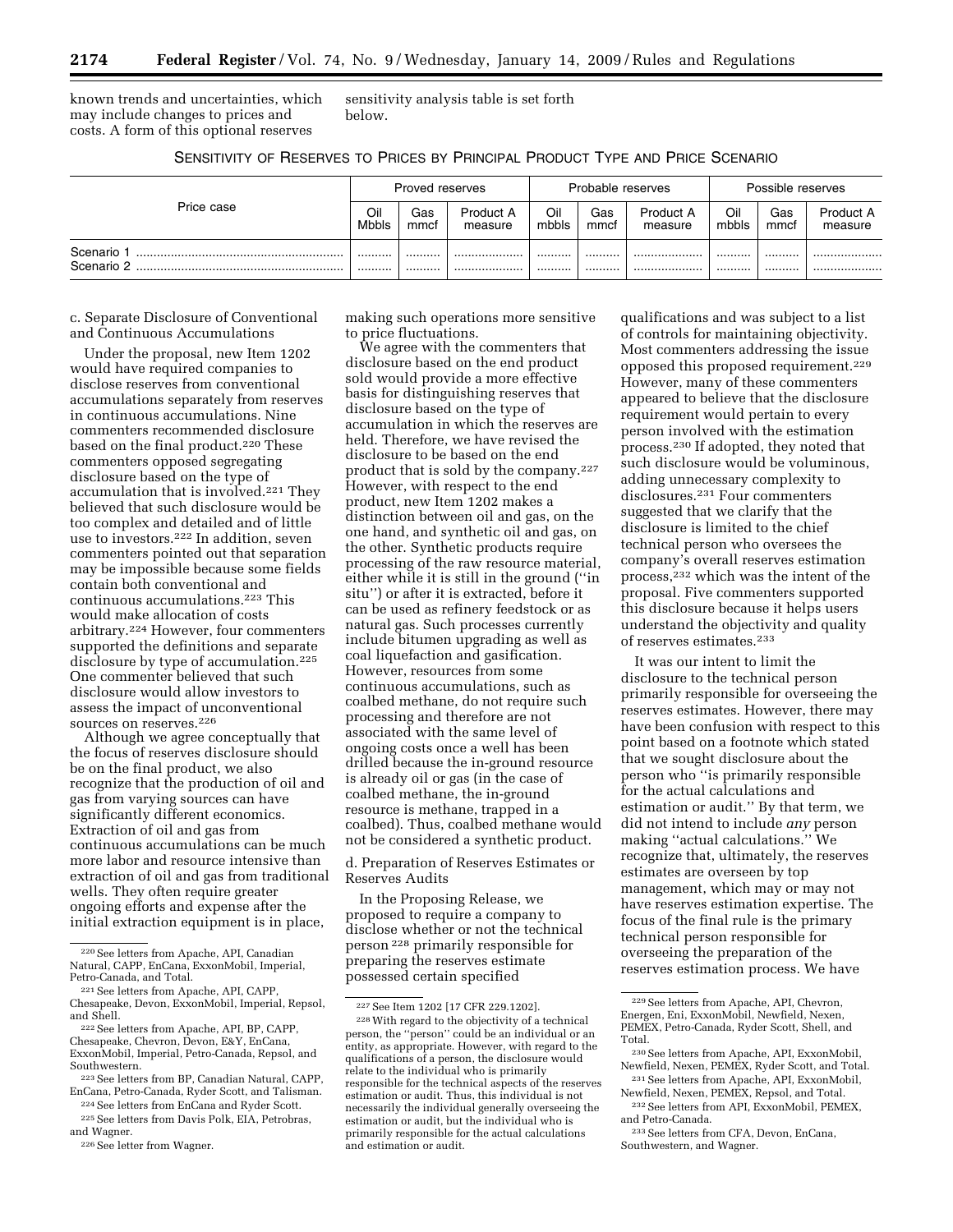revised the language in the rule to clarify this point.234

Two commenters noted that it was inconsistent to require such precise disclosure about reserves experts, but not other experts.235 One of those commenters recommended that the rule require expert language, including clear disclosure of which portion of the reserves estimate the third party is expertising and filed consents.<sup>236</sup> The concept of an expert under the Securities Act is different from the disclosures that we seek regarding the qualifications and objectivity of persons responsible for the preparation or audit of oil and gas reserves. Under the Securities Act, disclosure must be made when the company represents that disclosure is based on the authority of an expert. Although the Securities Act concept of experts will continue to be relevant when the reserves disclosures are in, or incorporated into, a Securities Act filing and the company represents that disclosure is based on the authority of an expert, the new rules requiring disclosure about the reserves preparer or auditor in a company's Exchange Act reports are intended to help investors determine whether reserves estimates, which are highly technical, have been prepared by a qualified, objective person, regardless of whether that person is an employee of the company.

However, we agree with commenters that a prescribed list of qualifications and objectivity requirements may be too rigid for all situations. With respect to technical qualifications, several commenters noted that licensing requirements can vary greatly among jurisdictions.237 Commenters also believed that disclosure of a person's objectivity was unnecessary because management is required to install appropriate internal controls to ensure the reliability of reserves estimates.<sup>238</sup> In fact, some commenters recommended that we limit the disclosure to a description of a company's internal controls, including the company's technical assessment routine, management and board review and approval processes, the internal audit process, the extent to which the company uses external parties to estimate or audit reserves estimates, and a summary description of the qualifications of the company's typical

reserves estimators.239 We are following these commenters' recommendations and adopting a rule that requires a company to provide a general discussion of the internal controls that it uses to assure objectivity in the reserves estimation process and disclosure of the qualifications of the technical person primarily responsible for preparing the reserves estimates or conducting the reserves audit if the company discloses that such a reserves audit has been performed, regardless of whether the technical person is an employee or an outside third party.240

We did not propose, but sought comment on, whether the rules should require a company to retain an independent third party to prepare, or conduct a reserves audit of, the company's reserves estimates. Most commenters urged the Commission not to adopt such a requirement.<sup>241</sup> They believed that a company's internal staff, particularly at larger companies, is generally in a better position to prepare those estimates 242 and that there is a potential lack of qualified third party engineers and other professionals available to conduct the increased work that would result from such a requirement.243 We agree with these commenters and are not adopting a requirement that an independent third party prepare, or conduct a reserves audit of, the company's reserves estimates.

e. Reserve Audits and The Contents of Third-Party Reports

In the Proposing Release, we proposed that, if a company represents that its estimates of reserves are prepared or audited by a third party, the company must file a report of the third party as an exhibit to the relevant registration statement or report. Two commenters believed that a company description of the third party's report would be sufficient because the reports can contain sensitive information.244 However, another commenter was concerned that not filing the report may lead to mischaracterizations by the company.245 This commenter supported

<sup>43</sup> See letters from AAPG, API, BP, Devon, ExxonMobil, Imperial, D. McBride, Newfield, D. Ryder, and Sasol.

244See letters from Evolution and Petro-Canada. 245See letter from Wagner.

the filing of a report by the third party reserves estimator or auditor, but believed that the Commission should determine the contents of such a report.246 Two commenters supported the filing of the report ''letter'' as an exhibit, but not the full reserves report because it may contain proprietary information.247

As proposed, we are adopting a new rule to require that if the company represents that a third party prepared the reserves estimate or conducted a reserves audit of the reserves estimates, the company must file a report of the third party as an exhibit to the relevant registration statement or report.248 These reports need not be the full ''reserves report,'' which is often very detailed and voluminous. Rather, these reports could be shorter form reports that summarize the scope of work performed by, and conclusions of, the third party. These reports must include the following disclosure, based on the Society of Petroleum Evaluation Engineers's audit report guidelines:

• The purpose for which the report is being prepared and for whom it is prepared;

• The effective date of the report and the date on which the report was completed;

• The proportion of the company's total reserves covered by the report and the geographic area in which the covered reserves are located;

• The assumptions, data, methods, and procedures used to conduct the reserves audit, including the percentage of company's total reserves reviewed in connection with the preparation of the report, and a statement that such assumptions, data, methods, and procedures are appropriate for the purpose served by the report;

• A discussion of primary economic assumptions;

• A discussion of the possible effects of regulation on the ability of the registrant to recover the estimated reserves;

• A discussion regarding the inherent risks and uncertainties of reserves estimates;

• A statement that the third party has used all methods and procedures as it considered necessary under the circumstances to prepare the report; and

• The signature of the third party. In addition, if the report is related to a reserves audit, it must contain a brief summary of the third party's conclusions with respect to the reserves estimates. Finally, if the disclosures are

<sup>234</sup>See Item 1202(a)(7) [17 CFR 229.1202(a)(7)]. 235See letters from API and Deloitte.

<sup>236</sup>See letter from Deloitte.

<sup>237</sup>See letters from AAPG, API, Chevron, Eni, Petro-Canada, Questar, and SPE.

<sup>238</sup>See letters from API, Chevron, Energen, ExxonMobil, Newfield, Nexen, Petrobras, Ryder Scott, Shell, StatoilHydro, and Total.

<sup>239</sup>See letters from ExxonMobil, Nexen, Shell, and StatoilHydro.

<sup>240</sup>See Item 1202(a)(7) [17 CFR 229.1202(a)(7)]. 241See letters from API, BHP, BP, CFA, CNOOC, Denbury, Devon, Eni, Energy Literacy, ExxonMobil, Imperial, R. Jones, D. McBride, Newfield, Nexen, Petro-Canada, Ross, D. Ryder, Sasol, Shell, Talisman, Total, and W. van de Vijver.

<sup>242</sup>See letters from API, Denbury, ExxonMobil, Imperial, Nexen, Shell, and Talisman.

<sup>246</sup>See letter from Wagner.

<sup>247</sup>See letters from Devon and Ryder Scott.

<sup>248</sup>See Item 1202(a)(8) [17 CFR 229.1202(a)(8)].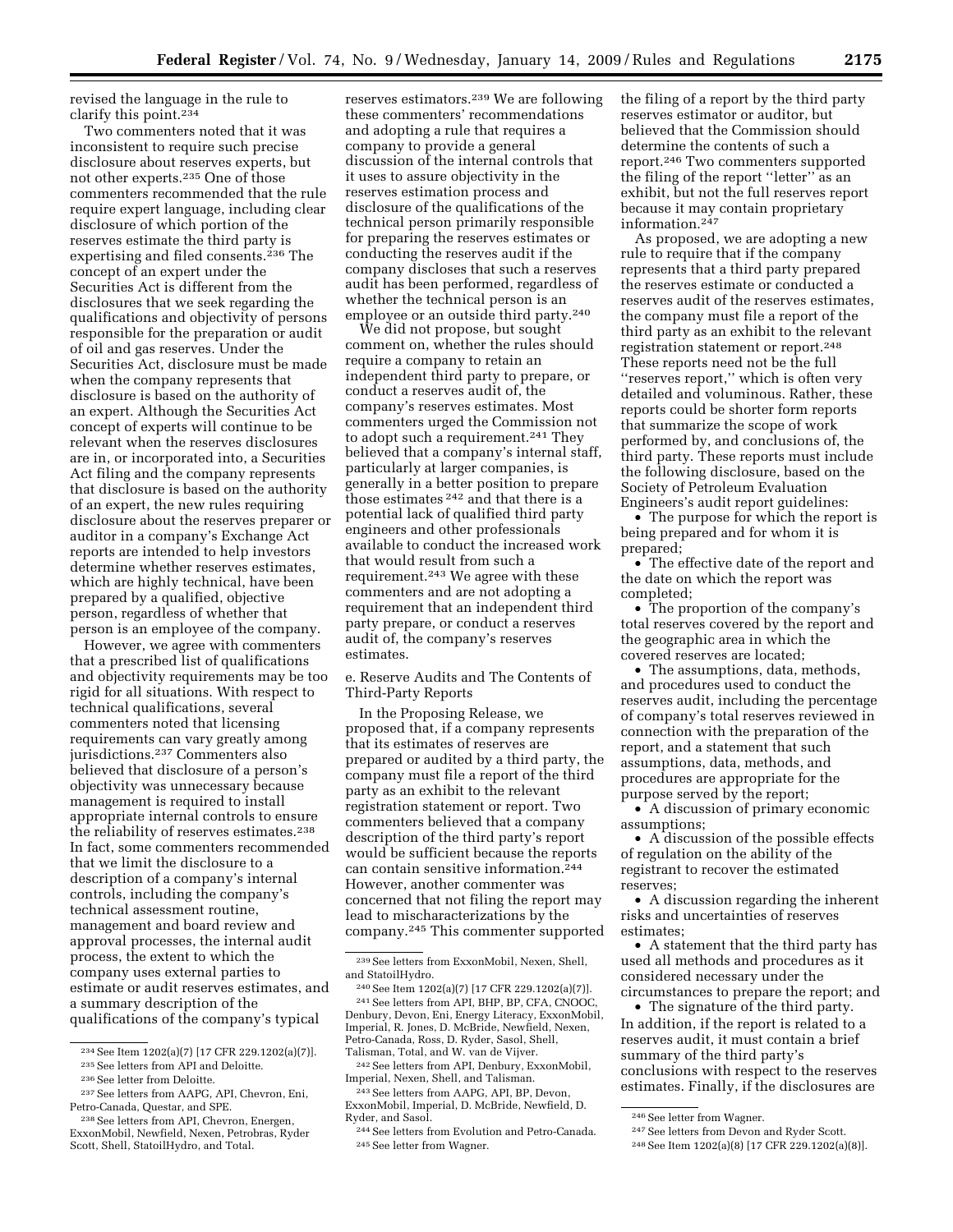made in, or incorporated into, a Securities Act registration statement, the company must file a consent of the third party as an exhibit to the filing.

In the Proposing Release, we proposed to define the term ''reserves audit'' as ''the process of reviewing certain of the pertinent facts interpreted and assumptions made that have resulted in an estimate of reserves prepared by others and the rendering of an opinion about the appropriateness of the methodologies employed, the adequacy and quality of the data relied upon, the depth and thoroughness of the reserves estimation process, the classification of reserves appropriate to the relevant definitions used, and the reasonableness of the estimated reserves quantities. In order to disclose that a 'reserves audit' has been conducted, the report resulting from this review must represent an examination of at least 80% of the portion of the registrant's reserves covered by the reserves audit.'' We are substantively adopting the first sentence of this definition as proposed.

However, in response to comments received, we are not adopting the proposed second sentence of the definition of the term ''reserves audit.'' Two commenters supported the proposed 80% threshold regarding the proportion of reserves that a reserves auditor must review in order for the company to characterize that auditor's work as a ''reserves audit.'' 249 Another commenter believed that the 80% threshold was appropriate for preparing reserves estimates.250 But three commenters believed that an audit should simply disclose the percentage that was audited.251 One of these noted that it has its reserves audit performed on a rolling basis.252 We believe that disclosure of the work done in the required third-party report makes a bright-line percentage test unnecessary. If a company conducts its reserves audit on a rolling basis, it is appropriate for its shareholders to be aware of that fact. Therefore, we are not adopting the proposed 80% threshold. We believe that disclosure of the scope of the review will enable investors to assess the significance to attribute to a reserves audit.

## f. Process Reviews

In the Proposing Release, we solicited comment regarding whether we should permit a company to disclose that it has hired a third party to perform a process

review under the Society of Petroleum Engineers' (SPE's) reserves auditing standards.253 Those standards define a process review as an investigation by a person who is qualified by experience and training equivalent to that of a reserves auditor to address the adequacy and effectiveness of an entity's internal processes and controls relative to reserves estimation. However, those standards also note that a process review should not include an opinion relative to the reasonableness of the reserves quantities and should be limited to the processes and control system reviewed. The SPE's standards state that, although such reviews may provide value to the entity, an external or internal process review is not of sufficient rigor to establish appropriate classifications and quantities of reserves and should not be represented to the public as being equivalent to a reserves audit.

Five commenters believed that internal process reviews are helpful in promoting accuracy and effectiveness, so companies should be permitted to disclose them.254 However, one commenter was concerned that, although a process review can be helpful for a company, disclosure may give investors a false sense of security.255 Two commenters suggested that, if a company discloses that it performed a process review, it should clearly disclose what a process review is.256

We agree that a process review can be helpful to the company and ultimately to investors. However, we also agree that if a company discloses that it has hired a third party to perform a process review, it must clearly disclose the details surrounding that process review. As such, the new rules treat a process review similar to a reserves audit. If the company discloses that it has hired a third party to conduct a process review, it must file a report of the third party as an exhibit to the relevant registration statement or report and, if the disclosures are made in, or incorporated into, a Securities Act registration statement, the company must file a consent of the third party as an exhibit to the filing.257

4. Item 1203 (Proved Undeveloped Reserves)

We proposed requiring tabular disclosure of the aging of proved

254See letters from Devon, ExxonMobil, Petro-Canada, Ryder Scott, and Shell. 255See letter from Wagner.

- 256See letters from Devon and Petro-Canada.
- 257See Item 1202(a)(8) [17 CFR 229.1202(a)(8)].

undeveloped reserves (PUDs). Proposed Item 1203 would have required an oil and gas company to prepare a table showing, for each of the last five fiscal years and by product type, proved reserves estimated using current prices and costs in the following categories:

• Proved undeveloped reserves converted to proved developed reserves during the year; and

• Net investment required to convert proved undeveloped reserves to proved developed reserves during the year.<sup>258</sup>

Numerous commenters were concerned that the proposed five-year table would be too complex for investors to understand.259 They expressed concern that the proposed table may mislead investors by not clearly attributing costs to the year in which the corresponding PUDs are converted because much of the costs may have been spent in previous years.260 In addition, commenters noted that maintenance of such data would be costly 261 and that companies currently do not always capture this type of information because management does not use it to run the business.262

Eight commenters suggested an alternative of disclosing (1) the quantity of undeveloped reserves if material, (2) the progress in converting PUDs, and (3) any material changes in the current year.263 Three U.S. Senators recommended requiring disclosure of development plans in addition to the table.264 They believed that requiring reporting of investments and planned investments in oil and gas development would provide investors with certainty about companies' intentions to develop the federal lands that they have at their disposal.265 However, three commenters opposed disclosure of a company's plans to drill and expected capital expenditures because disclosing their business plan may cause competitive harm and might expose them to litigation if results differ from their plan.266 Six commenters supported the proposed table.267

262See letter from Apache.

- 263See letters from API, Canadian Natural,
- Chevron, ExxonMobil, Newfield, Nexen, Petrobras, and Ryder Scott.
- 264See letter from Three Senators.

<sup>266</sup> See letters from Chesapeake, Devon, and Newfield.

<sup>249</sup>See letters from Evolution and Wagner. 250See letter from Ryder Scott.

<sup>251</sup>See letters from Devon, Ryder Scott, and Talisman.

<sup>252</sup>See letter from Talisman.

<sup>253</sup>See SPE Reserves Auditing Standards.

<sup>&</sup>lt;sup>258</sup> See Item 1204 [17 CFR 229.1204].<br><sup>259</sup> See letters from API, BP, Canadian Natural, CAPP, Chevron, Eni, Equitable, ExxonMobil,

<sup>&</sup>lt;sup>260</sup> See letters from API, ExxonMobil, Petrobras, Ryder Scott, Total, and Wagner.

<sup>&</sup>lt;sup>261</sup> See letters from API, Canadian Natural, CAPP, Chevron, Eni, Equitable, ExxonMobil, Nexen, Petrobras, Southwestern, and Wagner.

<sup>265</sup>See letter from Three Senators.

<sup>267</sup>See letters from Chesapeake, Deloitte, Devon, Three Senators, Talisman, and Wagner.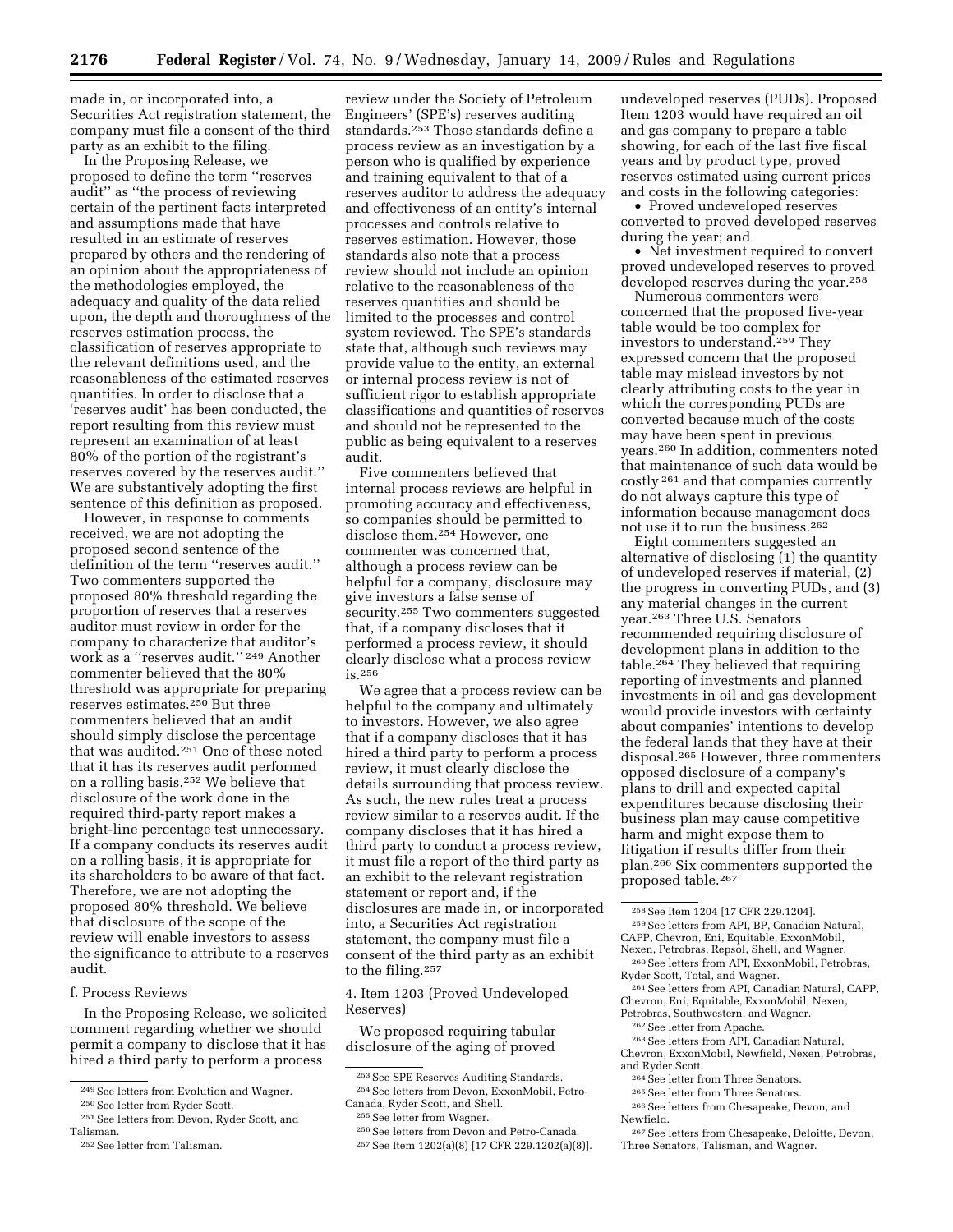We recognize the concern that the PUD table that we proposed may be confusing to investors because it would not attribute capital expenditures to the corresponding reserves as they are developed. As an alternative to the proposed table, we are adopting rules that require a company to disclose the following in narrative form:

• The total quantity of PUDs at year end;

• Any material changes in PUDs that occurred during the year, including PUDs converted into proved developed reserves;

• Investments and progress made during the year to convert PUDs to proved developed oil and gas reserves; and

• An explanation of the reasons why material concentrations of PUDs in individual fields or countries have remained undeveloped for five years or more after disclosure as PUDs.268

These disclosures would have been required under the proposal, but much of it would have been presented in tabular format. We believe that a narrative approach to these disclosures will provide companies with a better vehicle to explain the status of their PUDs and their track record for developing such reserves. Rather than requiring forward-looking information about a company's plans to develop reserves that may lead to exaggeration of a company's capability to actually convert such reserves, we believe that disclosure of a company's verifiable, established track record of converting such reserves, including its ability to obtain financing for such activities, would be a better indication of the likelihood of that company's success in developing reserves in the future. Specific required disclosure regarding a company's failure to develop material concentrations of PUDs for five or more years should address commenters' concerns that the company may have no intention to develop such reserves.

## 5. Item 1204 (Oil and Gas Production)

We proposed to codify the Industry Guide 2 disclosure regarding oil and gas production as Item 1204 of Regulation S–K, in tabular form and with greater detail. One commenter did not believe that separating production, sales price and production costs based on whether they were related oil wells or gas wells would be valuable to investors.269 It believed that companies do not use this information to manage their business and do not maintain systems to capture this information on that basis, so

tracking such data would require costly changes to their systems.270 Two commenters also believed that it would not be possible to separate production cost by product because many units extract different products.271 One commenter also recommended that production not be segregated by type of accumulation.272

We have decided not to adopt Item 1204 as proposed. Rather, we are codifying the existing Industry Guide 2 disclosure item with several revisions. Consistent with the Industry Guide 2 disclosure item, the Item 1204, as adopted, requires disclosure, for each of the prior three fiscal years, of production, by final product sold, of oil, gas, and other products. In addition, for the same time period, the company must disclose, by geographical area:

• The average sales price (including transfers) per unit of oil, gas and other products produced; and

• The average production cost, not including ad valorem and severance taxes, per unit of production.

However, unlike the Industry Guide disclosure item, this disclosure must be made by geographical area and for each country and field containing 15% or more of the registrant's proved reserves, expressed on an oil-equivalent-barrels basis.

Similarly, we are codifying the instructions to the Industry Guide 2 item. One commenter recommended that we maintain some of the existing instructions from the Industry Guide.273 The first instruction codified from the Industry Guide clarifies that net production should include only production that is owned by the registrant and produced to its interest, less royalties and production due others. However, in special situations (*e.g.*, foreign production), net production before any royalties may be provided, if more appropriate. If ''net before royalty'' production figures are furnished, the change from the usage of "net production" should be noted.

The second instruction, which is also from the Industry Guide, states that production of natural gas should include only marketable production of natural gas on an ''as sold'' basis. Production will include dry, residue, and wet gas, depending on whether liquids have been extracted before the registrant transfers title. Flared gas, injected gas, and gas consumed in operations should be omitted. Recovered gas-lift gas and reproduced

gas should not be included until sold. Synthetic gas, when marketed as such, should be included in natural gas sales.

We are adding a third instruction that was not in the Industry Guide. This instruction states that, if any product, such as bitumen, is sold or custody is transferred prior to conversion to synthetic oil or gas, the product's production, transfer prices, and production costs should be disclosed separately from all other products. This instruction is necessary because the existing Industry Guide 2 disclosure requirement only required separate disclosure based on whether the end product was oil or gas. This instruction merely clarifies that disclosures under this item must be based on the end product, which may not be oil or gas because the amendments will permit the disclosure of reserves of other end products, such as bitumen.

The fourth instruction codified from the Industry Guide states that the transfer price of oil and gas (natural and synthetic) produced should be determined in accordance with SFAS 69. And the fifth instruction codified from the Industry Guide clarifies that the average production cost per unit of production should be computed using production costs disclosed pursuant to SFAS 69. Units of production should be expressed in common units of production with oil, gas, and other products converted to a common unit of measure on the basis used in computing amortization. This instruction also adds products from unconventional sources to the existing disclosure Item in Industry Guide 2.

## 6. Item 1205 (Drilling and Other Exploratory and Development Activities)

We proposed to codify the Industry Guide 2 disclosure item regarding drilling activities as Item 1205 of Regulation S–K, in tabular form, with several revisions to that Industry Guide 2 disclosure item, including applying a new definition of the term ''geographic area'' and adding two categories of wells:

- Extension wells; and
- Suspended wells.

Three commenters believed that the disclosures required under this proposed Item would become too detailed.274 One of these commenters also believed that the number of wells being drilled does not provide an accurate picture of a company's drilling

<sup>268</sup>See Item 1203 [17 CFR 229.1203]. 269See letter from Apache.

<sup>270</sup>See letter from Apache.

<sup>271</sup>See letters from Total and ExxonMobil.

<sup>272</sup>See letter from ExxonMobil.

<sup>273</sup>See letter from ExxonMobil.

<sup>274</sup>See letters from Apache, ExxonMobil, and Total.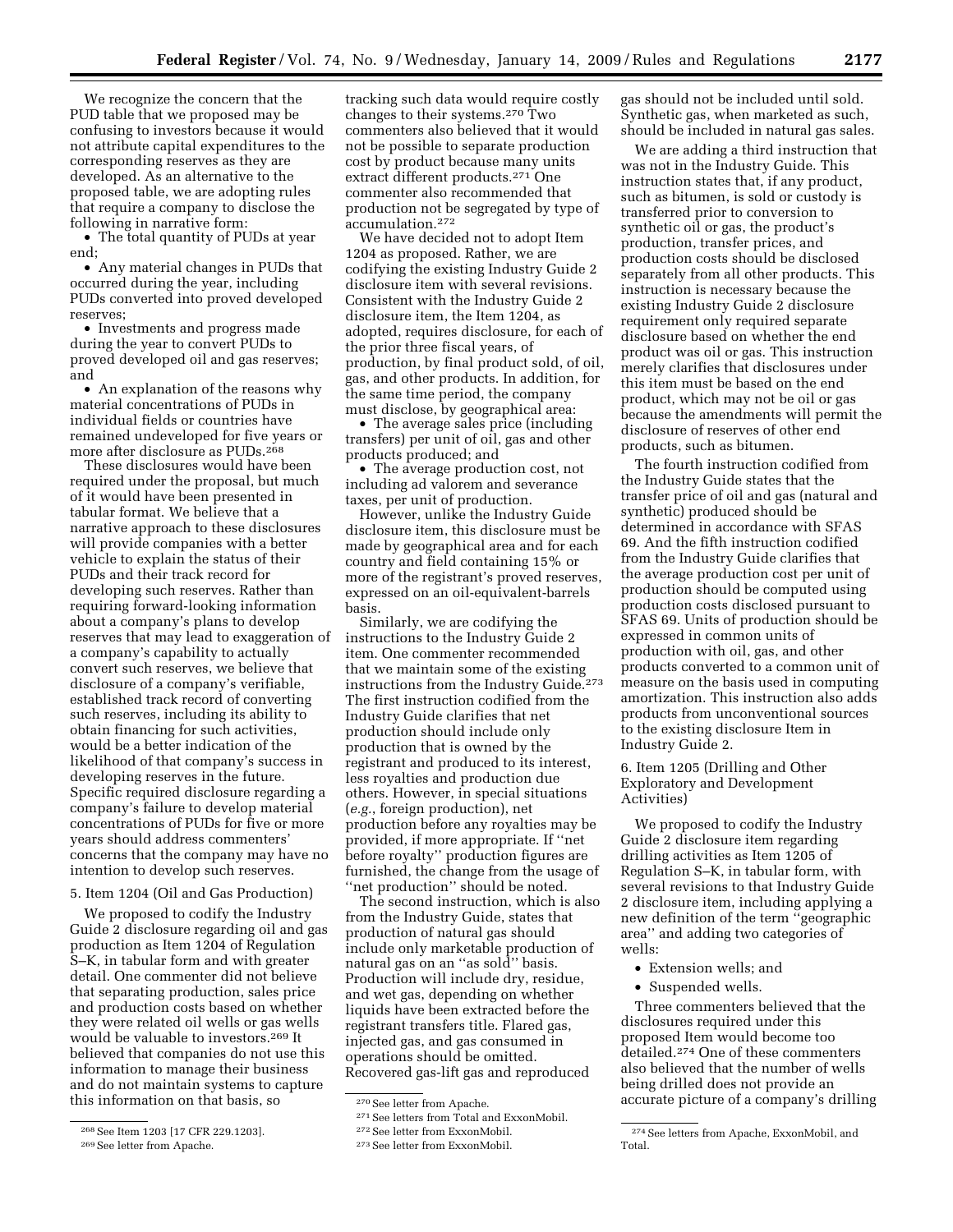activities because of the increased usage of horizontal wells.275

Some commenters also did not believe that creating new categories for extension wells and suspended wells would be meaningful.276 They noted the burden of the added detail would exceed the value of the information to investors.277 One pointed out that determining whether a well constitutes an extension well would be difficult because of multipurpose drilling.278

After considering the above comments, we have decided not to adopt all of the proposed revisions to the existing Industry Guide 2 disclosure. We recognize that, for some companies that use advanced drilling techniques, the proposed disclosure may not be a good indicator of the extent of their exploratory and development activities, although we believe that this disclosure is still important for many companies. Therefore, we have decided to codify the existing disclosures found in Industry Guide 2 related to drilling activities without revision and to not require tabular disclosure.279 However, as proposed, we are adding a new provision to this Item that requires companies to discuss their exploratory and development activities regarding oil and gas resources that are extracted by mining techniques because we are now including such resources under the definition of ''oil and gas producing activities.''

## 7. Item 1206 (Present Activities)

Item 1206 codifies existing Item 7 of Industry Guide 2, which calls for disclosure of present activities, including the number of wells in the process of being drilled (including wells temporarily suspended), waterfloods in process of being installed, pressure maintenance operations, and any other related activities of material importance.280 We are adopting Item 1206 substantially as proposed.

# 8. Item 1207 (Delivery Commitments)

Item 1207 codifies existing Item 8 of Industry Guide 2, which calls for disclosure of arrangements under which the company is required to deliver specified amounts of oil or gas and how the company intends to meet such commitments.281 We are not adopting any substantive changes to the disclosure currently called for by Item 8 of Industry Guide 2. However, we are

restructuring and rewording the disclosure item to make it easier to understand, including separating embedded lists into separate subparagraphs and making general plain English revisions. As proposed, these revisions are not intended to change the substance of the disclosures.

9. Item 1208 (Oil and Gas Properties, Wells, Operations, and Acreage)

We proposed to codify disclosure about oil and gas properties, wells, operations, and acreage as Item 1208 of Regulation S–K, in tabular form, as well as make several revisions to the existing disclosures, including applying a new definition of the term ''geographic area'' and adding language that better illustrates the types of properties and the types of disclosures for those properties, including the following:

• Identification and description generally of the company's material properties, plants, facilities, and installations;

• Identification of the geographic area in which they are located;

• Indication of whether they are located onshore or offshore; and

• Description of any statutory or other mandatory relinquishments, surrenders, back-ins, or changes in ownership.

Six commenters believed that it is not necessary to enhance this section from Industry Guide 2 because the requirements are already covered by Item 102 of Regulation S–K.282 Commenters were particularly concerned with the segmentation of this disclosure by product, by type of accumulation, and by geographic location.283 They believed that this level of detail would not be helpful to investors and would impose added costs on companies because they currently do not collect this detailed information.284 Moreover, seven commenters thought that the well count disclosure is no longer meaningful because of technologies such as horizontal drilling.285 They thought that, in light of these new technologies, well count disclosure could be misleading.<sup>286</sup>

As with the case of drilling activities, we agree that the proposed added detail could make the disclosures too cumbersome. In addition, such disclosure may be of less importance to many companies because of new

282See letters from API, Chevron, ExxonMobil, Imperial, Shell, and Total.

drilling technology. Therefore, we are merely codifying the existing Industry Guide 2 disclosure, without revision.287

# **V. Guidance for Management's Discussion and Analysis for Companies Engaged in Oil and Gas Producing Activities**

We proposed to add a new Item 1209, which would have specified topics that a company should address either as part of its Management's Discussion and Analysis of Financial Condition and Results of Operations (MD&A) or in a separate section.288 Four commenters were concerned that, although the proposed Item was intended to provide more guidance regarding the disclosures required, it would effectively require companies to address all of the issues listed in the Item.289 One recommended that, instead of a detailed list, the requirement should clarify that companies should address ''material changes due to technology, prices, concession conditions, commercial terms, known trends, demands, commitments, uncertainties and any events that are reasonably likely to have a material effect on reserves estimates and financial condition.'' 290 Similarly, another commenter recommended that the Commission clarify that the Item is limited to material impacts.291

We are not adopting the proposed Item as part of Regulation S–K because it is intended to be guidance, rather than a specific disclosure Item. We agree that, if companies were to discuss every issue provided in the list, the disclosure would be too long and detailed to be of much use to most investors. Important issues could be hidden amid unnecessary detail. However, we believe that added guidance would be beneficial to companies regarding the issues that the Commission's staff commented upon in its review of the MD&A section of filings made by oil and gas companies.

To begin, a fundamental premise of MD&A is that the information provided should be related to issues that are material to a company. Although we discuss a list of topics that a company might need to discuss, a company need only discuss a topic if it constitutes, involves, or indicates known trends, demands, commitments, uncertainties, and events that are reasonably likely to have a material effect on the company. These topics include:

289See letters from Chevron, ExxonMobil, Petrobras, and Shell.

291See letter from Total.

<sup>275</sup>See letter from ExxonMobil.

<sup>276</sup>See letters from Apache, API, and Imperial.

<sup>277</sup>See letters from Apache and Southwestern. 278See letter from Total.

<sup>279</sup>See Item 1205 [17 CFR 229.1205].

<sup>280</sup>See Item 1206 [17 CFR 229.1206].

<sup>281</sup>See Item 1207 [17 CFR 229.1207].

<sup>283</sup>See letters from Apache, ExxonMobil, Shell, and Total.

<sup>284</sup>See letters from Apache, ExxonMobil, and Petro-Canada.

<sup>285</sup>See letters from API, BP, Chevron,

ExxonMobil, Imperial, StatoilHydro, and Total. 286See letters from API and Imperial.

<sup>287</sup>See Item 1208 [17 CFR 229.1208]. 288See Item 303 of Regulation S–K [17 CFR

<sup>229.303].</sup> 

<sup>290</sup>See letter from Repsol.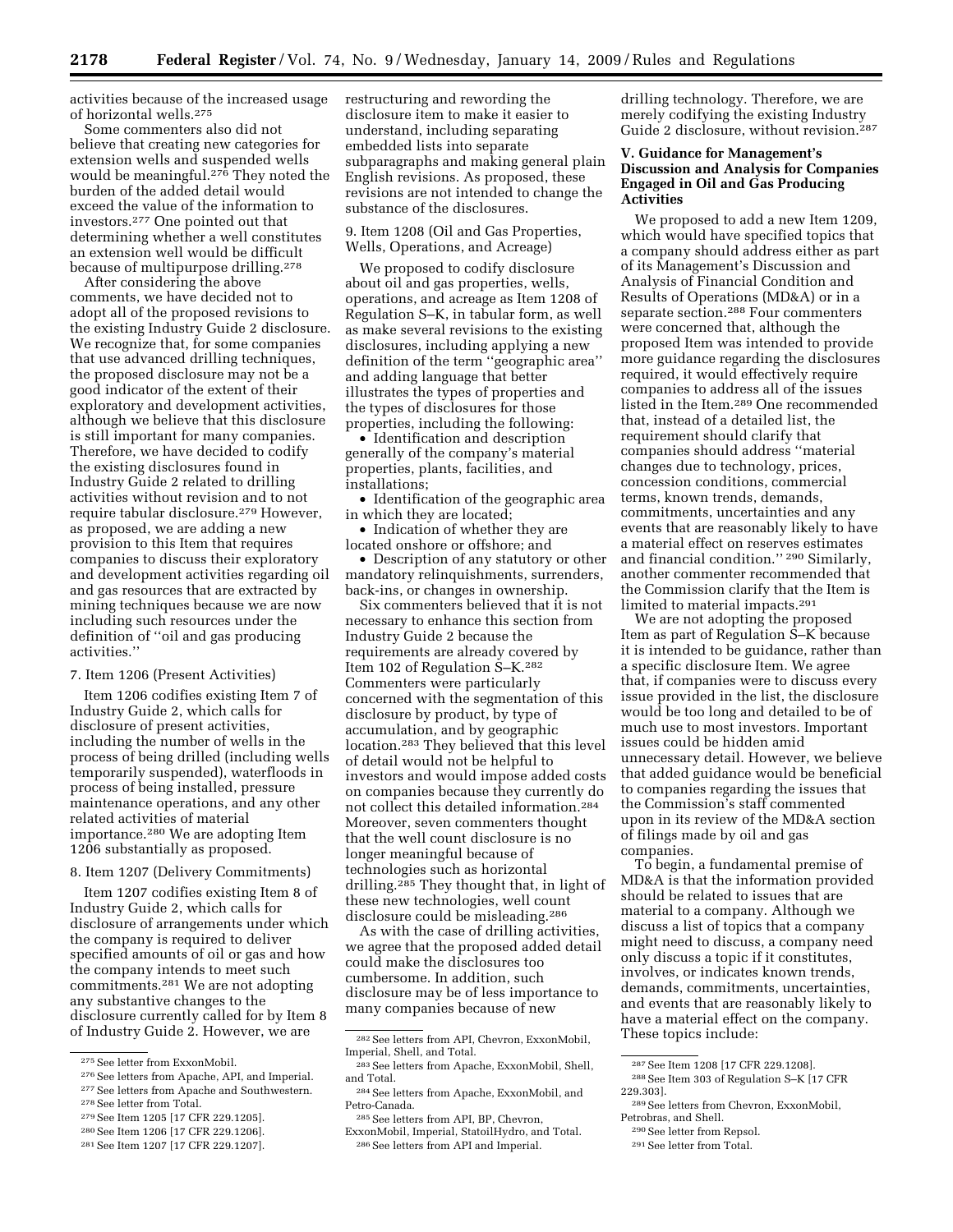• Changes in proved reserves and, if disclosed, probable and possible reserves, and the sources to which such changes are attributable, including changes made due to:

- Æ Changes in prices;
- $\circ$  Technical revisions; and  $\circ$  Changes in the status of a

 Changes in the status of any concessions held (such as terminations, renewals, or changes in provisions);

• Technologies used to establish the appropriate level of certainty for any material additions to, or increases in, reserves estimates, including any material additions or increases to reserves estimates that are the result of any of the final rules adopted in this release;

• Prices and costs, including the impact on depreciation, depletion and amortization as well as the full cost ceiling test;

• Performance of currently producing wells, including water production from such wells and the need to use enhanced recovery techniques to maintain production from such wells;

• Performance of any mining-type activities for the production of hydrocarbons;

• The company's recent ability to convert proved undeveloped reserves to proved developed reserves, and, if disclosed, probable reserves to proved reserves and possible reserves to probable or proved reserves;

• The minimum remaining terms of leases and concessions;

• Material changes to any line item in the tables described in Items 1202 through 1208 of Regulation S–K;

• Potential effects of different forms of rights to resources, such as production sharing contracts, on operations; and

• Geopolitical risks that apply to material concentrations of reserves.

The MD&A is typically presented in a self-contained section of the registration statement or report. However, the disclosure requirements that comprise new Subpart 1200 of Regulation S–K will cause a substantial amount of an oil and gas company's disclosure to appear in tabular format, providing an outline of much of a company's operations. Because the tables will present many of the types of changes that management often discusses in its MD&A, we believe it may be more helpful to investors to locate such discussion close to the tables themselves. Thus, to the extent that any discussion or analysis of known trends, demands, commitments, uncertainties, and events that are reasonably likely to have a material effect on the company is directly relevant to a particular disclosure required by Subpart 1200, the company

may include that discussion or analysis with the relevant table, with appropriate cross-references, rather than including it in its general MD&A section.

## **VI. Conforming Changes to Form 20–F**

Form 20–F is the form on which foreign private issuers file their annual reports and Exchange Act registration statements. Currently, Form 20–F contains instructions that are similar to those in Item 102 of Regulation S–K. However, rather than referring to Industry Guide 2 for disclosures regarding oil and gas producing activities, Form 20–F contains its own ''Appendix A to Item 4.D—Oil and Gas'' (Appendix A) that provides guidance for oil and gas disclosures for foreign private issuers.292 Appendix A is significantly shorter, and provides far less guidance regarding disclosures, than Subpart 1200 or Industry Guide 2. We proposed to revise Form 20–F to eliminate the reference to Appendix A, and rather refer to Subpart 1200, which would expand the disclosures required by foreign private issuers.

Six commenters supported harmonizing the Form 20–F disclosures with Regulation S–K.293 One noted that the proposal would make disclosure more consistent and comparable among oil companies.294 It believed the proposal would put all oil companies on a level playing field.295 However, one commenter recommended that the Commission exempt companies reporting under International Financial Reporting Standards (IFRS).296 It also recommended that instead of applying the proposed Subpart 1200 to foreign private issuers, the Commission should revise Appendix A to Form 20–F itself, making appropriate limitations for foreign private issuers, such as eliminating the disclosure of wells and acreage.297 Another commenter was concerned because the proposals may hinder, rather than facilitate, transition to the use of IFRS.298

We continue to believe that Subpart 1200 would be appropriate disclosure for all public companies engaged in oil and gas producing activities, including foreign private issuers. The added guidance in Subpart 1200 should promote more consistent and comparable disclosures among oil and gas companies. It is our understanding

 $^\mathrm{292}\!\:\mathrm{See}$  Appendix A to Item 4.D—Oil and Gas of Form 20–F [17 CFR 249.220f].

293See letters from CAQ, Deloitte, ExxonMobil, KPMG, PWC, and Shell.

- 294See letter from ExxonMobil.
- 295See letter from ExxonMobil.
- 296See letter from Total.
- 297See letter from Total.
- 298See letter from Ross.

that many of the larger foreign private issuers already provide disclosure in their filings with the Commission comparable to the disclosure provided by domestic companies. Thus, we are revising Form 20–F to incorporate Subpart 1200 with respect to oil and gas disclosures and delete Appendix A to Item 4.D in that form. We recognize that this requirement may require a foreign private issuer to prepare two different reserves estimates if the rules in their home jurisdiction require a different pricing standard than the 12-month average that we adopt in this release. However, we believe the same conflict would have existed under our previous rule to the extent our pricing method differed from the home jurisdiction's method.

Appendix A currently allows a foreign private issuer to exclude required disclosures about reserves and agreements if its home country prohibits the disclosures. Two commenters suggested that the rule continue to provide an exception for disclosures about reserves and agreements that are prohibited by foreign laws.299 However, another commenter believed that a company taking advantage of such an exception should be required to disclose the country, the citation of the relevant law or regulation, and the fact that the disclosed estimates do not include amounts from the named country.300 We are not revising this provision. Rather, because these considerations still apply to such foreign private issuers, we are moving that provision from Appendix A and adopting it as Instruction 2 to Item 4 of Form 20–F, as proposed.301

One commenter recommended clarifying that the new disclosures would not apply to foreign private issuers under the Multi-Jurisdictional Disclosure System (MJDS) using Form 40—F that comply with NI 51–101 in Canada because those rules already are broadly consistent with PRMS.302 We agree with this commenter and believe that such issuers need not provide disclosures beyond those required in Canada.

# **VII. Impact of Amendments on Accounting Literature**

# *A. Consistency With FASB and IASB Rules*

Numerous commenters recommended that the SEC generally coordinate its efforts with the IASB and FASB to create a cohesive whole and not adopt

302See letter from Deloitte.

<sup>299</sup>See letters from Shell and Total.

<sup>300</sup>See letter from ExxonMobil.

<sup>301</sup> *Id.*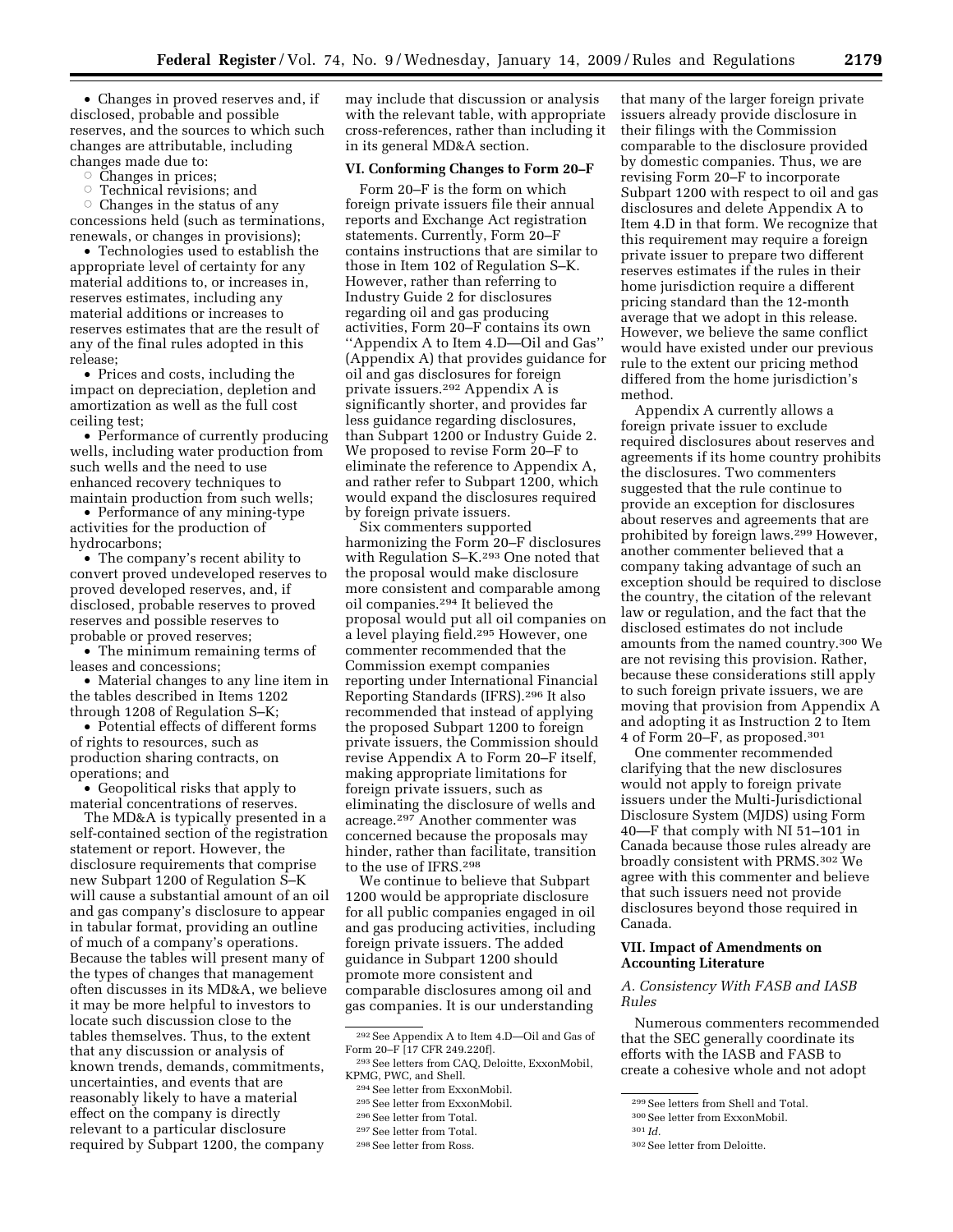competing models.303 We have begun, and will continue, to work with both of these organizations to ensure a smooth transition to the new reporting rules.

## *B. Change in Accounting Principle or Estimate*

In the Proposing Release, we expressed our view that the change from using single-day year-end price to an average price should be treated as a change in accounting principle, or a change in the method of applying an accounting principle, that is inseparable from a change in accounting estimate. Therefore, this change would be considered a change in accounting estimate pursuant to Statement of Financial Accounting Standard No. 154 ''Accounting Changes and Error Corrections'' (SFAS 154) and would be accounted for prospectively.

Commenters believed that the change would be best described as:

• A change in accounting estimate; 304

• A change in accounting principle that is inseparable from a change in accounting estimate; or 305

• A change in accounting estimate effected by a change in accounting principle.306

We believe that any accounting change resulting from the changes in definitions and required pricing assumptions in Rule 4–10, should be treated as a change in accounting principle that is inseparable from a change in accounting estimate, which does not require retroactive revision. We note that pursuant to AU 420.13, such a change requires recognition in the independent auditor's report through the addition of an explanatory paragraph.

All commenters on the issue agreed that adoption of the rules should not require retroactive revision of past reserves estimates.307 Some believed retroactive revision of reserves estimates would be very burdensome or impossible because such data was not maintained.308 We agree with those commenters and believe that no retroactive revisions will be necessary.

Three commenters recommended that the FASB revise Statement of Financial

- 305See letter from Deloitte.
- 306See letter from Petro-Canada.

307See letters from Apache, CAQ, Canadian Natural, CAPP, Deloitte, Devon, Evolution, ExxonMobil, Petrobras, Petro-Canada, PWC, Repsol, Shell, StatoilHydro, and Total.

Accounting Standard No. 19 (SFAS 19) to include unconventional resources currently accounted for as mining activities and also provide guidance that no retroactive revisions would be required in that scenario.309 We will continue to work with the FASB on this issue.

## *C. Differing Capitalization Thresholds Between Mining Activities and Oil and Gas Producing Activities*

As noted elsewhere in this release, extraction of products such as bitumen now will be considered oil and gas producing activities, and not mining activities. Under current U.S. accounting guidance, costs associated with proven plus probable mining reserves may be capitalized for operations extracting products through mining methods, like bitumen. Under the new rules, bitumen extraction and operations that produce oil or gas through mining methods are included under oil and gas accounting rules, which only permit capitalization of costs associated with proved reserves.310 Moreover, the mining guidelines do not provide specified percentages for establishing levels of certainty for proven or probable reserves for mining activities. It is possible that these differences could result in changing reserves estimates for these resources during the transition to the new rules.

One commenter believed that the industry would need guidance regarding how to transition operations that are disclosed and accounted for as mining operations to oil and gas disclosure and accounting.311 It noted that this issue would be relevant not only coincident with the new rules, but could be relevant to future events, such as a coal mining company that in subsequent years changes its operations to in situ coal gasification.312 That commenter believed that, without guidance, the change from mining treatment to oil and gas treatment could be considered a change in accounting principle which requires retroactive revision.313 We acknowledge this commenter's concerns. With respect to resources formerly considered mining activities, we view the change from mining treatment to oil and gas treatment as a change in accounting principle that is inseparable from a change in accounting

estimate, which does not require retroactive revision.

## **VIII. Application of Interactive Data Format to Oil and Gas Disclosures**

In the Proposing Release, we sought comment on the desirability of rules that would permit, or require, oil and gas companies to present the tabular disclosures in Subpart 1200 in interactive data format in addition to the currently required format. Most commenters addressing the topic supported the use of XBRL for oil and gas disclosures.314 They believed using interactive data would be very helpful to investors and analysts.315

However, they also recommended that the Commission wait until a welldeveloped taxonomy exists.316 Some recommended that the Commission implement it in stages, initially with a voluntary program.317 One commenter recommended that the SEC work with other groups like SPE, IASB, and the United Nations to ensure tags ultimately become the industry standard.<sup>318</sup>

We agree that much of the disclosures regarding oil and gas companies would be conducive to interactive data. We intend to continue to work on developing a taxonomy for such disclosure. Once a well-developed taxonomy is created, we will address this issue further. We are not, however, adopting interactive data requirements in this release. We will continue to consider whether to require interactive oil and gas disclosure filings in the future and, if so, when such filings should be required based on the development status of an oil and gas disclosure taxonomy.

#### **IX. Implementation Date**

## *A. Mandatory Compliance*

We proposed to require companies to begin complying with the disclosure requirements for registration statements filed on or after January 1, 2010, and for annual reports on Forms 10–K and 20– F for fiscal years ending on or after December 31, 2009. A company may not apply the new rules to disclosures in quarterly reports prior to the first annual report in which the revised disclosures are required.

<sup>303</sup>See letters from CAQ, CFA, Eni, Grant Thornton, KPMG, and PWC.

<sup>304</sup>See letters from CAQ, Canadian Natural, CAPP, Deloitte, Devon, KPMG, Petrobras, PWC, Repsol, Shell, and StatoilHydro.

<sup>308</sup>See letters from Canadian Natural, Deloitte, Evolution, Petrobras, and Shell.

<sup>309</sup>See letters from CAQ, Petrobras, and PWC.  $^{\rm 310}\!\!\!\!\,$  See Rule 4–10(c) of Regulation S–X [17 CFR 210.4–10(c)].

<sup>311</sup>See letter from KPMG.

<sup>312</sup>See letter from KPMG.

<sup>313</sup>See letter from KPMG.

<sup>314</sup>See letters from Audit Policy, CFA, Deloitte, Devon, E&Y, ExxonMobil, PWC, Shell, Standard Advantage, StatoilHydro, and Zakaib.

<sup>315</sup>See letters from CFA, Devon, E&Y, StatoilHydro, and Zakaib.

<sup>316</sup>See letters from Audit Policy, Deloitte, Devon, E&Y, ExxonMobil, PWC, Shell, StatoilHydro, and Zakaib.

<sup>317</sup>See letters from Audit Policy, Devon, E&Y, PWC, StatoilHydro, and Zakaib.

<sup>318</sup>See letter from Zakaib.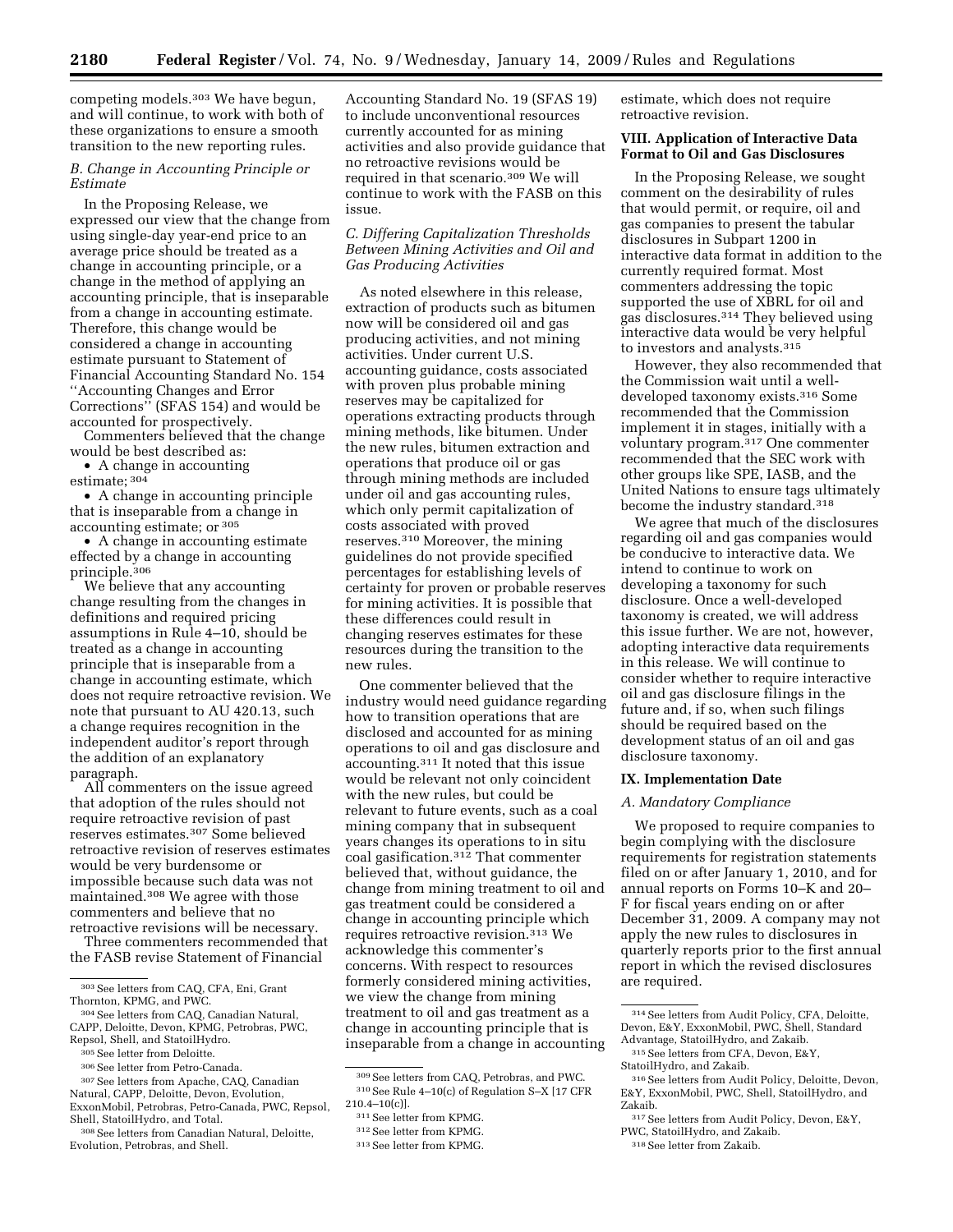Fifteen commenters agreed that a delayed compliance date would be helpful in allowing companies to familiarize themselves with the new disclosure requirements before having to comply with them.319 Four commenters supported the proposed January 1, 2010 compliance date of Securities Act filings and Exchange Act filings related to fiscal periods ending on or after December 31, 2009.320 However, one conditioned this approval upon the adoption of the rules before December 31, 2008.321 Another suggested one year after adoption of the rules.322

Four commenters believed that the proposed compliance date would be too soon.323 One recommended a compliance date of December 31, 2010 to enable companies to make necessary changes in IT systems and data processing.324 Another noted the magnitude of the proposed changes, length of time to design, program and implement system changes, and the goal of getting the best possible disclosure.325 One commenter suggested delaying implementation for two years after adoption.326

We continue to believe that the proposed compliance dates are appropriate. However, as we discuss our revisions with the FASB and IASB, we will consider whether to delay the compliance date further.

#### *B. Voluntary Early Compliance*

Seven commenters recommended that early compliance not be permitted to maintain consistency and comparability of disclosure among issuers, which could be misleading or confusing to investors.327 However, one commenter believed that the Commission should permit early adoption of the new rules because companies with different fiscal year ends are not comparable anyway.328 One commenter suggested that the Commission permit companies to provide the new disclosures supplementally.329 We agree that

326 See letter from Devon.

voluntary compliance may make disclosures incomparable. Therefore, companies may not elect to follow the new disclosure rules prior to the effective date.

## **X. Paperwork Reduction Act**

#### *A. Background*

Our new rules and amendments contain ''collection of information'' requirements within the meaning of the Paperwork Reduction Act of 1995 (''PRA'').330 We submitted the new rules and amendments to the Office of Management and Budget (OMB) for review in accordance with the PRA.331 OMB has approved the revisions. The titles for these collections of information are:

(1) ''Regulation S–K'' (OMB Control No. 3235–0071); 332

- (2) ''Industry Guides'' (OMB Control No. 3235–0069);
- (3) ''Regulation S–X'' (OMB Control No. 3235–0009);
- (4) ''Form S–1'' (OMB Control No. 3235–0065);
- (5) ''Form S–4'' (OMB Control No. 3235–0324);
- (6) ''Form F–1'' (OMB Control No. 3235–0258);
- (7) ''Form F–4'' (OMB Control No. 3235–0325);
- (8) ''Form 10'' (OMB Control No. 3235–0064);

(9) ''Form 10–K'' (OMB Control No. 3235–0063); and

(10) ''Form 20–F'' (OMB Control No. 3235–0063).

We adopted all of the existing regulations and forms pursuant to the Securities Act and the Exchange Act. These regulations and forms set forth the disclosure requirements for annual reports 333 and registration statements that are prepared by issuers to provide investors with the information they need to make informed investment decisions in registered offerings and in secondary market transactions. The industry guides supplement the existing regulations and forms and provide guidance with respect to industryspecific disclosures.

Our amendments to these existing forms are intended to modernize and

update our reserves definitions to better reflect changes in the oil and gas industry and markets and new technologies that have occurred in the decades since the current rules were adopted, including expanding the scope of permissible technologies for establishing certainty levels of reserves, reserves classifications that a company can disclose in a Commission filing, and the types of resources that can be included in a company's reserves, as well as providing information regarding a company's internal controls over reserves estimation and the qualifications of person preparing reserves estimates or conducting reserves audits. The new rules and amendments also are intended to codify, modernize, and centralize the disclosure items for oil and gas companies in Regulation S–K. Finally, the new rules and amendments are intended to harmonize oil and gas disclosures by foreign private issuers with disclosures by domestic companies. Overall, the new rules and amendments attempt to provide improved disclosure about an oil and gas company's business and prospects without sacrificing clarity and comparability, which provide protection and transparency to investors.

The hours and costs associated with preparing disclosure, filing forms, and retaining records constitute reporting and cost burdens imposed by the collection of information. An agency may not conduct or sponsor, and a person is not required to respond to, a collection of information unless it displays a currently valid control number.

Many, but not all, of the information collection requirements related to annual reports and registration statements will be mandatory. There is no mandatory retention period for the information disclosed, and the information will be publicly available on the EDGAR filing system.

#### *B. Summary of Information Collections*

The new rules and amendments increase existing disclosure burdens for annual reports on Forms 10–K 334 and

<sup>319</sup>See letters from Apache, Chevron, Davis Polk, Deloitte, ExxonMobil, KPMG, Newfield, Petrobras, Petro-Canada, PWC, Ryder Scott, Shell, Southwestern, Talisman, and Total.

<sup>320</sup>See letters from Davis Polk, ExxonMobil, Shell, and StatoilHydro.

<sup>321</sup>See letter from ExxonMobil.

<sup>322</sup>See letter from Talisman.

<sup>323</sup>See letters from Apache, Petrobras, PWC, and Total.

<sup>324</sup>See letter from Petrobras.

<sup>325</sup>See letter from Apache.

<sup>327</sup>See letters from Davis Polk, Devon, ExxonMobil, Petrobras, Ryder Scott, Shell, and Wagner.

<sup>328</sup>See letter from Evolution.

<sup>329</sup>See letter from Davis Polk.

<sup>330</sup> 44 U.S.C. 3501 *et seq.* 

<sup>331</sup> 44 U.S.C. 3507(d) and 5 CFR 1320.11. 332The paperwork burden from Regulation S–K and the Industry Guides is imposed through the forms that are subject to the disclosures in Regulation S–K and the Industry Guides and is reflected in the analysis of those forms. To avoid a Paperwork Reduction Act inventory reflecting duplicative burdens, for administrative convenience, we estimate the burdens imposed by each of Regulation S–K and the Industry Guides to be a total of one hour.

<sup>333</sup>The pertinent annual reports are those on Forms 10–K and 20–F.

<sup>334</sup>The disclosure requirements regarding oil and gas properties and activities are in Form 10–K as well as the annual report to security holders required pursuant to Rule 14a–3(b) [17 CFR 240.14a–3(b)]. Form 10–K permits the incorporation by reference of information from the Rule 14a–3(b) annual report to security holders to satisfy the Form 10–K disclosure requirements. The analysis that follows assumes that companies would either provide the proposed disclosure in a Form 10–K or incorporate the required disclosure into the Form 10–K by reference to the Rule 14a–3(b) annual report to security holders if the company is subject to the proxy rules. This approach takes into account the burden from the proposed disclosure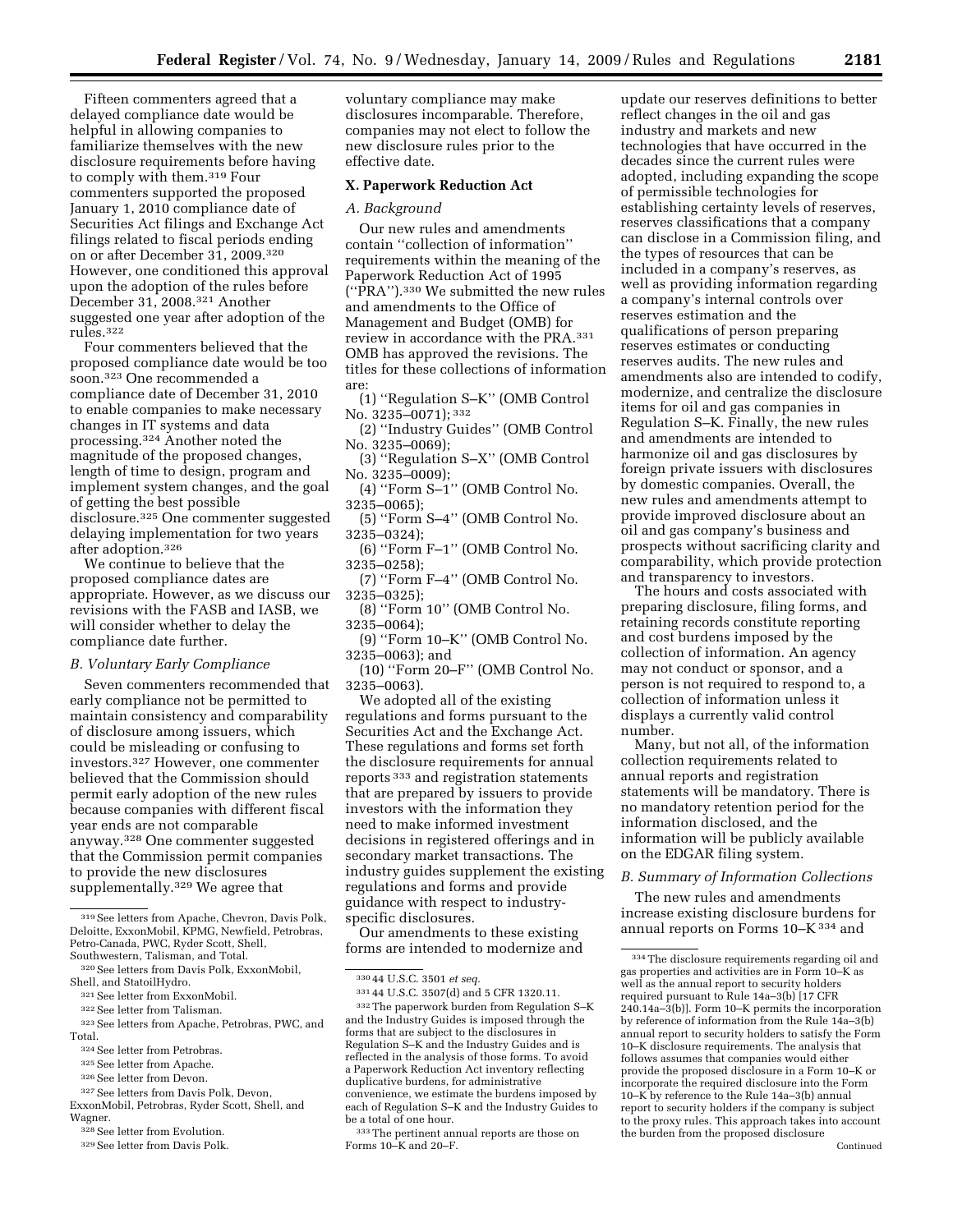20–F and registration statements on Forms 10, 20–F, S–1, S–4, F–1, and F–4 by creating the following new disclosure requirements, many of which were requested by industry participants:

• Disclosure of reserves from nontraditional sources (*i.e.*, bitumen, shale, coalbed methane) as oil and gas reserves;

• Optional disclosure of probable and possible reserves;

• Optional disclosure of oil and gas reserves' sensitivity to price;

• Disclosure of the company's progress in converting proved undeveloped reserves into proved developed reserves, including those that are held for five years or more and an explanation of why they should continue to be considered proved;

• Disclosure of technologies used to establish reserves in a company's initial filing with the Commission and in filings which include material additions to reserves estimates;

• The company's internal controls over reserves estimates and the qualifications of the technical person primarily responsible for overseeing the preparation or audit of the reserves estimates;

• If a company represents that disclosure is based on the authority of a third party that prepared the reserves estimates or conducted a reserves audit or process review, filing a report prepared by the third party; and

• Disclosure based on a new definition of the term ''by geographic area.''

In addition, the amendments harmonize the disclosure requirements that apply to foreign private issuers with the disclosure requirements that apply to domestic issuers with respect to oil and gas activities. In particular, foreign private issuers must disclose the information required by Items 1205 through 1208 of Regulation S–K regarding drilling activities, present activities, delivery commitments, wells, and acreage, which previously were not specified in Appendix A to Form 20–F. These disclosure items codify the substantive disclosures called for by Items 4 through 8 of Industry Guide 2, although much of this disclosure may have been disclosed by some companies under the more general discussions of business and property on that form.

#### *C. Revisions to PRA Burden Estimates*

For purposes of the PRA, we estimated, in the Proposing Release, the total annual increase in the paperwork burden for all affected companies to

comply with our proposed collection of information requirements to be approximately 7,472 hours of in-house company personnel time and to be approximately \$1,659,000 for the services of outside professionals.<sup>335</sup> These estimates included the time and the cost of preparing and reviewing disclosure and filing documents. Our methodologies for deriving the above estimates are discussed below.

Our estimates represented the burden for all oil and gas companies that file annual reports or registration statements with the Commission. Based on filings received during the Commission's last fiscal year, we estimate that 241 oil and gas companies file annual reports and 67 oil and gas companies file registration statements. Most of the information called for by the new disclosure requirements, including the optional disclosure items, is readily available to oil and gas companies and includes information that is regularly used in their internal management systems. These disclosures include:

• Disclosure of reserves from nontraditional sources (*i.e.*, bitumen, shale, coalbed methane) as oil and gas reserves;

• Optional disclosure of probable and possible reserves;

• Optional disclosure of oil and gas reserves' sensitivity to price;

• Disclosure of the company's progress in converting proved undeveloped reserves into proved developed reserves, including those that are held for five years or more and an explanation of why they should continue to be considered proved;

• Disclosure of technologies used to establish reserves in a company's initial filing with the Commission and in filings which include material additions to reserves estimates;

• The company's internal controls over reserves estimates and the qualifications of the technical person primarily responsible for overseeing the preparation or audit of the reserves estimates;

• If a company represents that disclosure is based on the authority of a third party that prepared the reserves estimates or conducted a reserves audit or process review, filing a report prepared by the third party; and

• Disclosure based on a new definition of the term ''by geographic area.''

We estimated that, on average, each company would incur a burden of 35 hours to prepare these disclosures in an annual report or registration statement.

The amendments also apply several disclosure items to foreign private issuers that previously did not apply to them. As noted above, many of these disclosure items, such as drilling activities, wells and acreage, require the issuer to provide more specificity about its business and property. Foreign private issuers that do not currently provide such specificity would incur an added burden to present such disclosures in their filings. In the Proposing Release, we estimated that this burden would be 20 hours per foreign private issuer.

We received few comments regarding our estimates. Several large oil companies, and an industry organization that primarily represents large oil companies, believed that the estimates were too low. They believed that the new rules and amendments would increase their burden by 10,000 to 15,000 hours per year. However, these commenters included the initial cost to change their internal systems to provide the new required disclosures in their estimates. Based on conversations with these commenters, the staff understands that they believed that the ongoing burden would be approximately one-third of that estimate. For purposes of its Paperwork Reduction Act estimate, the staff considers the ongoing annual burden and spreads the initial transitional burden of compliance with new rules and regulations over a three-year period.

In addition, these commenters indicated that the two most significant burdens that stemmed from the proposed use of different prices for disclosure and accounting purposes and the increased detail in disclosures that would result from the proposed definition of the term ''geographic area'' and the proposed disclosure by type of accumulation. It should be noted that these commenters have significant reserves spread worldwide. Some of these large companies have as much as 10,000 times the amount of reserves of the median oil and gas company. These large companies likely would be more significantly impacted by the level of detailed disclosure that the proposals would have required compared to the vast majority of oil and gas companies in our reporting system, which do not have such extensive global operations. Therefore, we do not believe that the estimate provided by those large oil and gas companies necessarily would be applicable to most oil and gas companies. However, in response to the concerns that they expressed, the final rules do not require the use of different

requirements that are included in both Form 10–K and Regulation 14A or 14C.

<sup>335</sup>For administrative convenience, the presentation of the totals related to the paperwork burden hours have been rounded to the nearest whole number and the cost totals have been rounded to the nearest thousand.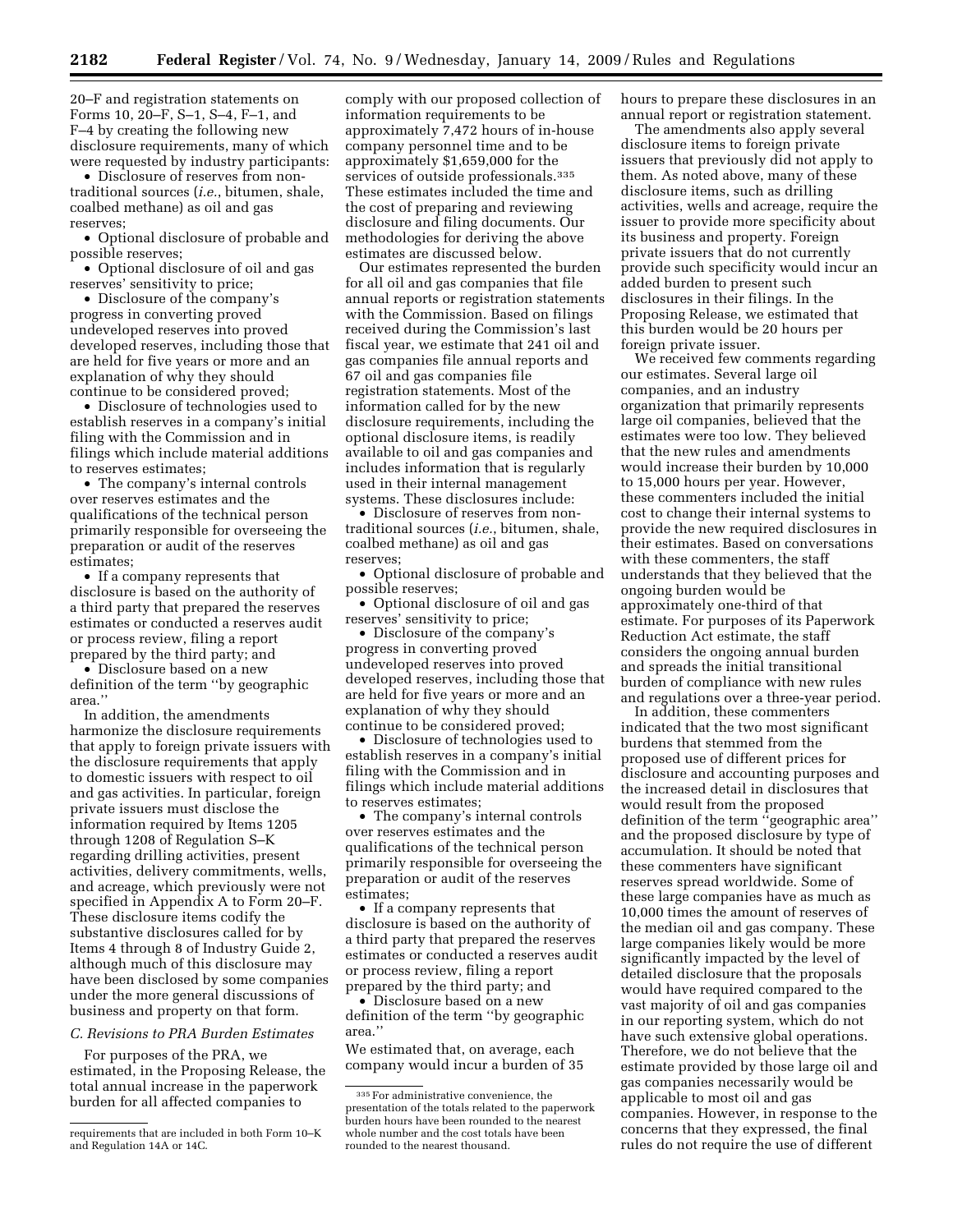prices for disclosure and full cost accounting purposes. We also intend to continue to work with the FASB to align the accounting standards with that pricing mechanism. In addition, we have significantly reduced the level of detailed geographic and product disclosure that the rules require. Finally, we are providing for a substantial transition period to allow companies to adjust their systems to comply with the new rules. We believe that these changes will help to mitigate the increased burden of the new rules.

We do, however, believe that our initial burden estimates may have been

too low. We are therefore adjusting our burden estimate to reflect an additional increase of 100 hours per company per year. In addition, we are increasing our burden estimate for foreign private issuers by an additional 150 hours per company per year. Consistent with current Office of Management and Budget estimates and recent Commission rulemakings, we estimate that 25% of the burden of preparation of registration statements on Forms S– 1, S–4, F–1, F–4, 10, and 20–F is carried by the company internally and that 75% of the burden is carried by outside professionals retained by the issuer at

an average cost of \$400 per hour.336 We estimate that 75% of the burden of preparation of annual reports on Form 10–K or Form 20–F is carried by the company internally and that 25% of the burden is carried by outside professionals retained by the company at an average cost of \$400 per hour. The portion of the burden carried by outside professionals is reflected as a cost, while the portion of the burden carried by the company internally is reflected in hours. The following tables summarize the additional changes to the PRA estimates:

TABLE 1—CALCULATION OF INCREMENTAL PAPERWORK REDUCTION ACT BURDEN ESTIMATES FOR EXCHANGE ACT PERIODIC REPORTS

|                                | Annual<br>responses | Incremental<br>hours/form | Incremental<br>burden | 75% Issuer      | 25%<br>Professional | \$400<br>Professional |  |
|--------------------------------|---------------------|---------------------------|-----------------------|-----------------|---------------------|-----------------------|--|
| Form                           |                     |                           |                       |                 |                     | cost                  |  |
|                                | (A)                 | (B)                       | $(C)=(A)^*(B)$        | $(D)=(C)^*0.75$ | $(E) = (C)^*0.25$   | $(F)=(E)^*$ \$400     |  |
| 10–K§ <sup>337</sup><br>$20-F$ | 206<br>35           | 100<br>150                | 20,600<br>5.250       | 15,450<br>3.938 | 5,150<br>1,312      | 2,060,000<br>525,000  |  |
| Total                          | 241                 |                           | 25,850                | 19.388          | 6.462               | 2,585,000             |  |

TABLE 2—CALCULATION OF INCREMENTAL PAPERWORK REDUCTION ACT BURDEN ESTIMATES FOR SECURITIES ACT REGISTRATION STATEMENTS AND EXCHANGE ACT REGISTRATION STATEMENTS

| Form           | Annual re-<br>sponses | Incremental<br>hours/form              | Incremental<br>burden                      | 25%<br>Issuer                          | 75%<br>Professional                          | \$400<br>Professional<br>cost                                  |  |
|----------------|-----------------------|----------------------------------------|--------------------------------------------|----------------------------------------|----------------------------------------------|----------------------------------------------------------------|--|
|                | (A)                   | (B)                                    | $(C)=(A)^*(B)$                             | $(D)=(C)^*0.25$                        | $(E)=(C)^*0.75$                              | (F)=(E)*\$400                                                  |  |
| $F-1$<br>$F-4$ | 38                    | 100<br>150<br>100<br>100<br>150<br>150 | 500<br>300<br>3.800<br>1,700<br>300<br>450 | 125<br>75<br>950<br>425<br>75<br>112.5 | 375<br>225<br>2.850<br>1,275<br>225<br>337.5 | 150,000<br>90,000<br>1,140,000<br>510,000<br>90,000<br>135,000 |  |
| Total          | 67                    |                                        | 7.050                                      | 1762.5                                 | 5,287.5                                      | 2,115,000                                                      |  |

## *D. Request for Comment*

We request comment in order to evaluate the accuracy of our estimates of the burden of the revised information collections. Any member of the public may direct to us any comments concerning the accuracy of these burden estimates. Persons who desire to submit comments on the collection of information requirements should direct their comments to the OMB, Attention: Desk Officer for the Securities and Exchange Commission, Office of Information and Regulatory Affairs, Washington, DC 20503, and should send a copy of the comments to Secretary,

Securities and Exchange Commission, 100 F Street, NE., Washington, DC 20549–1090, with reference to File No. S7–15–08. Requests for materials submitted to the OMB by us with regard to this collection of information should be in writing, refer to File No. S7–15– 08, and be submitted to the Securities and Exchange Commission, Records Management Branch, 100 F Street, NE., Washington, DC 20549–1126. Because OMB is required to make a decision concerning the collections of information between 30 and 60 days after publication, your comments are best assured of having their full effect if

OMB receives them within 30 days of publication.

# **XI. Cost-Benefit Analysis**

## *A. Background*

We are adopting revisions to the oil and gas reserves disclosure regime of Regulation S–K and Regulation S–X under the Securities Act of 1933 and the Securities Exchange Act of 1934 and Industry Guide 2. The revisions are intended to modernize and update oil and gas disclosure. The oil and gas industry has experienced significant changes since the Commission initially adopted its current rules and disclosure

<sup>336</sup> In connection with other recent rulemakings, we have had discussions with several private law firms to estimate an hourly rate of \$400 as the average cost of outside professionals that assist

issuers in preparing disclosures and conducting registered offerings.

<sup>337</sup>The burden estimates for Form 10–K assume that the requirements are satisfied by either

including information directly in the annual reports or incorporating the information by reference from the Rule 14a–3(b) annual report to security holders.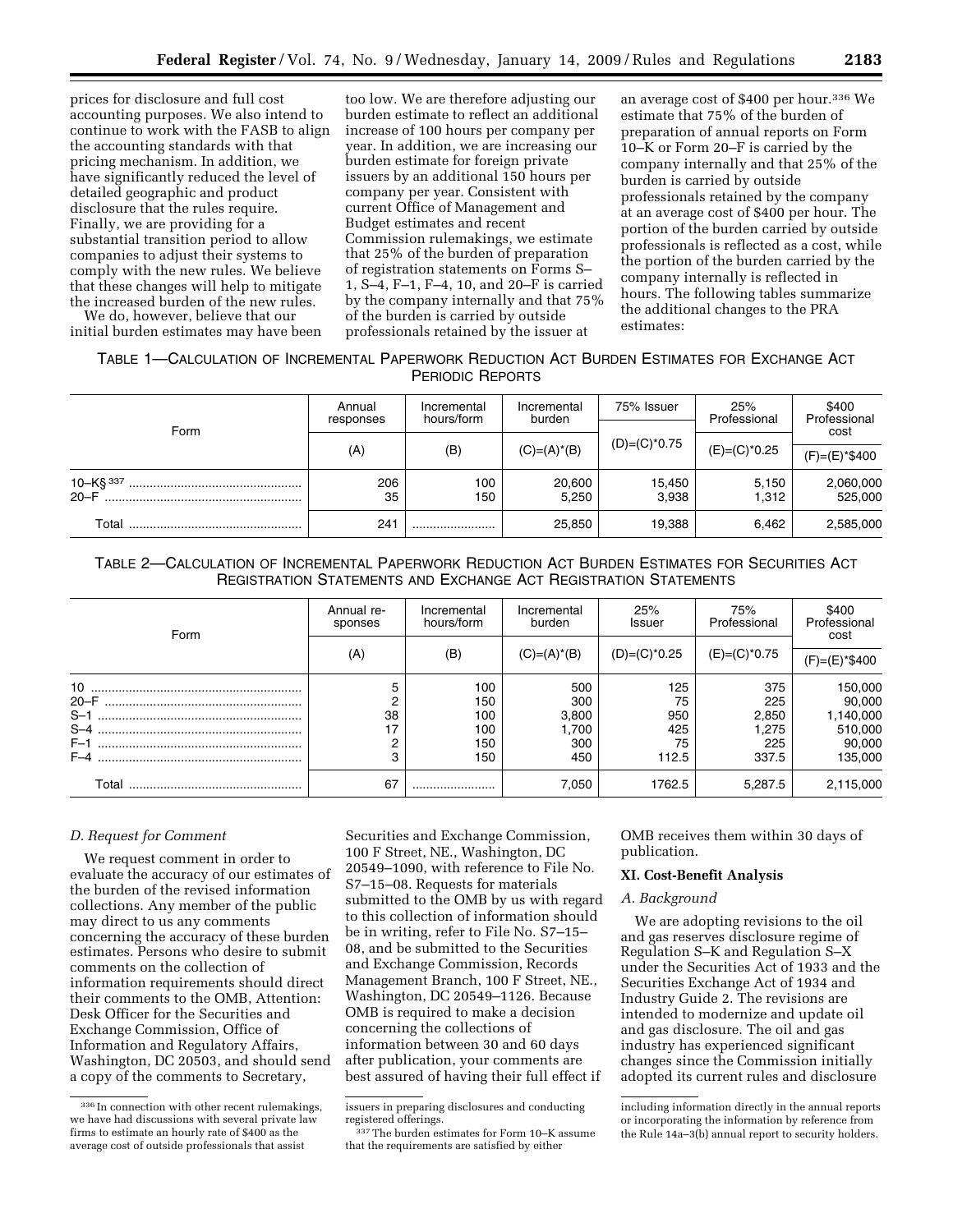regime between 1978 and 1982, including advancements in technology and changes in the types of projects in which oil and gas companies invest. The revisions also are intended to provide investors with improved disclosure about an oil and gas company's business and prospects without sacrificing clarity and comparability.

## *B. Description of New Rules and Amendments*

Currently, Industry Guide 2 specifies many of the disclosure guidelines for oil and gas companies. The Industry Guide calls for disclosure relating to reserves, production, property, and operations in addition to that which is required by Regulation S–K. Generally, the new rules and amendments codify and update the existing Industry Guide 2 disclosures in a new Subpart 1200 of Regulation S–K, clarify the level of detail required to be disclosed, and require reserves disclosure in a tabular presentation. The changes relate primarily to disclosure of the following:

• Disclosure of reserves from nontraditional sources (*e.g.*, bitumen, shale) as oil and gas reserves;

• Optional disclosure of probable and possible reserves;

• Optional disclosure of oil and gas reserves' sensitivity to price;

• Disclosure of the company's progress in converting proved undeveloped reserves into proved developed reserves, including those that are held for five years or more and an explanation of why they should continue to be considered proved;

• Disclosure of technologies used to establish reserves in a company's initial filing with the Commission and in filings which include material additions to reserves estimates;

• The company's internal controls over reserves estimates and the qualifications of the technical person primarily responsible for overseeing the preparation or audit of the reserves estimates;

• If a company represents that disclosure is based on the authority of a third party that prepared the reserves estimates or conducted a reserves audit or process review, filing a report prepared by the third party; and

• Disclosure based on a new definition of the term ''by geographic area.''

The new rules and amendments also make revisions and additions to the definitions section of Rule 4–10 of Regulation S–X. These revisions update and extend reserves definitions to reflect changes in the oil and gas industry and new technologies. In

particular, the new and revised definitions:

• Expand the definition of ''oil and gas producing activities'' to include the extraction of hydrocarbons from oil sands, shale, coalbeds, or other natural resources and activities undertaken with a view to such extraction;

• Add a definition of ''reasonable certainty'' to provide better guidance regarding the meaning of that term;

• Add a definition of "reliable technology'' to permit the use of new technologies to establish proved reserves;

• Define probable and possible reserves estimates; and

• Add definitions to explain new terms used in the revised definitions.

In addition, the amendments harmonize the disclosure requirements that apply to foreign private issuers with the disclosure requirements that apply to domestic issuers with respect to oil and gas activities. In particular, the amendments to Form 20–F will require foreign private issuers to disclose the information required by Items 1205 through 1208 of Regulation S–K regarding drilling activities, present activities, delivery commitments, wells, and acreage, which are not currently specified under Appendix A to Form 20–F, although much of this disclosure is often disclosed by companies under the more general discussions of business and property on that form.

#### *C. Benefits*

We expect that the new rules and amendments will increase transparency in disclosure by oil and gas companies by providing improved reporting standards. The revisions to the definitions should align our disclosure rules with the realities of the modern oil and gas markets. For example, we believe that the inclusion of bitumen and other resources from continuous accumulations as oil and gas producing activities is consistent with company practice to treat these operations as part of, rather than separate from, their traditional oil and gas producing activities. Similarly, the expansion of permissible technologies for determining certainty levels of reserves recognizes that companies now take advantage of these technological advances to make business decisions. We expect these new rules and amendments to improve disclosure by aligning the required disclosure more closely with the way companies conduct their business.

Allowing companies to disclose probable and possible reserves is designed to improve investors' understanding of a company's unproved reserves. For those companies that already disclose such reserves on their Web sites, the new rules and amendments permit them to unify such disclosures into a single, filed document. Disclosure of these categories of reserves beyond proved reserves may foster better company valuations by investors, creditors, and analysts, thus improving capital allocation and reducing investment risk. Because some of the disclosure items are optional, the amount of increased transparency will depend on the extent to which companies elect to provide the additional disclosures permitted under the new rules. If companies elect not to provide the optional disclosure, then the benefits from increased transparency would be limited to the extent that the new rules improve the transparency of proved reserves disclosure.

By permitting increased disclosure and promoting more consistency and comparability among disclosures, the new rules and amendments provide a mechanism for oil and gas companies to seek more favorable financing terms through more disclosure and increased transparency. Investors may be able to request such additional disclosure in Commission filings during negotiations regarding bond and debt covenants. Thus, we expect that, as a result of competing factors in the marketplace, the new rules and amendments will result in increased transparency, either because companies elect to voluntarily provide increased disclosure, or because investors may discount companies that do not do so. We believe that the benefits and costs of disclosing unproved reserves ultimately will be determined by market conditions, rather than regulatory requirements.

We expect that permitting companies to disclose probable and possible reserves will increase market transparency, provide investors with more reserves information, and allow for more accurate production forecasts. By relating standards used in deterministic methods to comparable percentage thresholds used in probabilistic methods for establishing a given level of certainty, the new rules and amendments should result in increased standardization in reporting practices which would promote comparability of reserves across companies. The new rules would define the term ''reliable technology'' to permit oil and gas companies to prepare their reserves estimates using new types of technology that companies are not permitted to use under the current rules. This new definition also is designed to encompass new technologies as they are developed in the future, thereby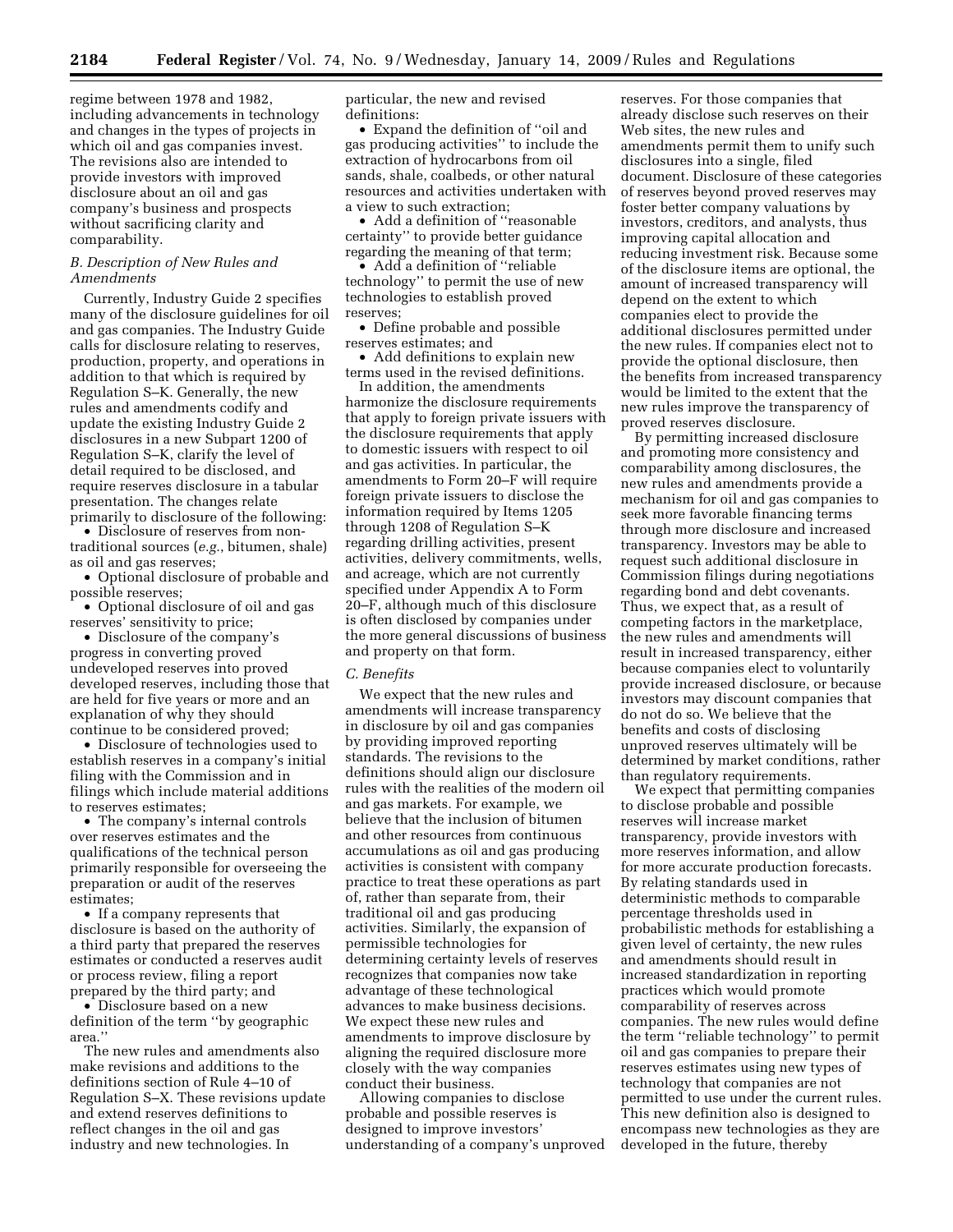providing investors and the market with a more comprehensive understanding of a company's estimated reserves.

We expect that replacing the Industry Guide with new Regulation S–K items will provide greater certainty because the disclosure requirements would be in rules established by the Commission. In addition, we believe that disclosure of reserves concentrated in particular countries should provide better information to investors regarding the geopolitical risk to which some companies may be exposed. Overall, we believe that the amendments, as a whole, will provide investors with more information that management uses to make business decisions in the oil and gas industry.

1. Average Price and First of the Month Price

The revision to change the price used to calculate reserves from a year-end single-day price to a historical average price over the company's most recently ended fiscal year is expected to reduce the effects of seasonality. In particular, many commenters suggested the use of a 12-month average price to mitigate the risk of a year-end price affected by short-term price volatility such that it does not reflect the true nature of a company investment, planning, and performance. Our Office of Economic Analysis studied the publicly-available pricing data and found evidence of yearend price volatility. The historical volatility of year-end prices is between 16 percent and 41 percent higher than the volatility of annual average prices depending on the grade and geography of oil or gas prices considered. This difference demonstrates variability in oil and gas prices, likely due to seasonal demands, that does not reflect long term fundamental values, but that cannot be immediately corrected due to the costs of transportation and speed of delivery. Given this variability, it is likely that a 12-month average price will yield better reserves estimates—that reflect management planning and investment to the extent that they discount the short-term component of oil and gas prices—than a year-end spot price.

Many of the commenters to the Proposing Release supported the use of a historical price, even though this approach may be less useful in determining the fair value of a company's reserves compared to a futures market price. We believe investors are concerned not only about the quantity of a company's reserves, but also about the profitability of those reserves. We also recognize that some reserves will be of more value than others due to extraction and

transportation costs. As a result, since the new rules and amendments require the use of a single price to estimate reserves and since that price may not be as informative of value as a futures price, the new rules and amendments also gives companies the option of providing a sensitivity analysis and reporting reserves based on additional price estimates.

If companies elect to provide a sensitivity analysis, we expect this to benefit investors by allowing them to formulate better projections of company prospects that are more consistent with management's planning price and prices higher and lower that may reasonably be achieved. In particular, it allows companies the flexibility to communicate how their reserves would change under alternative economic conditions, including those that they may believe better reflect their future prospects. We expect that companies would be more likely to adopt a sensitivity analysis approach if investors and other market participants determine that this information would reduce investment risk, or if companies believe such disclosure will reduce the cost of capital formation. The new rules and amendments should result in increased price stability in determining whether reserves are economically producible. This should mitigate seasonal effects, resulting in reserves estimates that more closely reflect those used by management in planning and investment decisions. We expect this to allow for more accurate company assessments and improve projections of company prospects.

In addition to an average annual price, many of the commenters suggested that the price be computed on the first day of the month. Two reasons were given. First, beginning month prices would allow an additional month of preparation time in calculating reserves for financial reporting. Second, some commenters suggested that monthend, and in particular year-end, prices were subject to additional short-term volatility because many oil and gas financial contracts expire on those days, resulting in higher than normal trading activity. While the staff of the Office of Economic Analysis did not find systematic evidence of increased volatility around month-end or year-end oil and gas prices relative to other days in the month, we agree that additional preparation time is beneficial because reserves estimations require significant time and resources. An additional month would help reduce errors that might otherwise result from the financial reporting time constraints.

Finally, we believe that revising the full cost accounting method to use the same pricing mechanism as the reserves disclosure requirements should provide consistency between the disclosure and accounting presentations. The use of a single pricing method should also minimize the incremental burden placed on companies as a result of the rule changes because they would not be required to prepare two separate estimates.

#### 2. Probable and Possible Reserves

We anticipate that disclosure of probable and possible reserves, if companies elect to do so, will allow investors, creditors, and other users to better assess a company's reserves. In addition, the tabular format for disclosing probable and possible reserves should reduce investor search costs by making it easier to locate reserves disclosures and facilitating comparability among oil and gas companies.

While we recognize that many companies already communicate with investors about their unproved and other reserves through alternative means, such as company Web sites or press releases, some commenters remarked that an objective comparison among companies is difficult because different companies have defined such reserves classifications differently. We believe that permitting disclosure of this information in Commission filings will provide a more consistent means of comparison because disclosure in our filings must comply with our definitions. Although our new rules make disclosure of probable and possible reserves optional, and large oil and gas producers suggested in their comment letters that such disclosure would be of limited benefit because of the relative uncertainty of those estimates, we believe that competitive pressures within the industry might make it beneficial for large producers to disclose this information. Increased disclosure might, for example, improve credit quality and lower the cost of debt financing, or reduce the risk associated with business transactions between the company and its customers or suppliers. Regardless, since the disclosure decision is voluntary, it should occur only to the extent that companies find that the benefits justify the costs of doing so.

We believe that permitting the disclosure of probable and possible reserves will benefit smaller companies, in particular. Larger issuers tend to already have large amounts of proved reserves. The new rules and amendments permit smaller companies,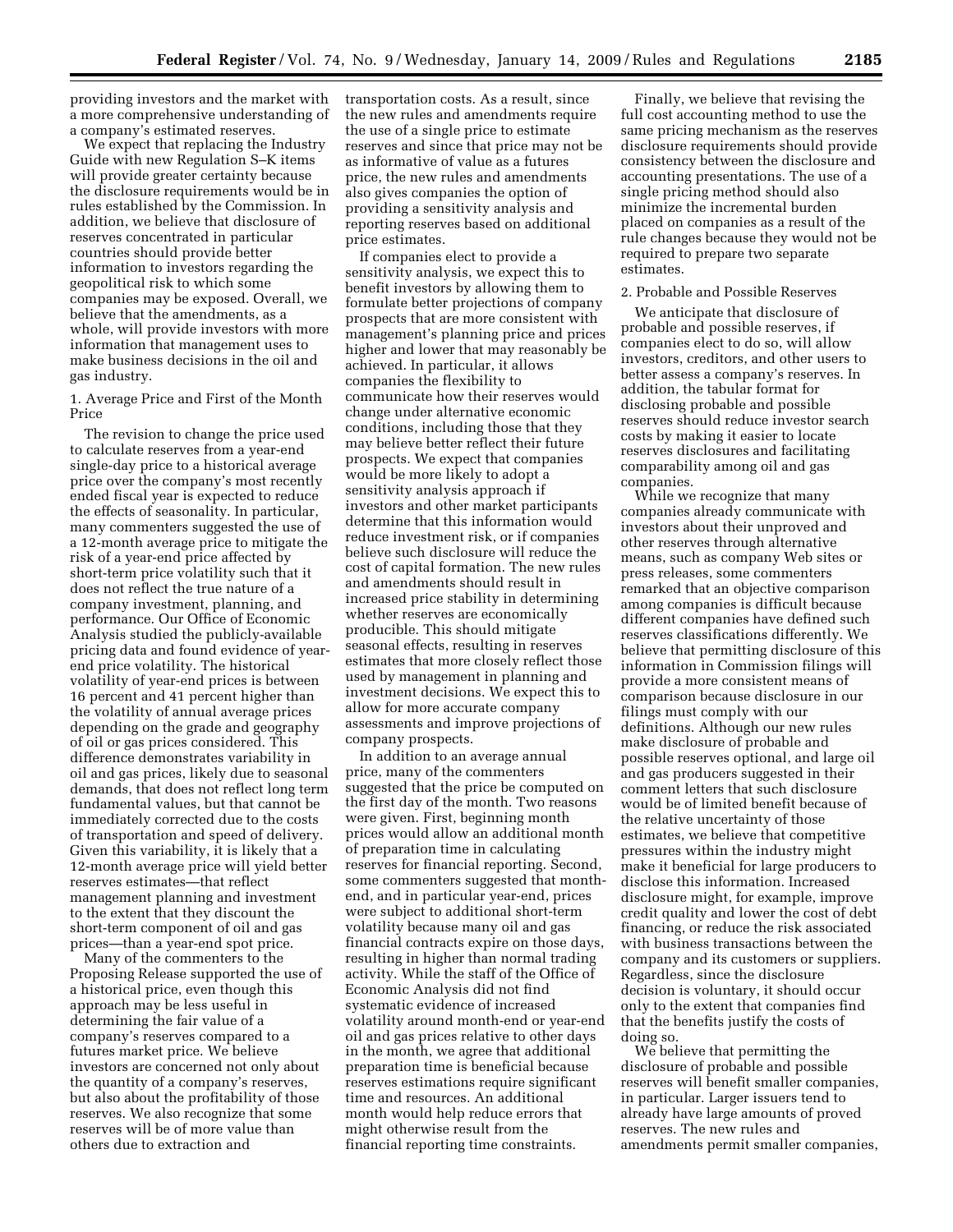who often participate in a significant amount of exploratory activity, to better disclose their business prospects. Consequently, we anticipate that the new rules and amendments could lead to efficiencies in capital formation, as more information will be available regarding the prospects of smaller issuers.

## 3. Reserves Estimate Preparers and Reserves Auditors

We believe that investors would benefit from a greater level of assurance with respect to the reliability of reserve estimates, particularly if companies are allowed to disclose unproved reserves because unproved reserves are inherently less certain than proved reserves. We proposed disclosure requirements relating to whether the person primarily responsible for preparing reserves estimates or conducting a reserves audit, if the company represents that it has enlisted a third party to conduct a reserves audit, met a specified list of qualifications based on the Society of Petroleum Engineers's reserves audit guidelines. However, commenters expressed concern that many of these qualifications such as membership in professional societies were not standardized worldwide. Without control over those standards, the disclosures would not be comparable. We agree with those commenters and, as suggested, have adopted a more principles-based disclosure requirement. Under the adopted rules, a company must disclose its internal controls over reserves estimations and disclose the qualifications of the primary technical person in charge of overseeing the reserves estimations or reserves audit. We believe that disclosure of the individual qualifications, rather than simple acknowledgement of meeting certain criteria, which may differ within countries, will provide investors with better information to compare companies and the qualifications of persons in charge of the reserves estimations and reserves audits, which should enable more accurate assessments of the quality of audit reports. We believe that disclosure of a company's internal controls over reserves estimates will allow investors to assess whether a company has implemented appropriate controls without dictating to companies specified criteria for establishing those controls.

Although we do not expect all companies to undertake a third-party reserves audit because our rules do not require such a reserves audit, third party participation in the estimation of reserves should add credibility to a company's public disclosure. The opinion of an objective, qualified person on the reserves estimates is designed to increase the reliability of these estimates and investor confidence.

## 4. Development of Proved Undeveloped Reserves

The new rules and amendments also require disclosure of a company's progress in developing undeveloped reserves and the reasons why any PUDs have remained undeveloped for five years or more. We believe that such disclosure supplements our amendments that ease the requirements for recognizing PUDs and thereby should increase the amount of PUDs disclosed in filings, even though the properties representing such proved reserves have not yet been developed and therefore do not provide the company with cash flow. We believe that the disclosure requirements will increase the accountability of companies that disclose reserves for extended periods of time without adequate justification for their failure to develop those reserves.

#### 5. Disclosure Guidance

The release also provides guidance about the type of information that companies should consider disclosing in Management's Discussion and Analysis, and allows companies to include this information with the relevant tables. Providing the additional guidance should assist companies in preparing their disclosure, improving the quality and consistency of this disclosure. Locating this discussion with the tables themselves should benefit investors by simplifying the presentation of disclosure, and providing insight into the information disclosed in the tables.

6. Updating of Definitions Related to Oil and Gas Activities

The new rules and amendments also update the definition of the term ''oil and gas producing activities'' as well as updating or creating new definitions for other terms related to such activities, including ''proved oil and gas reserves'' and ''reasonable certainty.'' We believe that updating these definitions will help companies disclose oil and gas operations in the same way that companies manage and assess those operations. This includes resources extracted from nontraditional sources that companies consider oil and gas activities, which previously were excluded them from the definition of ''oil and gas producing activities.'' In

addition, adding definitions for terms like ''reasonable certainty'' (which currently is in the definition of ''proved oil and gas reserves,'' but not defined) will provide companies with added guidance and assist them in providing consistent disclosures between companies.

## 7. Harmonizing Foreign Private Issuer Disclosure

We believe that the harmonization of foreign private issuer disclosure will help make disclosures of foreign private issuers more comparable with domestic companies. The oil and gas industry has changed significantly since the rules were adopted. Today, many companies have interests that span the globe. In addition, many of these projects are joint ventures between foreign private issuers and domestic companies. Having differing levels of disclosure for companies that may be participating in the same projects harms comparability between investment choices. The harmonization of foreign private issuer disclosure is intended to promote comparability among all oil companies.

#### *D. Costs*

We expect that the new rules and amendments will result in initial and ongoing costs to oil and gas companies. These burdens will vary significantly among companies. Based on disclosures in company filings, the largest oil and gas companies can have as much as 10,000 times the reserves of the median reporting oil and gas company. As would be expected, companies that have more reserves and larger operations will have a correspondingly larger amount of information that they must disclose and, therefore, the burden of complying with our disclosure requirements would be greater for larger companies.

Although we are adding a new subpart to Regulation S–K to set forth the disclosure requirements that are unique to oil and gas companies, the subpart, for the most part, codifies the substantive disclosure called for by Industry Guide 2. The disclosure requirements have been updated and clarified, and require the disclosure to be presented in a tabular format, where appropriate.

Although many companies already present this information in tabular form, for companies that do not, this requirement could impose a burden on companies as they transition from a narrative to tabular disclosure format. We expect, however, that any increased preparation costs would be highest in the first year after adoption, but would decline in subsequent years as companies adjust to the new format. We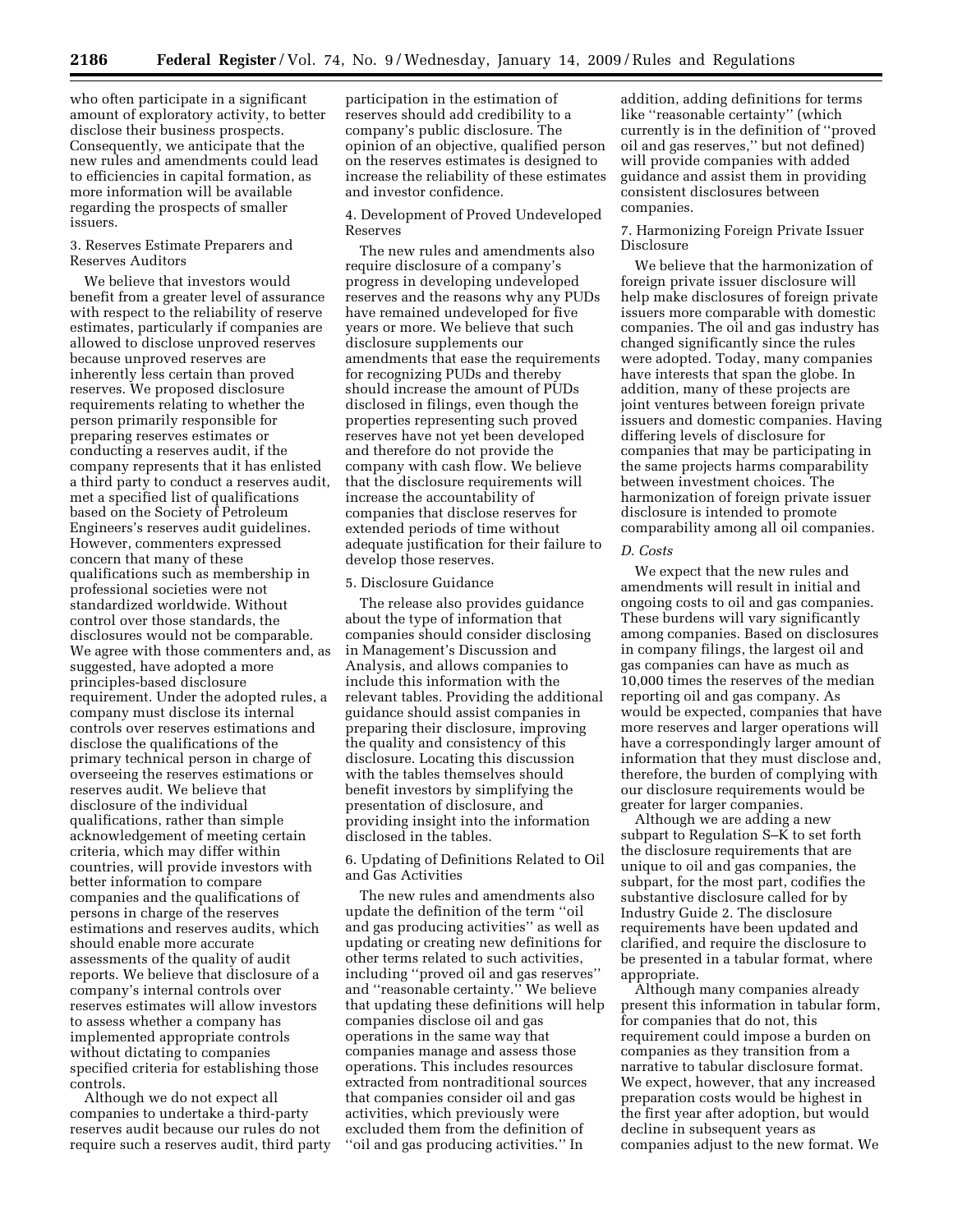think this burden is justified because tabular disclosure will increase comparability and facilitate understanding and analysis by investors.

#### 1. Probable and Possible Reserves

Allowing disclosure of probable and possible reserves could create an increased risk of litigation because these categories of reserves estimates are less certain than proved reserves. Companies may choose not to disclose such reserves, in part, because of the risk of incurring litigation costs to defend their disclosures due to the increased uncertainty of these categories. Disclosure of probable and possible reserves may also result in revealing competitive information because it might reveal a company's business strategy, such as the geographic location and nature of its exploration and discoveries. For example, if geographical detail can be inferred from estimates of unproved reserves, this might reveal information about the value of a company's assets to competitors and could put the producer at a competitive disadvantage. We have reduced the level of geographical detail to reduce the burden on companies, while still providing sufficient information to investors regarding concentrations of risk, including political risk.

We expect companies will incur costs in preparing the additional disclosures such as calculating and aggregating the reserve projections in a prescribed format. However, if probable and possible categories of reserves have different extraction cost structures and they are not disclosed separately from proved reserves, this could result in increased uncertainty in an investor's assessment of a company's prospects.

Companies also expressed concern that mandatory disclosure of probable and possible reserves could expose them to increased litigation risk. We believe that making these disclosures voluntary mitigates these concerns. Companies unwilling to bear the added risk can simply opt not to provide this disclosure.

# 2. Reserves Estimate Preparers and Reserves Auditors

If a company chooses to use a third party to prepare or audit reserve estimates, it will incur costs to hire these outside consultants. The new rules and amendments do not require companies to hire such a person. If enough companies that currently do not use such consultants begin to hire them, we believe that industry wages could potentially increase due to increased

demand for reserves calculating specialists unless that demand is compensated by an increase in the supply of such persons. If wages increased, then all companies, not just those employing third party consultants, would incur added costs.

Large companies may be less likely to hire third parties because they tend to have staff to make reserves estimates. However, if such large companies chose to hire third-party consultants, third parties would expend significantly more effort on such projects than for smaller companies because larger companies have more properties to evaluate. Thus, we expect third-party fees, and the time required to conduct such projects, would scale upwards with the quantity of company reserves.

Disclosure of unproved reserves without third-party certification may present a risk with respect to smaller oil and gas producers because smaller companies are likely to have less inhouse expertise and ability to accurately estimate such reserves than larger companies. However, we understand that the vast majority of smaller oil and gas companies already hire third parties to estimate their reserves or certify their estimates.

#### 3. Consistency With IASB

Some commenters remarked that the International Accounting Standards Board is currently preparing a set of guidelines for oil and gas extractive activities, including definitions of oil and gas reserves, and recommended that the Commission align its regulations with those guidelines. We intend to monitor this initiative and work with the IASB, but our new rules may differ from the guidelines ultimately established by the International Accounting Standards Board. This could make it more difficult for investors to compare foreign and domestic companies.

## 4. Change in Pricing Mechanism

We do not anticipate significant costs with the change in pricing mechanisms for established reserves. Companies simply will apply a different price scenario to determine the economic producibility of reserves. It is possible that the use of a 12-month average price may reduce the cost of disclosure because it should reduce the volatility of reserves estimates and therefore reduce the need to make significant adjustments to those estimates on a yearly basis due to daily price swings.

## 5. Disclosure of PUD Development

The required disclosure of a company's progress in developing PUDs

will increase the cost of reporting. However, we believe that companies regularly track their progress in this arena. Until a company develops a property, it cannot begin to realize the cash flows from production and the actual sale of products. Thus, the development of reserves is of utmost importance to an oil and gas company's business.

#### 6. Increased Geographic Disclosure

The requirements to provide increased geographic disclosure of reserves and production, in certain circumstances, may increase the amount of disclosure that a company must present. However, because the threshold that we are adopting in the release is 15% of the company's total reserves, a company would be required to disclose, at most, reserves and production in six countries. Considering the relatively large proportion of reserves that must exist in a country before a company is required to provide country-level disclosure, we believe that such information is readily available to companies. As noted in the body of this release, we have attempted to draft this provision to minimize any competitive harm that such disclosure may cause a company.

## 7. Harmonizing Foreign Private Issuer **Disclosure**

The harmonization of foreign private issuer disclosure regarding oil and gas activities may increase the burden on foreign private issuers. However, it is our understanding that the large foreign private issuers already voluntarily provide disclosure comparable to the level required from domestic companies. Much of the added new disclosure relates to the day-to-day business and properties of these companies, including drilling activities, number of wells and acreage. This is information that is central to the activities of oil and gas companies, and therefore is readily known to these companies. We believe that applying Subpart 1200 to these companies could prompt more detailed disclosure regarding these activities, which would cause these companies to incur some cost. The provision permitting foreign private issuers to omit disclosures if prohibited from making those disclosures by their home jurisdiction could mitigate some of these costs.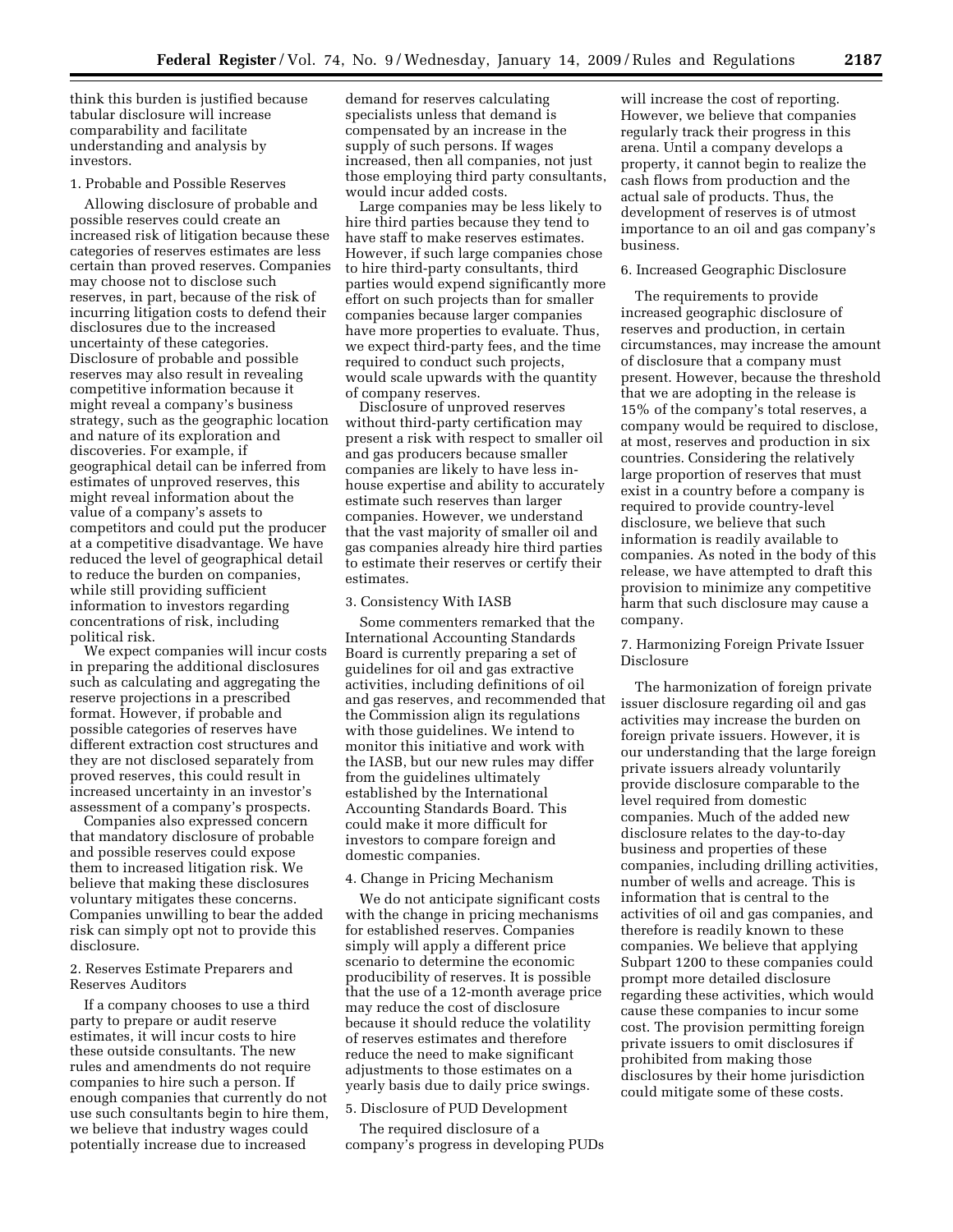## **XII. Consideration of Burden on Competition and Promotion of Efficiency, Competition, and Capital Formation**

Securities Act Section 2(b)<sup>338</sup> and Section 3(f) of the Exchange Act 339 require us, when engaging in rulemaking where we are required to consider or determine whether an action is necessary or appropriate in the public interest, to consider, in addition to the protection of investors, whether the action will promote efficiency, competition, and capital formation. Section 23(a)(2) of the Exchange Act 340 requires us, when adopting rules under the Exchange Act, to consider the impact that any new rule would have on competition. In addition, Section 23(a)(2) prohibits us from adopting any rule that would impose a burden on competition not necessary or appropriate in furtherance of the purposes of the Exchange Act.

We expect the new rules and amendments to increase efficiency and enhance capital formation, and thereby benefit investors, by providing the market with better information based on updated technology as well as increased information covering a broader range of reserves classifications held by a company and reserves found in nontraditional sources of oil and gas. Such increased and improved information should permit investors to better assess a company's prospects. In particular, the existing prohibitions against disclosing reserves other than proved reserves, using modern technology to determine the certainty level of reserves, and including resources from nontraditional sources can lead to incomplete disclosures about a company's actual resources and prospects. The new rules and amendments are designed to better align the disclosure requirements with the way companies make business decisions.

We believe that permitting the disclosure of probable and possible reserves will benefit smaller companies, in particular. Larger issuers tend to already have large amounts of proved reserves. The new rules and amendments permit smaller companies, who often participate in a significant amount of exploratory activity, to better disclose their business prospects. Consequently, we anticipate that the new rules and amendments could lead to efficiencies in capital formation, as more information will be available

regarding the prospects of smaller issuers.

The effects of the new rules and amendments on competition are difficult to predict, but it is possible that permitting public issuers to disclose probable and possible reserves will lead to a reallocation of capital, as companies that previously could show few proved reserves will be able to disclose a broader range of its business prospects, making it easier for these issuers to raise capital and compete with companies that have large proved reserves. Although our new rules make disclosure of probable and possible reserves optional, and large oil and gas producers suggested in their comment letters that such disclosure would be of limited benefit because of the relative uncertainty associated with such reserves, we believe that competitive pressures within the industry might make it beneficial for large producers to disclose this information. Increased disclosure might, for example, improve credit quality and lower the cost of debt financing, or reduce the risk associated with business transactions between the company and its customers or suppliers.

## **XIII. Final Regulatory Flexibility Analysis**

We have prepared this Final Regulatory Flexibility Analysis in accordance with Section 603 of the Regulatory Flexibility Act.341 This analysis relates to the modernization of the oil and gas disclosure requirements. An Initial Regulatory Flexibility Analysis (IRFA) was prepared in accordance with the Regulatory Flexibility Act in conjunction with the Proposing Release. The Proposing Release included, and solicited comment on, the IRFA.

## *A. Reasons for, and Objectives of, the New Rules and Amendments*

The Commission adopted the current disclosure regime for oil and gas producing companies in 1978 and 1982, respectively. Since that time, there have been significant changes in the oil and gas industry and markets, including technological advances, and changes in the types of projects in which oil and gas companies invest their capital. On December 12, 2007, the Commission published a Concept Release on possible revisions to the disclosure requirements relating to oil and gas reserves.342 Prior to our issuance of the Concept Release, many industry participants had expressed concern that our disclosure

rules are no longer in alignment with current industry practices and therefore have limited usefulness to the market and investors.

Our new rules and amendments to these existing forms are intended to modernize and update our reserves definitions to reflect changes in the oil and gas industry and markets and new technologies that have occurred in the decades since the current rules were adopted, including expanding the scope of permissible technologies for establishing certainty levels of reserves, reserves classifications that a company can disclose in a Commission filing, and the types of resources that can be included in a company's reserves, as well as providing information regarding the objectivity and qualifications of any third party primarily responsible for preparing or auditing the reserves estimates, if the company represents that it has enlisted a third party to conduct a reserves audit, and the qualifications and measures taken to assure the independence and objectivity of any employee primarily responsible for preparing or auditing the reserves estimates. The amendments also harmonize our full cost accounting rules with the changes that we are adopting with respect to disclosure of oil and gas reserves. The new rules and amendments also are intended to codify, modernize and centralize the disclosure items for oil and gas companies into Regulation S–K. Finally, the new rules and amendments are intended to harmonize oil and gas disclosures by foreign private issuers with disclosures by domestic companies. Overall, the new rules and amendments attempt to provide improved disclosure about an oil and gas company's business and prospects without sacrificing clarity and comparability, which provide protection and transparency to investors.

# *B. Significant Issues Raised by Commenters*

We did not receive comments specifically addressing the impact of the proposed rules and amendments on small entities. However, several of the comments related to burdens that would be placed on all companies affected by the proposals. In particular, commenters believed that the proposal to require the use of different prices for disclosure and accounting purposes would impose a significant burden on all oil and gas companies. We have considered those comments and are adopting amendments to our disclosure rules and the full cost accounting method that will require the use of a single price for both purposes. Similarly, commenters were concerned that certain aspects of

<sup>338</sup> 15 U.S.C. 77b(b).

<sup>339</sup> 15 U.S.C. 78c(f).

<sup>340</sup> 15 U.S.C. 78w(a)(2).

<sup>341</sup> 5 U.S.C. 603.

<sup>342</sup>See Release No. 33–8870 (Dec. 12, 2007) [72 FR 71610].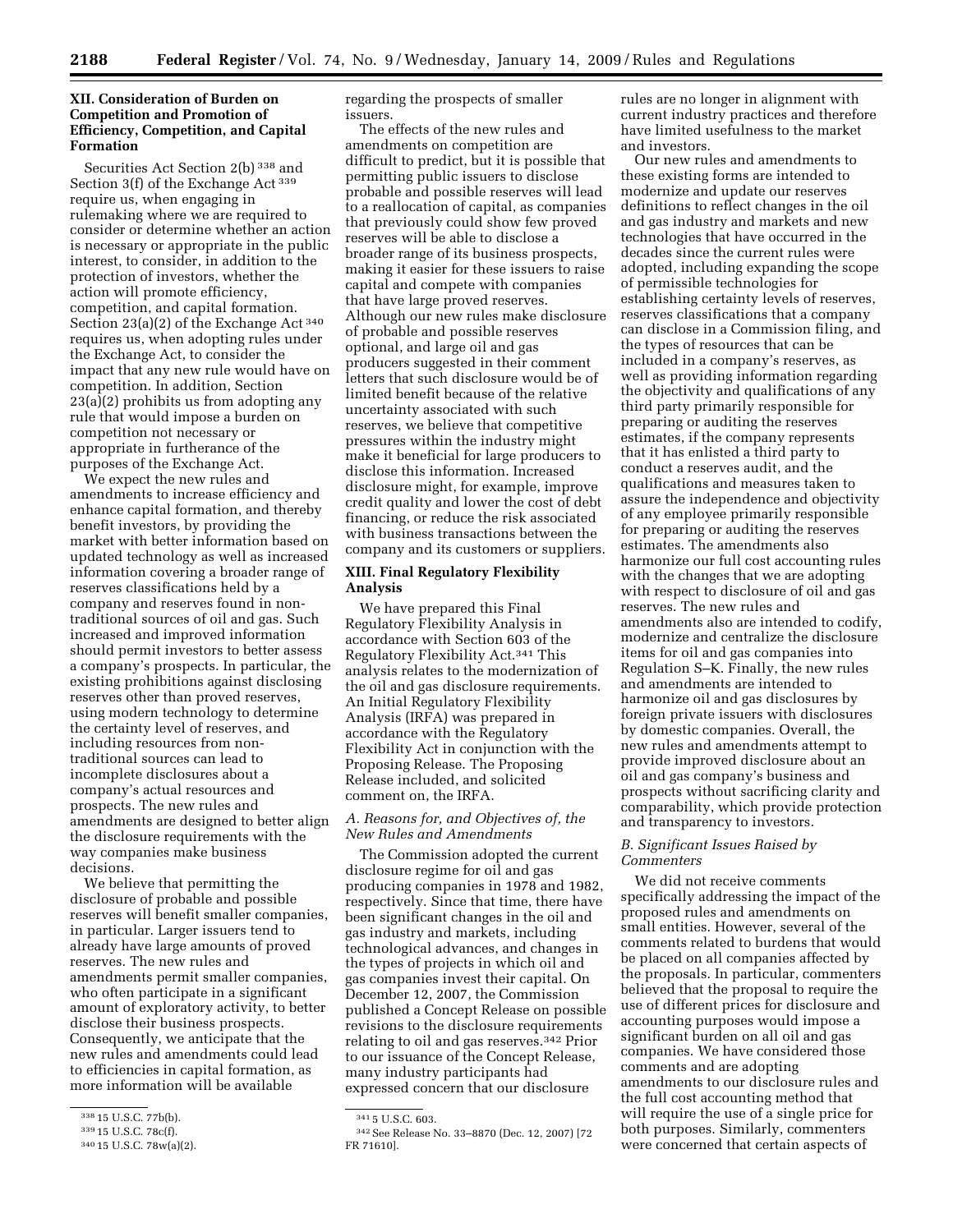the proposal, such as the new definition of geographic area and disclosure by accumulation type would increase the detail in the disclosures significantly. We agree with those commenters and have significantly reduced the level of detail required in the disclosure requirements.

## *C. Small Entities Subject to the New Rules and Amendments*

The new rules and amendments affect small entities that are engaged in oil and gas producing activities, the securities of which are registered under Section 12 of the Exchange Act or that are required to file reports under Section 15(d) of the Exchange Act. The new rules and amendments also would affect small entities that file, or have filed, a registration statement that has not yet become effective under the Securities Act and that has not been withdrawn. Securities Act Rule 157 343 and Exchange Act Rule 0–10(a) 344 define an issuer to be a ''small business'' or ''small organization'' for purposes of the Regulatory Flexibility Act if it had total assets of \$5 million or less on the last day of its most recent fiscal year. The new rules and amendments affect small entities that are operating companies and engage in oil and gas producing activities. Based on filings in 2007, we estimate that there are approximately 28 oil and gas companies that may be considered small entities.

## *D. Reporting, Recordkeeping, and Other Compliance Requirements*

The new rules and amendments to Regulation S–K expand some existing disclosures, and eliminate others. In particular, the new disclosure requirements, many of which were requested by industry participants, include the following:

• Disclosure of reserves from nontraditional sources (*e.g.*, bitumen and shale) as oil and gas reserves;

• Optional disclosure of probable and possible reserves;

• Optional disclosure of oil and gas reserves' sensitivity to price;

• Disclosure of the development of proved undeveloped reserves, including those that are held for 5 years or more and an explanation of why they should continue to be considered proved;

• Disclosure of technologies used to establish reserves in a company's initial filing with the Commission and in filings which include material additions to reserves estimates;

• Disclosure of the company's internal controls over reserves estimates and the qualifications the technical person primarily responsible for overseeing the preparation or audit of the reserves estimates;

• If a company represents that disclosure is based on the authority of a third party that prepared the reserves estimates or conducted a reserves audit or process review, filing a report prepared by the third party; and

• Disclosure based on a new definition of the term ''by geographic area.''

There would be no mandatory retention period for the information disclosed, and the information disclosed would be made publicly available on the EDGAR filing system.

# *E. Agency Action To Minimize Effect on Small Entities*

We considered different compliance standards for the small entities that will be affected by the new rules and amendments. In the Proposing Release, we solicited comment regarding the possibility of different standards for small entities. We did not receive comment on this particular issue. However, we believe that such differences would be inconsistent with the purposes of the rules.

The new rules and amendments are designed to modernize the disclosure requirements for oil and gas companies. As such, we believe all oil and gas companies will benefit from the modernization of the rules. Under the new rules and amendments, all companies will be allowed to use modern technologies to establish reserves and include operations in unconventional resources in their oil and gas reserves estimates. Adopting differing standards for disclosure for small entities would significantly reduce the comparability between companies. However, the new rules and amendments do permit companies to disclose probable and possible reserves. We believe the removal of the prohibition against such reserves will enable companies to disclose a broader view of their prospects. We believe this will particularly benefit smaller oil and gas companies that may have significant unproved reserves in their portfolio. Such disclosure may assist smaller companies in raising capital for development projects in those properties.

## **XIV. Update to Codification of Financial Reporting Policies**

The Commission amends the ''Codification of Financial Reporting Policies'' announced in Financial Reporting Release No. 1 (April 15, 1982) [47 FR 21028] as follows:

1. By removing the seven introductory paragraphs before Section 406.01, the last sentence of Section 406.01.c.vi., the first paragraph of Section 406.01.d, the introductory paragraph of Section 406.02.d, and removing and reserving Sections 406.01.a., 406.02.a, 406.02.b., 406.02.d.iii., and 406.02.e.

2. By revising Section 406.01B to read as follows:

The rules in Rule 4–10(b) specify that the application of successful efforts shall comply with SFAS 19. In 2008, the Commission published amendments to the definitions in Rule 4–10(a) that may not align completely with SFAS 19's existing terminology and application. Further, paragraph 7 of SFAS 25 states: ''For purposes of applying this Statement and Statement 19, the definition of proved reserves, proved developed reserves, and proved undeveloped reserves shall be the definitions adopted by the SEC for its reporting purposes that are in effect on the date(s) as of which the reserve disclosures are to be made. Previous reported quantities shall not be revised retroactively if the SEC definitions are changed.'' In any case, the Commission expects the practical application of SFAS 19 will remain unchanged other than incorporating the effects of the new definitions.

3. By removing the first three sentences of Section 406.02.c. and in the fourth sentence replacing the phrase ''this sort of information'' with ''information to assess the impact of oil and gas producing activities on near term cash flows and liquidity''.

4. By adding a new Section 406.03 entitled ''Transition'' and including the text of the 3rd paragraph of Section VII.B and the last sentence of the 2nd paragraph of Section VII.C of this release.

5. By adding a new Section 406.04 entitled ''MD&A Guidance'' and including the text beginning with the last sentence of the 2nd paragraph of Section V of this release through the end of that Section.

The Codification is a separate publication of the Commission. It will not be published in the **Federal Register**  or Code of Federal Regulations. For more information on the Codification of Financial Reporting Policies, contact the Commission's Public Reference Room at 202–551–5850.

## **XV. Statutory Basis and Text of Amendments**

We are adopting the amendments pursuant to Sections 3(b), 6, 7, 10 and 19(a) of the Securities Act and Sections 12, 13, 14(a), 15(d), and 23(a) of the Exchange Act, as amended.

<sup>343</sup> 17 CFR 230.157.

<sup>344</sup> 17 CFR 240.0–10(a).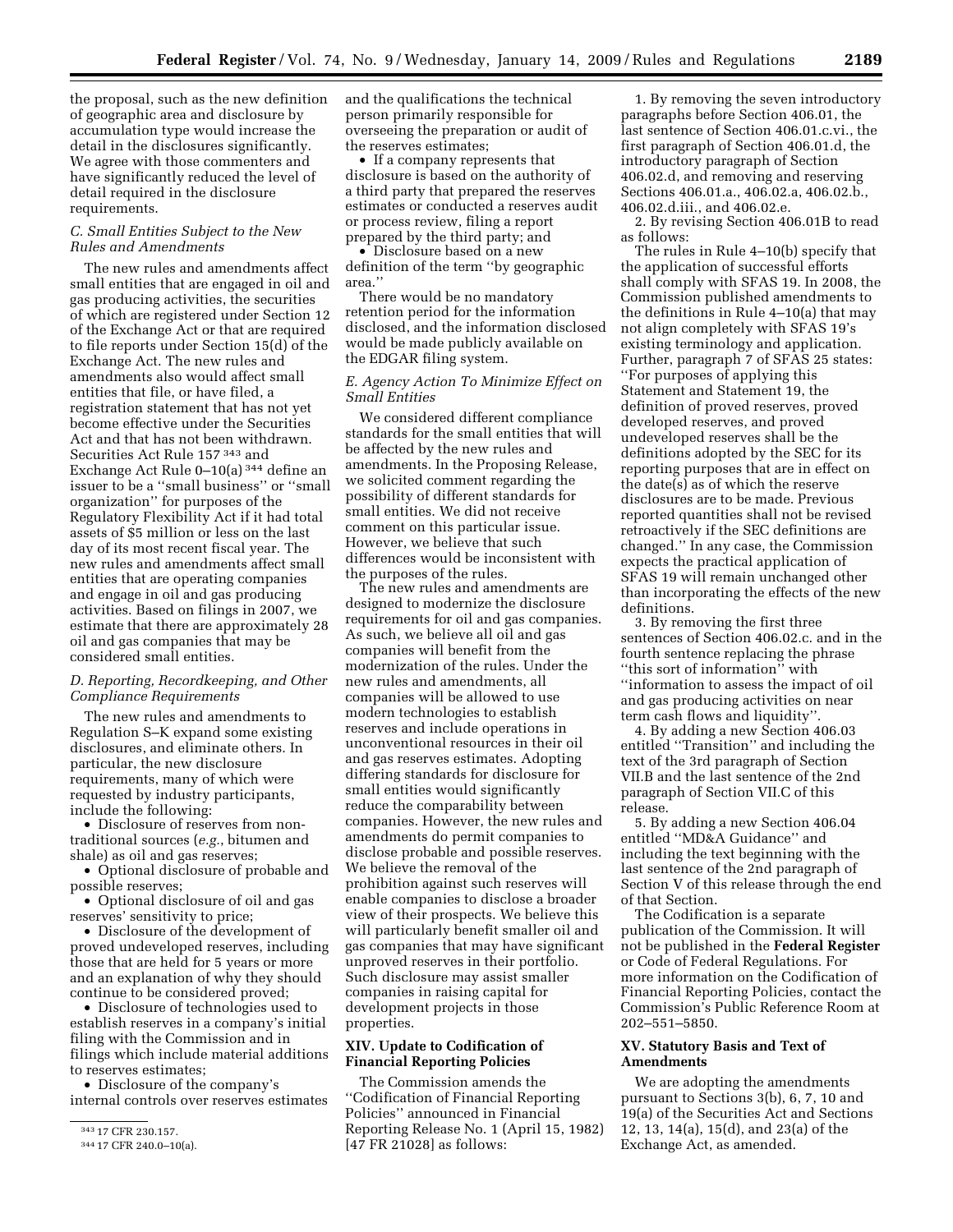# **Text of Amendments**

## **List of Subjects**

## *17 CFR Part 210*

Accountants, Accounting, Reporting and recordkeeping requirements, Securities.

## *17 CFR Parts 211, 229 and 249*

Reporting and recordkeeping requirements, Securities.

■ For the reasons set out in the preamble, title 17, chapter II of the Code of Federal Regulations is amended as follows:

## **PART 210—FORM AND CONTENT OF AND REQUIREMENTS FOR FINANCIAL STATEMENTS, SECURITIES ACT OF 1933, SECURITIES EXCHANGE ACT OF 1934, PUBLIC UTILITY HOLDING COMPANY ACT OF 1935, INVESTMENT COMPANY ACT OF 1940, INVESTMENT ADVISERS ACT OF 1940, AND ENERGY POLICY AND CONSERVATION ACT OF 1975**

■ 1. The authority citation for part 210 continues to read as follows:

**Authority:** 15 U.S.C. 77f, 77g, 77h, 77j, 77s, 77z–2, 77z–3, 77aa(25), 77aa(26), 78c, 78j–1, 78*l*, 78m, 78n, 78o(d), 78q, 78u–5, 78w(a), 78*ll*, 78mm, 80a–8, 80a–20, 80a–29, 80a–30, 80a–31, 80a–37(a), 80b–3, 80b–11, 7202 and 7262, unless otherwise noted.

■ 2. Amend § 210.4–10 by:

■ a. Redesignating the subparagraphs in paragraph (a) as follows:

| Old paragraph num-<br>ber                                                                                                                                                 | New paragraph num-<br>ber                                                                                                                                      |
|---------------------------------------------------------------------------------------------------------------------------------------------------------------------------|----------------------------------------------------------------------------------------------------------------------------------------------------------------|
| (a)(1)<br>(a)(2)<br>(a)(5)<br>(a)(6)<br>(a)(7)<br>(a)(8)<br>.<br>(a)(9)<br>.<br>(a)(10)<br>.<br>(a)(11)<br>(a)(12)<br>(a)(13)<br>(a)(14)<br>(a)(15)<br>(a)(16)<br>(a)(17) | (a)(16)<br>(a)(22)<br>(a)(23)<br>(a)(32)<br>(a)(21)<br>(a)(15)<br>(a)(27)<br>(a)(13)<br>(a)(9)<br>(a)(29)<br>(a)(30)<br>(a)(1)<br>(a)(12)<br>(a)(7)<br>(a)(20) |
|                                                                                                                                                                           |                                                                                                                                                                |

■ b. Removing paragraphs (a)(3) and  $(a)(4);$ 

 $\blacksquare$  c. Adding new paragraphs (a)(2),  $(a)(3)$ ,  $(a)(4)$ ,  $(a)(5)$ ,  $(a)(6)$ ,  $(a)(8)$ ,  $(a)(10)$ ,  $(a)(11), (a)(14), (a)(17), (a)(18), (a)(19),$ (a)(24), (a)(25), (a)(26), (a)(28), (a)(31), and (c)(8);

■ d. Revising newly redesignated paragraphs (a)(13), (a)(16), (a)(22), and (a)(30); and

■ e. Removing the authority citations following the section.

The additions and revisions read as follows:

**§ 210.4–10 Financial accounting and reporting for oil and gas producing activities pursuant to the Federal securities laws and the Energy Policy and Conservation Act of 1975.** 

\* \* \* \* \* (a) Definitions. \* \* \* \* \* \* \* \*

(2) *Analogous reservoir.* Analogous reservoirs, as used in resources assessments, have similar rock and fluid properties, reservoir conditions (depth, temperature, and pressure) and drive mechanisms, but are typically at a more advanced stage of development than the reservoir of interest and thus may provide concepts to assist in the interpretation of more limited data and estimation of recovery. When used to support proved reserves, an ''analogous reservoir'' refers to a reservoir that shares the following characteristics with the reservoir of interest:

(i) Same geological formation (but not necessarily in pressure communication with the reservoir of interest);

(ii) Same environment of deposition;

(iii) Similar geological structure; and

(iv) Same drive mechanism.

*Instruction to paragraph (a)(2):*  Reservoir properties must, in the aggregate, be no more favorable in the analog than in the reservoir of interest.

(3) *Bitumen.* Bitumen, sometimes referred to as natural bitumen, is petroleum in a solid or semi-solid state in natural deposits with a viscosity greater than 10,000 centipoise measured at original temperature in the deposit and atmospheric pressure, on a gas free basis. In its natural state it usually contains sulfur, metals, and other nonhydrocarbons.

(4) *Condensate.* Condensate is a mixture of hydrocarbons that exists in the gaseous phase at original reservoir temperature and pressure, but that, when produced, is in the liquid phase at surface pressure and temperature.

(5) *Deterministic estimate.* The method of estimating reserves or resources is called deterministic when a single value for each parameter (from the geoscience, engineering, or economic data) in the reserves calculation is used in the reserves estimation procedure.

(6) *Developed oil and gas reserves.*  Developed oil and gas reserves are reserves of any category that can be expected to be recovered:

(i) Through existing wells with existing equipment and operating methods or in which the cost of the required equipment is relatively minor compared to the cost of a new well; and

(ii) Through installed extraction equipment and infrastructure operational at the time of the reserves estimate if the extraction is by means not involving a well.

\* \* \* \* \*

(8) *Development project.* A development project is the means by which petroleum resources are brought to the status of economically producible. As examples, the development of a single reservoir or field, an incremental development in a producing field, or the integrated development of a group of several fields and associated facilities with a common ownership may constitute a development project.

\* \* \* \* \*

(10) *Economically producible.* The term economically producible, as it relates to a resource, means a resource which generates revenue that exceeds, or is reasonably expected to exceed, the costs of the operation. The value of the products that generate revenue shall be determined at the terminal point of oil and gas producing activities as defined in paragraph (a)(16) of this section.

(11) *Estimated ultimate recovery (EUR).* Estimated ultimate recovery is the sum of reserves remaining as of a given date and cumulative production as of that date.

\* \* \* \* \* (13) *Exploratory well.* An exploratory well is a well drilled to find a new field or to find a new reservoir in a field previously found to be productive of oil or gas in another reservoir. Generally, an exploratory well is any well that is not a development well, an extension well, a service well, or a stratigraphic test well as those items are defined in this section.

(14) *Extension well.* An extension well is a well drilled to extend the limits of a known reservoir.

\* \* \* \* \* (16) *Oil and gas producing activities.*  (i) Oil and gas producing activities include:

(A) The search for crude oil, including condensate and natural gas liquids, or natural gas (''oil and gas'') in their natural states and original locations;

(B) The acquisition of property rights or properties for the purpose of further exploration or for the purpose of removing the oil or gas from such properties;

(C) The construction, drilling, and production activities necessary to retrieve oil and gas from their natural reservoirs, including the acquisition, construction, installation, and maintenance of field gathering and storage systems, such as: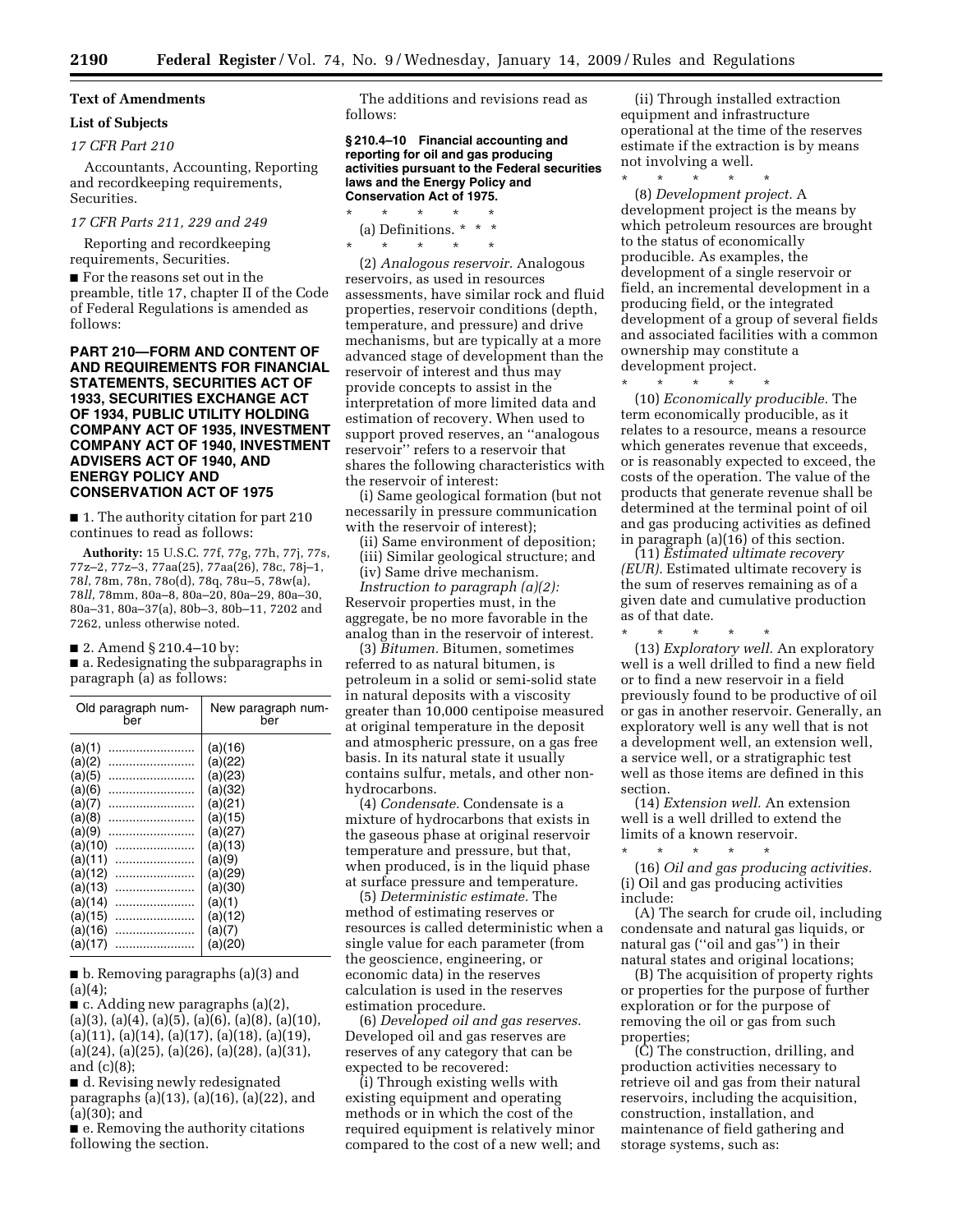(*1*) Lifting the oil and gas to the surface; and

(*2*) Gathering, treating, and field processing (as in the case of processing gas to extract liquid hydrocarbons); and

(D) Extraction of saleable hydrocarbons, in the solid, liquid, or gaseous state, from oil sands, shale, coalbeds, or other nonrenewable natural resources which are intended to be upgraded into synthetic oil or gas, and activities undertaken with a view to such extraction.

*Instruction 1 to paragraph (a)(16)(i):*  The oil and gas production function shall be regarded as ending at a ''terminal point'', which is the outlet valve on the lease or field storage tank. If unusual physical or operational circumstances exist, it may be appropriate to regard the terminal point for the production function as:

a. The first point at which oil, gas, or gas liquids, natural or synthetic, are delivered to a main pipeline, a common carrier, a refinery, or a marine terminal; and

b. In the case of natural resources that are intended to be upgraded into synthetic oil or gas, if those natural resources are delivered to a purchaser prior to upgrading, the first point at which the natural resources are delivered to a main pipeline, a common carrier, a refinery, a marine terminal, or a facility which upgrades such natural resources into synthetic oil or gas.

*Instruction 2 to paragraph (a)(16)(i):*  For purposes of this paragraph (a)(16), the term *saleable hydrocarbons* means hydrocarbons that are saleable in the state in which the hydrocarbons are delivered.

(ii) Oil and gas producing activities do not include:

(A) Transporting, refining, or marketing oil and gas;

(B) Processing of produced oil, gas or natural resources that can be upgraded into synthetic oil or gas by a registrant that does not have the legal right to produce or a revenue interest in such production;

(C) Activities relating to the production of natural resources other than oil, gas, or natural resources from which synthetic oil and gas can be extracted; or

(D) Production of geothermal steam.

(17) *Possible reserves.* Possible reserves are those additional reserves that are less certain to be recovered than probable reserves.

(i) When deterministic methods are used, the total quantities ultimately recovered from a project have a low probability of exceeding proved plus probable plus possible reserves. When probabilistic methods are used, there

should be at least a 10% probability that the total quantities ultimately recovered will equal or exceed the proved plus probable plus possible reserves estimates.

(ii) Possible reserves may be assigned to areas of a reservoir adjacent to probable reserves where data control and interpretations of available data are progressively less certain. Frequently, this will be in areas where geoscience and engineering data are unable to define clearly the area and vertical limits of commercial production from the reservoir by a defined project.

(iii) Possible reserves also include incremental quantities associated with a greater percentage recovery of the hydrocarbons in place than the recovery quantities assumed for probable reserves.

(iv) The proved plus probable and proved plus probable plus possible reserves estimates must be based on reasonable alternative technical and commercial interpretations within the reservoir or subject project that are clearly documented, including comparisons to results in successful similar projects.

(v) Possible reserves may be assigned where geoscience and engineering data identify directly adjacent portions of a reservoir within the same accumulation that may be separated from proved areas by faults with displacement less than formation thickness or other geological discontinuities and that have not been penetrated by a wellbore, and the registrant believes that such adjacent portions are in communication with the known (proved) reservoir. Possible reserves may be assigned to areas that are structurally higher or lower than the proved area if these areas are in communication with the proved reservoir.

(vi) Pursuant to paragraph (a)(22)(iii) of this section, where direct observation has defined a highest known oil (HKO) elevation and the potential exists for an associated gas cap, proved oil reserves should be assigned in the structurally higher portions of the reservoir above the HKO only if the higher contact can be established with reasonable certainty through reliable technology. Portions of the reservoir that do not meet this reasonable certainty criterion may be assigned as probable and possible oil or gas based on reservoir fluid properties and pressure gradient interpretations.

(18) *Probable reserves.* Probable reserves are those additional reserves that are less certain to be recovered than proved reserves but which, together with proved reserves, are as likely as not to be recovered.

(i) When deterministic methods are used, it is as likely as not that actual remaining quantities recovered will exceed the sum of estimated proved plus probable reserves. When probabilistic methods are used, there should be at least a 50% probability that the actual quantities recovered will equal or exceed the proved plus probable reserves estimates.

(ii) Probable reserves may be assigned to areas of a reservoir adjacent to proved reserves where data control or interpretations of available data are less certain, even if the interpreted reservoir continuity of structure or productivity does not meet the reasonable certainty criterion. Probable reserves may be assigned to areas that are structurally higher than the proved area if these areas are in communication with the proved reservoir.

(iii) Probable reserves estimates also include potential incremental quantities associated with a greater percentage recovery of the hydrocarbons in place than assumed for proved reserves.

(iv) See also guidelines in paragraphs  $(a)(17)(iv)$  and  $(a)(17)(vi)$  of this section.

(19) *Probabilistic estimate.* The method of estimation of reserves or resources is called probabilistic when the full range of values that could reasonably occur for each unknown parameter (from the geoscience and engineering data) is used to generate a full range of possible outcomes and their associated probabilities of occurrence.

\* \* \* \* \*

(22) *Proved oil and gas reserves.*  Proved oil and gas reserves are those quantities of oil and gas, which, by analysis of geoscience and engineering data, can be estimated with reasonable certainty to be economically producible—from a given date forward, from known reservoirs, and under existing economic conditions, operating methods, and government regulations prior to the time at which contracts providing the right to operate expire, unless evidence indicates that renewal is reasonably certain, regardless of whether deterministic or probabilistic methods are used for the estimation. The project to extract the hydrocarbons must have commenced or the operator must be reasonably certain that it will commence the project within a reasonable time.

(i) The area of the reservoir considered as proved includes:

(A) The area identified by drilling and limited by fluid contacts, if any, and

(B) Adjacent undrilled portions of the reservoir that can, with reasonable certainty, be judged to be continuous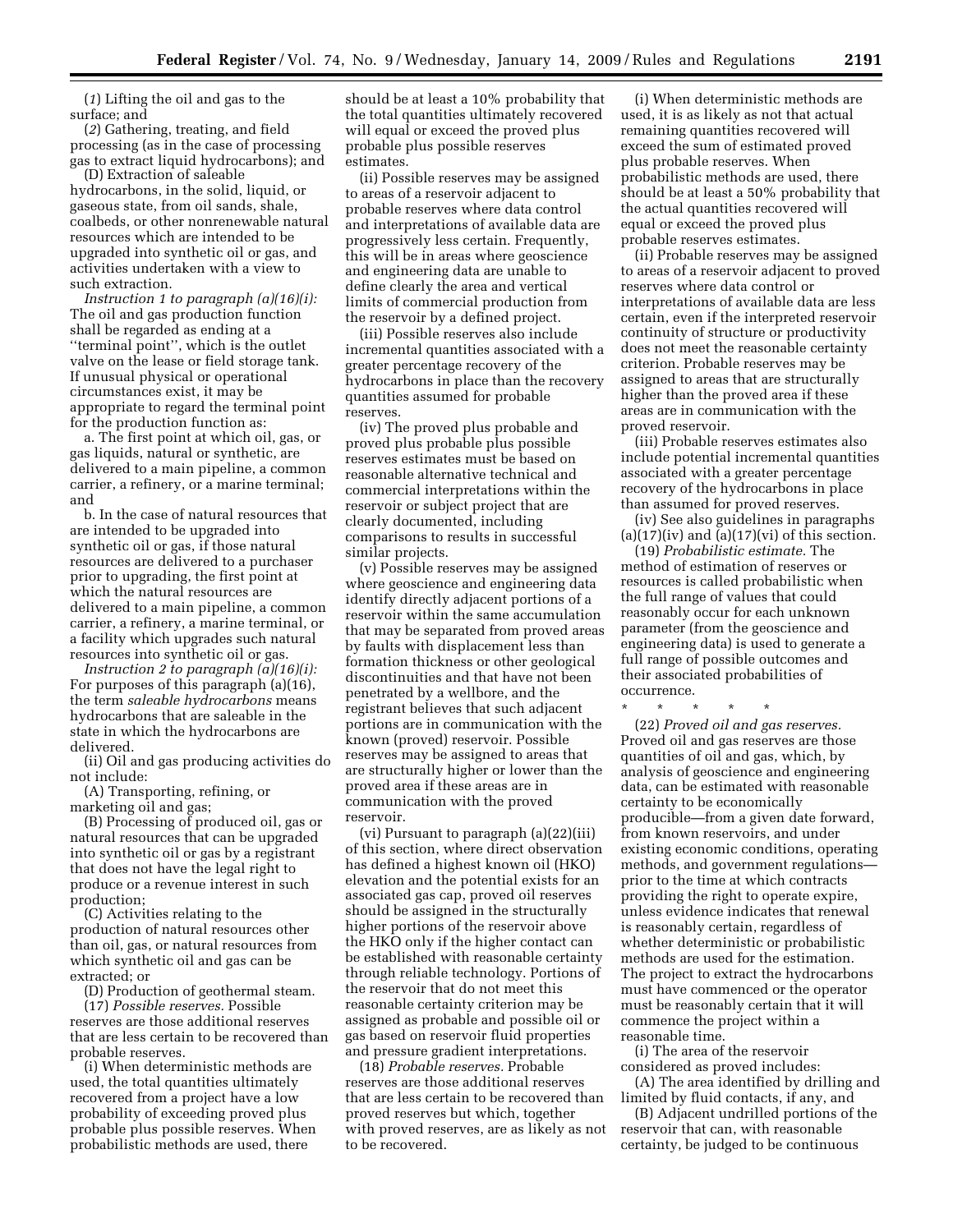with it and to contain economically producible oil or gas on the basis of available geoscience and engineering data.

(ii) In the absence of data on fluid contacts, proved quantities in a reservoir are limited by the lowest known hydrocarbons (LKH) as seen in a well penetration unless geoscience, engineering, or performance data and reliable technology establishes a lower contact with reasonable certainty.

(iii) Where direct observation from well penetrations has defined a highest known oil (HKO) elevation and the potential exists for an associated gas cap, proved oil reserves may be assigned in the structurally higher portions of the reservoir only if geoscience, engineering, or performance data and reliable technology establish the higher contact with reasonable certainty.

(iv) Reserves which can be produced economically through application of improved recovery techniques (including, but not limited to, fluid injection) are included in the proved classification when:

(A) Successful testing by a pilot project in an area of the reservoir with properties no more favorable than in the reservoir as a whole, the operation of an installed program in the reservoir or an analogous reservoir, or other evidence using reliable technology establishes the reasonable certainty of the engineering analysis on which the project or program was based; and

(B) The project has been approved for development by all necessary parties and entities, including governmental entities.

(v) Existing economic conditions include prices and costs at which economic producibility from a reservoir is to be determined. The price shall be the average price during the 12-month period prior to the ending date of the period covered by the report, determined as an unweighted arithmetic average of the first-day-of-the-month price for each month within such period, unless prices are defined by contractual arrangements, excluding escalations based upon future conditions.

\* \* \* \* \*

(24) *Reasonable certainty.* If deterministic methods are used, reasonable certainty means a high degree of confidence that the quantities will be recovered. If probabilistic methods are used, there should be at least a 90% probability that the quantities actually recovered will equal or exceed the estimate. A high degree of confidence exists if the quantity is much more likely to be achieved than not,

and, as changes due to increased availability of geoscience (geological, geophysical, and geochemical), engineering, and economic data are made to estimated ultimate recovery (EUR) with time, reasonably certain EUR is much more likely to increase or remain constant than to decrease.

(25) *Reliable technology.* Reliable technology is a grouping of one or more technologies (including computational methods) that has been field tested and has been demonstrated to provide reasonably certain results with consistency and repeatability in the formation being evaluated or in an analogous formation.

(26) *Reserves.* Reserves are estimated remaining quantities of oil and gas and related substances anticipated to be economically producible, as of a given date, by application of development projects to known accumulations. In addition, there must exist, or there must be a reasonable expectation that there will exist, the legal right to produce or a revenue interest in the production, installed means of delivering oil and gas or related substances to market, and all permits and financing required to implement the project.

*Note to paragraph (a)(26):* Reserves should not be assigned to adjacent reservoirs isolated by major, potentially sealing, faults until those reservoirs are penetrated and evaluated as economically producible. Reserves should not be assigned to areas that are clearly separated from a known accumulation by a non-productive reservoir (*i.e.*, absence of reservoir, structurally low reservoir, or negative test results). Such areas may contain prospective resources (*i.e.*, potentially recoverable resources from undiscovered accumulations).

\* \* \* \* \* (28) *Resources.* Resources are quantities of oil and gas estimated to exist in naturally occurring accumulations. A portion of the resources may be estimated to be recoverable, and another portion may be considered to be unrecoverable. Resources include both discovered and undiscovered accumulations.

\* \* \* \* \* (30) *Stratigraphic test well.* A stratigraphic test well is a drilling effort, geologically directed, to obtain information pertaining to a specific geologic condition. Such wells customarily are drilled without the intent of being completed for hydrocarbon production. The classification also includes tests identified as core tests and all types of expendable holes related to

hydrocarbon exploration. Stratigraphic tests are classified as ''exploratory type'' if not drilled in a known area or ''development type'' if drilled in a known area.

(31) *Undeveloped oil and gas reserves.* Undeveloped oil and gas reserves are reserves of any category that are expected to be recovered from new wells on undrilled acreage, or from existing wells where a relatively major expenditure is required for recompletion.

(i) Reserves on undrilled acreage shall be limited to those directly offsetting development spacing areas that are reasonably certain of production when drilled, unless evidence using reliable technology exists that establishes reasonable certainty of economic producibility at greater distances.

(ii) Undrilled locations can be classified as having undeveloped reserves only if a development plan has been adopted indicating that they are scheduled to be drilled within five years, unless the specific circumstances, justify a longer time.

(iii) Under no circumstances shall estimates for undeveloped reserves be attributable to any acreage for which an application of fluid injection or other improved recovery technique is contemplated, unless such techniques have been proved effective by actual projects in the same reservoir or an analogous reservoir, as defined in paragraph (a)(2) of this section, or by other evidence using reliable technology establishing reasonable certainty.

\* \* \* \* \*

(8) For purposes of this paragraph (c), the term ''current price'' shall mean the average price during the 12-month period prior to the ending date of the period covered by the report, determined as an unweighted arithmetic average of the first-day-of-the-month price for each month within such period, unless prices are defined by contractual arrangements, excluding escalations based upon future conditions.

\* \* \* \* \*

# **PART 211—INTERPRETATIONS RELATING TO FINANCIAL REPORTING MATTERS**

■ 3. Amend Part 211, subpart A, by adding ''Modernization of Oil and Gas Reporting,'' Release No. FR–78 and the release date of December 31, 2008, to the list of interpretive releases.

 $(c) * * * *$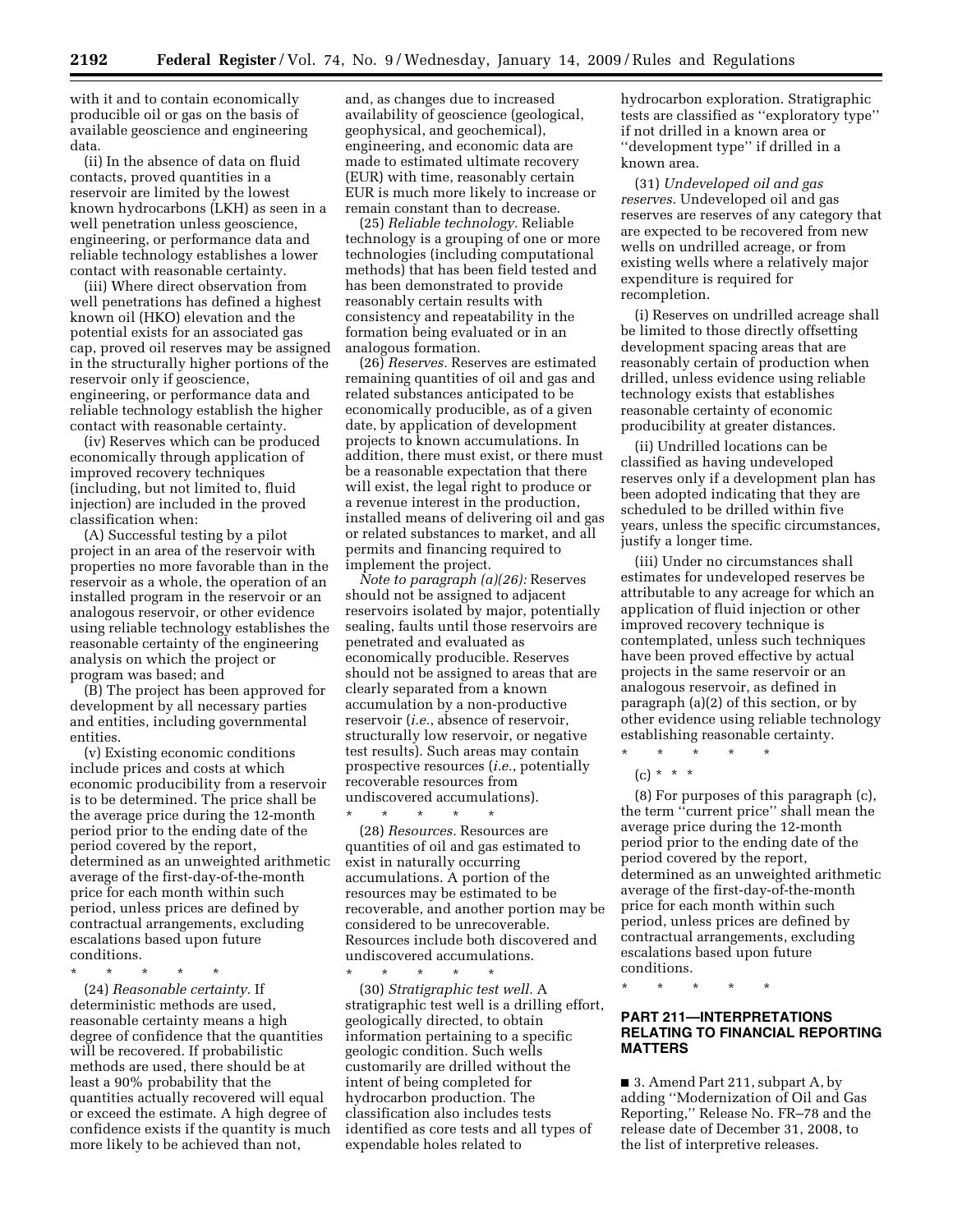## **PART 229—STANDARD INSTRUCTIONS FOR FILING FORMS UNDER SECURITIES ACT OF 1933, SECURITIES EXCHANGE ACT OF 1934 AND ENERGY POLICY AND CONSERVATION ACT OF 1975— REGULATION S–K**

■ 4. The authority citation for part 229 continues to read in part as follows:

**Authority:** 15 U.S.C. 77e, 77f, 77g, 77h, 77j, 77k, 77s, 77z–2, 77z–3, 77aa(25), 77aa(26), 77ddd, 77eee, 77ggg, 77hhh, 77iii, 77jjj, 77nnn, 77sss, 78c, 78i, 78j, 78*l*, 78m, 78n, 78o, 78u–5, 78w, 78*ll*, 78mm, 80a–8, 80a–9, 80a–20, 80a–29, 80a–30, 80a–31(c), 80a–37, 80a–38(a), 80a–39, 80b–11, and 7201 *et seq*.; and 18 U.S.C. 1350, unless otherwise noted. \* \* \* \* \*

■ 5. Amend § 229.102 by revising the introductory text of Instruction 3 and Instructions 4, 5 and 8 to read as follows.

## **§ 229.102 (Item 102) Description of property.**

\* \* \* \* \* *Instructions to Item 102:* \* \* \* 3. In the case of an extractive enterprise, not involved in oil and gas producing activities, material information shall be given as to production, reserves, locations, development, and the nature of the registrant's interest. If individual properties are of major significance to an industry segment:

\* \* \* \* \*

4. A registrant engaged in oil and gas producing activities shall provide the information required by Subpart 1200 of Regulation S–K.

5. In the case of extractive reserves other than oil and gas reserves, estimates other than proven or probable reserves (and any estimated values of such reserves) shall not be disclosed in any document publicly filed with the Commission, unless such information is required to be disclosed in the document by foreign or state law; provided, however, that where such

estimates previously have been provided to a person (or any of its affiliates) that is offering to acquire, merge, or consolidate with the registrant, or otherwise to acquire the registrant's securities, such estimates may be included in documents relating to such acquisition.

\* \* \* \* \*

\* \* \* \* \*

8. The attention of certain issuers engaged in oil and gas producing activities is directed to the information called for in Securities Act Industry Guide 4 (referred to in § 229.801(d)).

■ 6. Amend § 229.801 by removing and reserving paragraph (b) and removing the authority citation following the section.

■ 7. Amend § 229.802 by removing and reserving paragraph (b) and removing the authority citation following the section.

■ 8. Add Subpart 229.1200 to read as follows:

## **Subpart 229.1200—Disclosure by Registrants Engaged in Oil and Gas Producing Activities**

Sec.

- 229.1201 (Item 1201) General instructions to oil and gas industry-specific disclosures.
- 229.1202 (Item 1202) Disclosure of reserves.
- 229.1203 (Item 1203) Proved undeveloped reserves. 229.1204 (Item 1204) Oil and gas
- production, production prices and production costs.
- 229.1205 (Item 1205) Drilling and other exploratory and development activities.
- 229.1206 (Item 1206) Present activities. 229.1207 (Item 1207) Delivery
- commitments. 229.1208 (Item 1208) Oil and gas properties, wells, operations, and acreage.

## **Subpart 229.1200—Disclosure by Registrants Engaged in Oil and Gas Producing Activities**

#### **§ 229.1201 (Item 1201) General instructions to oil and gas industry-specific disclosures.**

(a) If oil and gas producing activities are material to the registrant's or its subsidiaries' business operations or financial position, the disclosure specified in this Subpart 229.1200 should be included under appropriate captions (with cross references, where applicable, to related information disclosed in financial statements). However, limited partnerships and joint ventures that conduct, operate, manage, or report upon oil and gas drilling or income programs, that acquire properties either for drilling and production, or for production of oil, gas, or geothermal steam or water, need not include such disclosure.

(b) To the extent that Items 1202 through 1208 (§§ 229.1202–229.1208) call for disclosures in tabular format, as specified in the particular Item, a registrant may modify such format for ease of presentation, to add information or to combine two or more required tables.

(c) The definitions in Rule 4–10(a) of Regulation S–X (17 CFR 210.4–10(a)) shall apply for purposes of this Subpart 229.1200.

(d) For purposes of this Subpart 229.1200, the term *by geographic area*  means, as appropriate for meaningful disclosure in the circumstances:

(1) By individual country;

(2) By groups of countries within a continent; or

(3) By continent.

## **§ 229.1202 (Item 1202) Disclosure of reserves.**

(a) *Summary of oil and gas reserves at fiscal year end.* (1) Provide the information specified in paragraph (a)(2) of this Item in tabular format as provided below:

# SUMMARY OF OIL AND GAS RESERVES AS OF FISCAL-YEAR END BASED ON AVERAGE FISCAL-YEAR PRICES

|                                                                                                                                                                                                                                                                                                                                                                                                                                                                                                                                       | Reserves       |                       |                          |                            |                        |  |  |  |  |
|---------------------------------------------------------------------------------------------------------------------------------------------------------------------------------------------------------------------------------------------------------------------------------------------------------------------------------------------------------------------------------------------------------------------------------------------------------------------------------------------------------------------------------------|----------------|-----------------------|--------------------------|----------------------------|------------------------|--|--|--|--|
| Reserves category                                                                                                                                                                                                                                                                                                                                                                                                                                                                                                                     | Oil<br>(mbbls) | Natural gas<br>(mmct) | Synthetic oil<br>(mbbls) | Synthetic<br>gas<br>(mmcf) | Product A<br>(measure) |  |  |  |  |
| PROVED.                                                                                                                                                                                                                                                                                                                                                                                                                                                                                                                               |                |                       |                          |                            | .                      |  |  |  |  |
|                                                                                                                                                                                                                                                                                                                                                                                                                                                                                                                                       |                |                       |                          |                            |                        |  |  |  |  |
|                                                                                                                                                                                                                                                                                                                                                                                                                                                                                                                                       |                |                       |                          |                            |                        |  |  |  |  |
| $\begin{minipage}{.4\linewidth} \textbf{Continent B} \end{minipage} \begin{minipage}{.4\linewidth} \textbf{Continued B} \end{minipage} \begin{minipage}{.4\linewidth} \textbf{C} \end{minipage} \begin{minipage}{.4\linewidth} \textbf{C} \end{minipage} \begin{minipage}{.4\linewidth} \textbf{C} \end{minipage} \begin{minipage}{.4\linewidth} \textbf{C} \end{minipage} \begin{minipage}{.4\linewidth} \textbf{C} \end{minipage} \begin{minipage}{.4\linewidth} \textbf{C} \end{minipage} \begin{minipage}{.4\linewidth} \textbf{$ |                |                       |                          |                            |                        |  |  |  |  |
|                                                                                                                                                                                                                                                                                                                                                                                                                                                                                                                                       |                |                       |                          |                            | .                      |  |  |  |  |
|                                                                                                                                                                                                                                                                                                                                                                                                                                                                                                                                       |                |                       |                          |                            |                        |  |  |  |  |
|                                                                                                                                                                                                                                                                                                                                                                                                                                                                                                                                       |                |                       |                          |                            | .                      |  |  |  |  |
|                                                                                                                                                                                                                                                                                                                                                                                                                                                                                                                                       |                |                       |                          |                            |                        |  |  |  |  |
|                                                                                                                                                                                                                                                                                                                                                                                                                                                                                                                                       |                |                       |                          |                            |                        |  |  |  |  |
|                                                                                                                                                                                                                                                                                                                                                                                                                                                                                                                                       |                |                       |                          |                            |                        |  |  |  |  |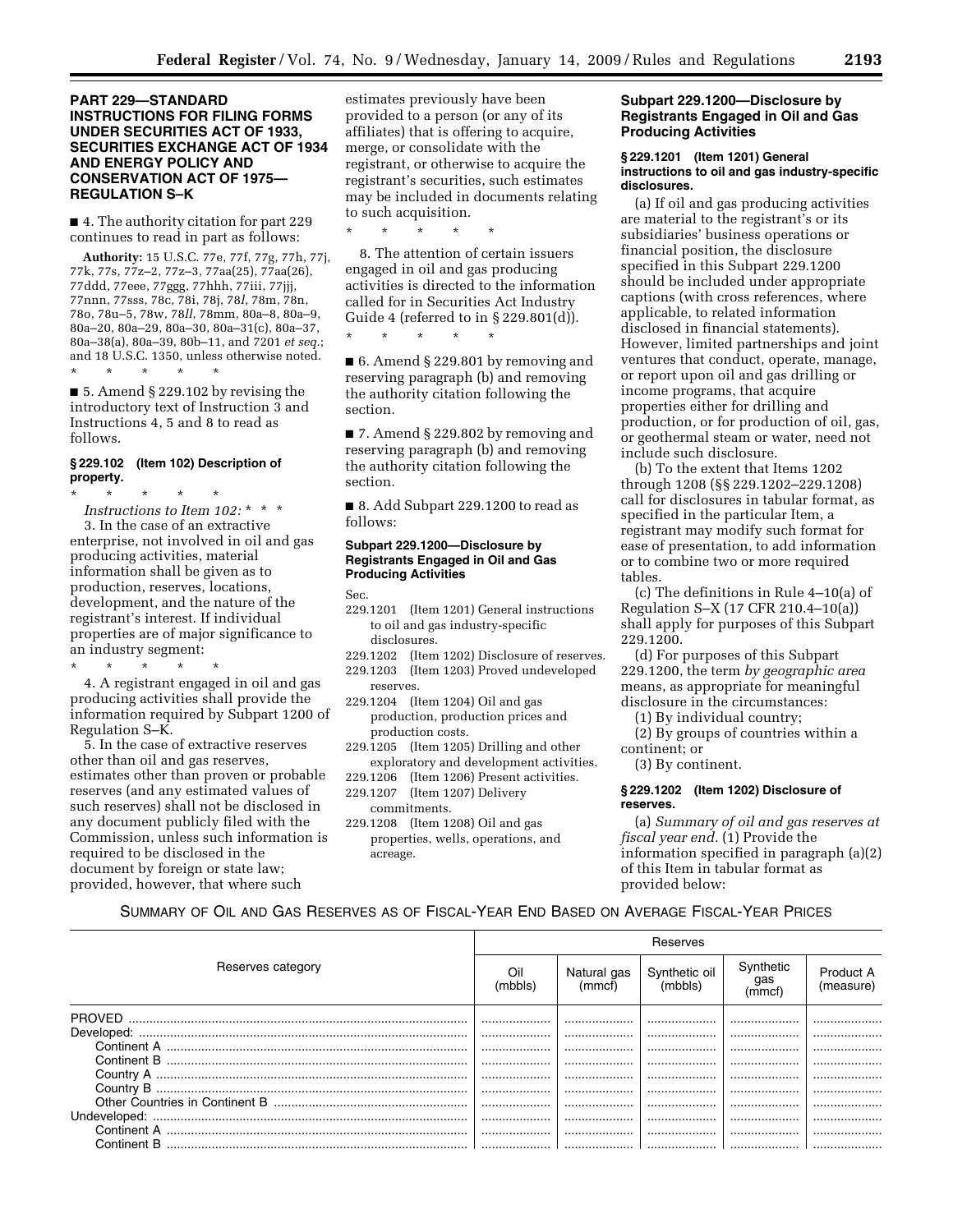SUMMARY OF OIL AND GAS RESERVES AS OF FISCAL-YEAR END BASED ON AVERAGE FISCAL-YEAR PRICES—Continued

|                                                                                                                                                                                                                                                                                                                                                                                                                                                                                          | Reserves       |                       |                          |                            |                        |  |  |  |  |
|------------------------------------------------------------------------------------------------------------------------------------------------------------------------------------------------------------------------------------------------------------------------------------------------------------------------------------------------------------------------------------------------------------------------------------------------------------------------------------------|----------------|-----------------------|--------------------------|----------------------------|------------------------|--|--|--|--|
| Reserves category                                                                                                                                                                                                                                                                                                                                                                                                                                                                        | Oil<br>(mbbls) | Natural gas<br>(mmcf) | Synthetic oil<br>(mbbls) | Synthetic<br>gas<br>(mmcf) | Product A<br>(measure) |  |  |  |  |
| $\begin{tabular}{ll} \textbf{Country A} & \textbf{\texttt{}} & \textbf{\texttt{}} & \textbf{\texttt{}} & \textbf{\texttt{}} & \textbf{\texttt{}} & \textbf{\texttt{}} & \textbf{\texttt{}} & \textbf{\texttt{}} & \textbf{\texttt{}} & \textbf{\texttt{}} & \textbf{\texttt{}} & \textbf{\texttt{}} & \textbf{\texttt{}} & \textbf{\texttt{}} & \textbf{\texttt{}} & \textbf{\texttt{}} & \textbf{\texttt{}} & \textbf{\texttt{}} & \textbf{\texttt{}} & \textbf{\texttt{}} & \textbf{\$ | <br>           | <br>                  | <br>                     | <br>                       | .<br>                  |  |  |  |  |
|                                                                                                                                                                                                                                                                                                                                                                                                                                                                                          |                |                       |                          |                            |                        |  |  |  |  |
|                                                                                                                                                                                                                                                                                                                                                                                                                                                                                          |                |                       |                          |                            |                        |  |  |  |  |
| PROBABLE                                                                                                                                                                                                                                                                                                                                                                                                                                                                                 | <br>           | <br>                  | <br>                     | <br>                       | .<br>                  |  |  |  |  |
| POSSIBLE                                                                                                                                                                                                                                                                                                                                                                                                                                                                                 | <br>           | <br>                  | <br>                     | <br>                       | <br>                   |  |  |  |  |
|                                                                                                                                                                                                                                                                                                                                                                                                                                                                                          | <br>           |                       |                          |                            |                        |  |  |  |  |
|                                                                                                                                                                                                                                                                                                                                                                                                                                                                                          |                |                       |                          |                            |                        |  |  |  |  |

(2) Disclose, in the aggregate and by geographic area and for each country containing 15% or more of the registrant's proved reserves, expressed on an oil-equivalent-barrels basis, reserves estimated using prices and costs under existing economic conditions, for the product types listed in paragraph (a)(4) of this Item, in the following categories:

(i) Proved developed reserves;

(ii) Proved undeveloped reserves;

(iii) Total proved reserves;

(iv) Probable developed reserves (optional);

(v) Probable undeveloped reserves (optional);

(vi) Possible developed reserves (optional); and

(vii) Possible undeveloped reserves (optional).

*Instruction 1 to paragraph (a)(2):*  Disclose updated reserves tables as of the close of each fiscal year.

*Instruction 2 to paragraph (a)(2):* The registrant is permitted, but not required, to disclose probable or possible reserves pursuant to paragraphs (a)(2)(iv) through (a)(2)(vii) of this Item.

*Instruction 3 to paragraph (a)(2):* If the registrant discloses amounts of a product in barrels of oil equivalent, disclose the basis for such equivalency.

*Instruction 4 to paragraph (a)(2):* A registrant need not provide disclosure of the reserves in a country containing 15% or more of the registrant's proved reserves if that country's government prohibits disclosure of reserves in that country. In addition, a registrant need not provide disclosure of the reserves in a country containing 15% or more of the registrant's proved reserves if that country's government prohibits disclosure in a particular field and disclosure of reserves in that country would have the effect of disclosing reserves in particular fields.

(3) Reported total reserves shall be simple arithmetic sums of all estimates for individual properties or fields within each reserves category. When probabilistic methods are used, reserves should not be aggregated probabilistically beyond the field or property level; instead, they should be aggregated by simple arithmetic summation.

(4) Disclose separately material reserves of the following product types:

(i) Oil;

(ii) Natural gas;

(iii) Synthetic oil;

(iv) Synthetic gas; and

(v) Sales products of other nonrenewable natural resources that are intended to be upgraded into synthetic oil and gas.

(5) If the registrant discloses probable or possible reserves, discuss the uncertainty related to such reserves estimates.

(6) If the registrant has not previously disclosed reserves estimates in a filing with the Commission or is disclosing material additions to its reserves estimates, the registrant shall provide a general discussion of the technologies used to establish the appropriate level of certainty for reserves estimates from material properties included in the total reserves disclosed. The particular properties do not need to be identified.

(7) *Preparation of reserves estimates or reserves audit.* Disclose and describe the internal controls the registrant uses in its reserves estimation effort. In addition, disclose the qualifications of the technical person primarily responsible for overseeing the preparation of the reserves estimates and, if the registrant represents that a third party conducted a reserves audit, disclose the qualifications of the technical person primarily responsible for overseeing such reserves audit.

(8) *Third party reports.* If the registrant represents that a third party prepared, or conducted a reserves audit of, the registrant's reserves estimates, or any estimated valuation thereof, or conducted a process review, the registrant shall file a report of the third party as an exhibit to the relevant registration statement or other Commission filing. If the report relates to the preparation of, or a reserves audit of, the registrant's reserves estimates, it must include the following disclosure, if applicable to the type of filing:

(i) The purpose for which the report was prepared and for whom it was prepared;

(ii) The effective date of the report and the date on which the report was completed;

(iii) The proportion of the registrant's total reserves covered by the report and the geographic area in which the covered reserves are located;

(iv) The assumptions, data, methods, and procedures used, including the percentage of the registrant's total reserves reviewed in connection with the preparation of the report, and a statement that such assumptions, data, methods, and procedures are appropriate for the purpose served by the report;

(v) A discussion of primary economic assumptions;

(vi) A discussion of the possible effects of regulation on the ability of the registrant to recover the estimated reserves;

(vii) A discussion regarding the inherent uncertainties of reserves estimates;

(viii) A statement that the third party has used all methods and procedures as it considered necessary under the circumstances to prepare the report;

(ix) A brief summary of the third party's conclusions with respect to the reserves estimates; and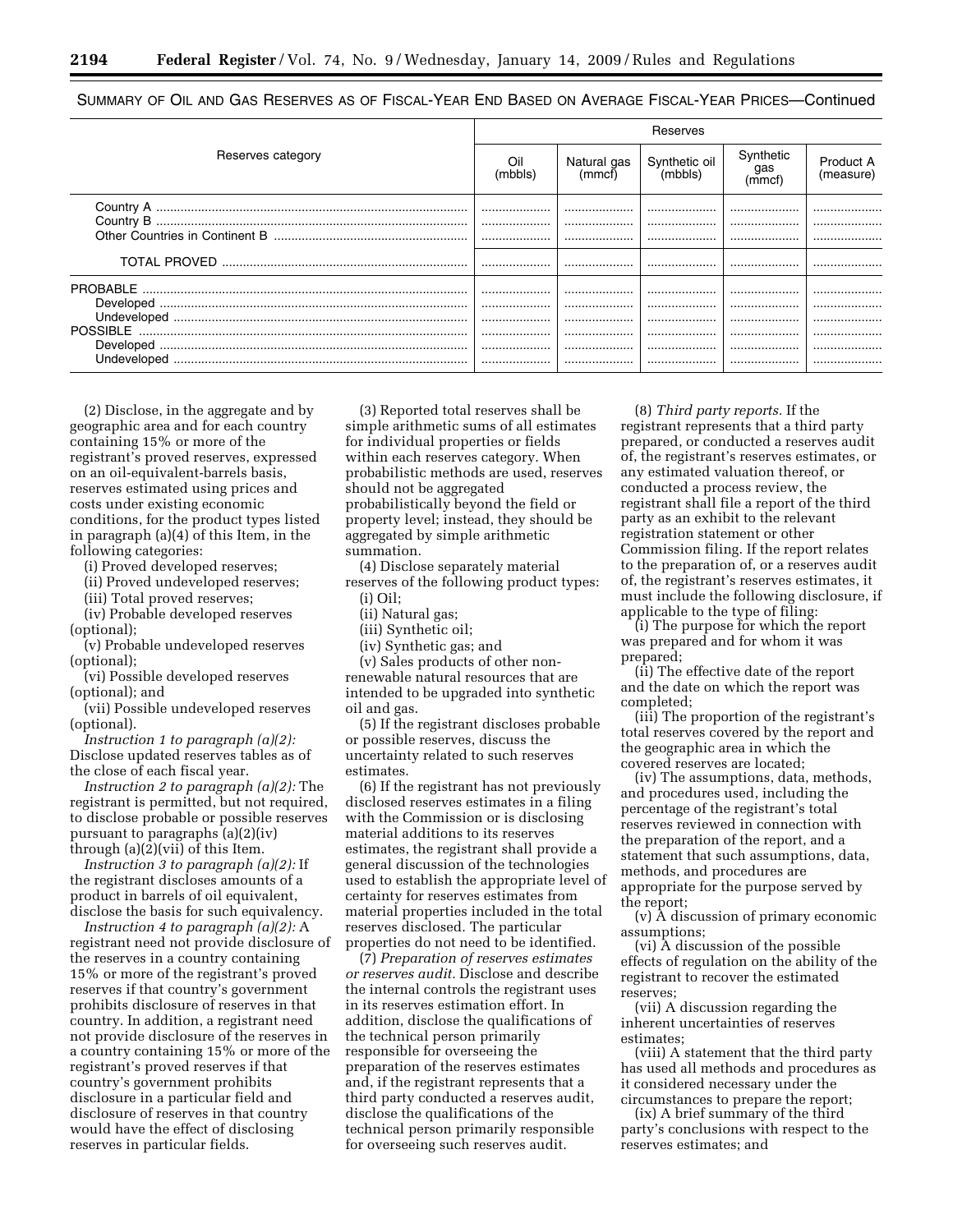(x) The signature of the third party. (9) For purposes of this Item 1202, the term *reserves audit* means the process of reviewing certain of the pertinent facts interpreted and assumptions underlying a reserves estimate prepared by another party and the rendering of an opinion

about the appropriateness of the methodologies employed, the adequacy and quality of the data relied upon, the depth and thoroughness of the reserves estimation process, the classification of reserves appropriate to the relevant

definitions used, and the reasonableness of the estimated reserves quantities.

(b) *Reserves sensitivity analysis (optional).* (1) The registrant may, but is not required to, provide the information specified in paragraph (b)(2) of this Item in tabular format as provided below:

SENSITIVITY OF RESERVES TO PRICES BY PRINCIPAL PRODUCT TYPE AND PRICE SCENARIO

|                 | Proved reserves |      |          |             | Probable reserves |       |      |          | Possible reserves |           |       |      |          |             |           |
|-----------------|-----------------|------|----------|-------------|-------------------|-------|------|----------|-------------------|-----------|-------|------|----------|-------------|-----------|
| Price<br>case   | Oil             | Gas  | Syn. oil | Syn.<br>gas | Product A         | Oil   | Gas  | Syn. oil | Syn.<br>gas       | Product A | Oil   | Gas  | Syn. oil | Syn.<br>gas | Product A |
|                 | mbbls           | mmcf | mbbls    | mmcf        | measure           | mbbls | mmcf | mbbls    | mmcf              | measure   | mbbls | mmcf | mbbls    | mmcf        | measure   |
| Scenario<br>. . |                 |      |          |             |                   |       |      |          |                   |           |       |      |          |             |           |
| Scenario<br>2.  |                 |      |          |             |                   |       |      |          |                   |           |       |      |          |             |           |

(2) The registrant may, but is not required to, disclose, in the aggregate, an estimate of reserves estimated for each product type based on different price and cost criteria, such as a range of prices and costs that may reasonably be achieved, including standardized futures prices or management's own forecasts.

(3) If the registrant provides disclosure under this paragraph (b), disclose the price and cost schedules and assumptions on which the disclosed values are based.

*Instruction to Item 1202:* Estimates of oil or gas resources other than reserves, and any estimated values of such resources, shall not be disclosed in any document publicly filed with the Commission, unless such information is required to be disclosed in the document by foreign or state law; provided, however, that where such estimates previously have been provided to a person (or any of its affiliates) that is offering to acquire, merge, or consolidate with the registrant or otherwise to acquire the registrant's securities, such estimate may be included in documents related to such acquisition.

## **§ 229.1203 (Item 1203) Proved undeveloped reserves.**

(a) Disclose the total quantity of proved undeveloped reserves at year end.

(b) Disclose material changes in proved undeveloped reserves that occurred during the year, including proved undeveloped reserves converted into proved developed reserves.

(c) Discuss investments and progress made during the year to convert proved undeveloped reserves to proved developed reserves, including, but not limited to, capital expenditures.

(d) Explain the reasons why material amounts of proved undeveloped reserves in individual fields or countries remain undeveloped for five years or more after disclosure as proved undeveloped reserves.

#### **§ 229.1204 (Item 1204) Oil and gas production, production prices and production costs.**

(a) For each of the last three fiscal years disclose production, by final product sold, of oil, gas, and other products. Disclosure shall be made by geographical area and for each country and field that contains 15% or more of the registrant's total proved reserves expressed on an oil-equivalent-barrels basis unless prohibited by the country in which the reserves are located.

(b) For each of the last three fiscal years disclose, by geographical area:

(1) The average sales price (including transfers) per unit of oil, gas and other products produced; and

(2) The average production cost, not including ad valorem and severance taxes, per unit of production.

*Instruction 1 to Item 1204:* Generally, net production should include only production that is owned by the registrant and produced to its interest, less royalties and production due others. However, in special situations (*e.g.*, foreign production) net production before any royalties may be provided, if more appropriate. If ''net before royalty'' production figures are furnished, the change from the usage of ''net production'' should be noted.

*Instruction 2 to Item 1204:* Production of natural gas should include only marketable production of natural gas on an ''as sold'' basis. Production will include dry, residue, and wet gas, depending on whether liquids have been extracted before the registrant transfers title. Flared gas, injected gas,

and gas consumed in operations should be omitted. Recovered gas-lift gas and reproduced gas should not be included until sold. Synthetic gas, when marketed as such, should be included in natural gas sales.

*Instruction 3 to Item 1204:* If any product, such as bitumen, is sold or custody is transferred prior to conversion to synthetic oil or gas, the product's production, transfer prices, and production costs should be disclosed separately from all other products.

*Instruction 4 to Item 1204:* The transfer price of oil and gas (natural and synthetic) produced should be determined in accordance with SFAS 69.

*Instruction 5 to Item 1204:* The average production cost, not including ad valorem and severance taxes, per unit of production should be computed using production costs disclosed pursuant to SFAS 69. Units of production should be expressed in common units of production with oil, gas, and other products converted to a common unit of measure on the basis used in computing amortization.

## **§ 229.1205 (Item 1205) Drilling and other exploratory and development activities.**

(a) For each of the last three fiscal years, by geographical area, disclose:

(1) The number of net productive and dry exploratory wells drilled; and

(2) The number of net productive and dry development wells drilled.

(b) *Definitions.* For purposes of this Item 1205, the following terms shall be defined as follows:

(1) A *dry well* is an exploratory, development, or extension well that proves to be incapable of producing either oil or gas in sufficient quantities to justify completion as an oil or gas well.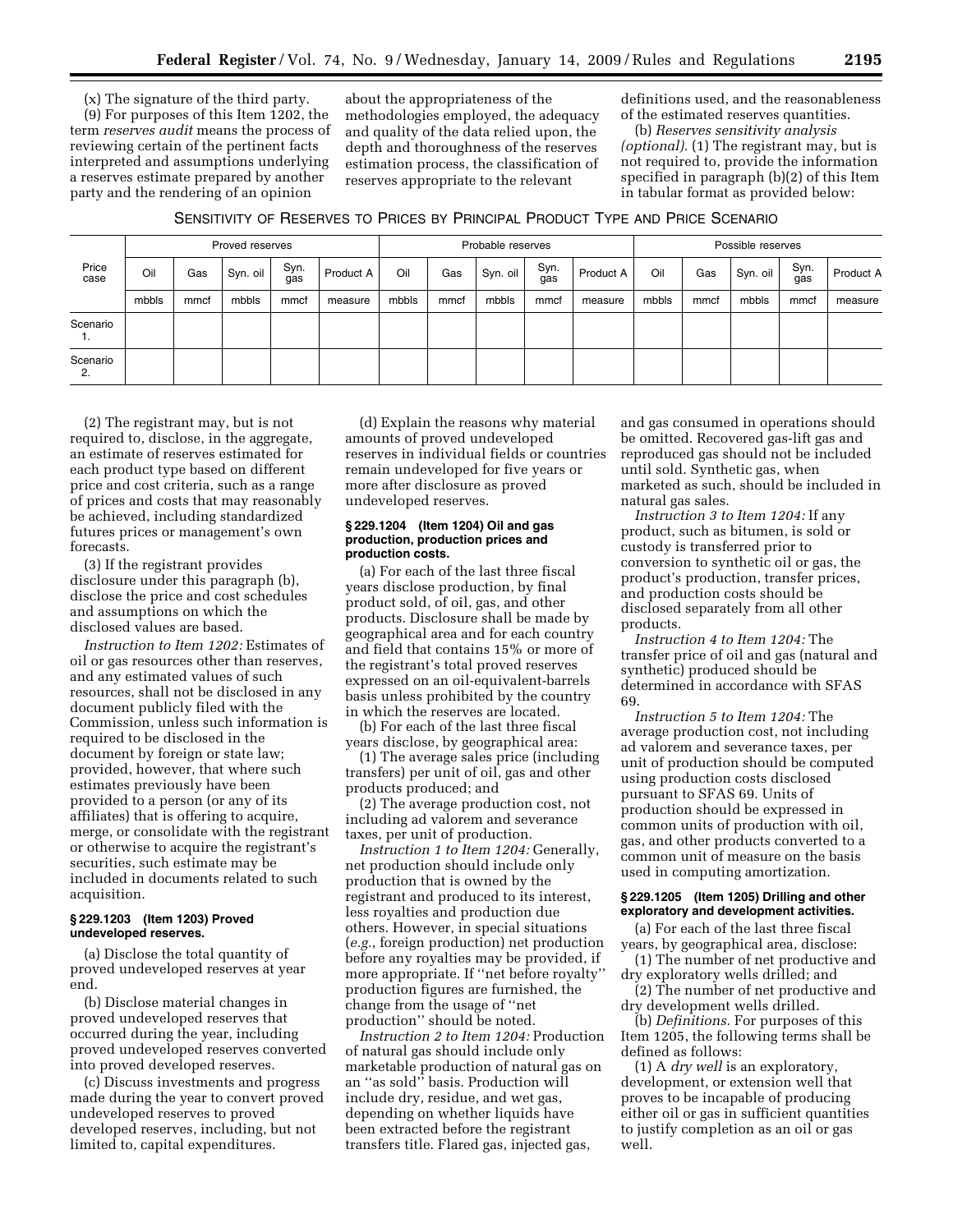(2) A *productive well* is an exploratory, development, or extension well that is not a dry well.

(3) *Completion* refers to installation of permanent equipment for production of oil or gas, or, in the case of a dry well, to reporting to the appropriate authority that the well has been abandoned.

(4) The *number of wells drilled* refers to the number of wells completed at any time during the fiscal year, regardless of when drilling was initiated.

(c) Disclose, by geographic area, for each of the last three years, any other exploratory or development activities conducted, including implementation of mining methods for purposes of oil and gas producing activities.

## **§ 229.1206 (Item 1206) Present activities.**

(a) Disclose, by geographical area, the registrant's present activities, such as the number of wells in the process of being drilled (including wells temporarily suspended), waterfloods in process of being installed, pressure maintenance operations, and any other related activities of material importance.

(b) Provide the description of present activities as of a date at the end of the most recent fiscal year or as close to the date that the registrant files the document as reasonably possible.

(c) Include only those wells in the process of being drilled at the ''as of'' date and express them in terms of both gross and net wells.

(d) Do not include wells that the registrant plans to drill, but has not commenced drilling unless there are factors that make such information material.

#### **§ 229.1207 (Item 1207) Delivery commitments.**

(a) If the registrant is committed to provide a fixed and determinable quantity of oil or gas in the near future under existing contracts or agreements, disclose material information concerning the estimated availability of oil and gas from any principal sources, including the following:

(1) The principal sources of oil and gas that the registrant will rely upon and the total amounts that the registrant expects to receive from each principal source and from all sources combined;

(2) The total quantities of oil and gas that are subject to delivery commitments; and

(3) The steps that the registrant has taken to ensure that available reserves and supplies are sufficient to meet such commitments for the next one to three years.

(b) Disclose the information required by this Item:

(1) In a form understandable to investors; and

(2) Based upon the facts and circumstances of the particular situation, including, but not limited to:

(i) Disclosure by geographic area; (ii) Significant supplies dedicated or

contracted to the registrant;

(iii) Any significant reserves or supplies subject to priorities or curtailments which may affect quantities delivered to certain classes of customers, such as customers receiving services under low priority and interruptible contracts;

(iv) Any priority allocations or price limitations imposed by Federal or State regulatory agencies, as well as other factors beyond the registrant's control that may affect the registrant's ability to meet its contractual obligations (the registrant need not provide detailed discussions of price regulation);

(v) Any other factors beyond the registrant's control, such as other parties having control over drilling new wells, competition for the acquisition of reserves and supplies, and the availability of foreign reserves and supplies, which may affect the registrant's ability to acquire additional reserves and supplies or to maintain or increase the availability of reserves and supplies; and

(vi) Any impact on the registrant's earnings and financing needs resulting from its inability to meet short-term or long-term contractual obligations. (See Items 303 and 1209 of Regulation S–K (§§ 229.303 and 229.1209).)

(c) If the registrant has been unable to meet any significant delivery commitments in the last three years, describe the circumstances concerning such events and their impact on the registrant.

(d) For purposes of this Item, *available reserves* are estimates of the amounts of oil and gas which the registrant can produce from current proved developed reserves using presently installed equipment under existing economic and operating conditions and an estimate of amounts that others can deliver to the registrant under long-term contracts or agreements on a per-day, per-month, or per-year basis.

#### **§ 229.1208 (Item 1208) Oil and gas properties, wells, operations, and acreage.**

(a) Disclose, as of a reasonably current date or as of the end of the fiscal year, the total gross and net productive wells, expressed separately for oil and gas (including synthetic oil and gas produced through wells) and the total gross and net developed acreage (*i.e.*, acreage assignable to productive wells) by geographic area.

(b) Disclose, as of a reasonably current date or as of the end of the fiscal year, the amount of undeveloped acreage, both leases and concessions, if any, expressed in both gross and net acres by geographic area, together with an indication of acreage concentrations, and, if material, the minimum remaining terms of leases and concessions.

(c) *Definitions.* For purposes of this Item 1208, the following terms shall be defined as indicated:

(1) A *gross well or acre* is a well or acre in which the registrant owns a working interest. The number of gross wells is the total number of wells in which the registrant owns a working interest. Count one or more completions in the same bore hole as one well. In a footnote, disclose the number of wells with multiple completions. If one of the multiple completions in a well is an oil completion, classify the well as an oil well.

(2) A *net well or acre* is deemed to exist when the sum of fractional ownership working interests in gross wells or acres equals one. The number of net wells or acres is the sum of the fractional working interests owned in gross wells or acres expressed as whole numbers and fractions of whole numbers.

(3) *Productive wells* include producing wells and wells mechanically capable of production.

(4) *Undeveloped acreage* encompasses those leased acres on which wells have not been drilled or completed to a point that would permit the production of economic quantities of oil or gas regardless of whether such acreage contains proved reserves. Do not confuse undeveloped acreage with undrilled acreage held by production under the terms of the lease.

## **PART 249—FORMS, SECURITIES EXCHANGE ACT OF 1934**

■ 9. The authority citation for part 249 continues to read in part as follows:

**Authority:** 15 U.S.C. 78a *et seq.* and 7201; and 18 U.S.C. 1350, unless otherwise noted. <br>  $\star$   $\qquad \star$   $\qquad \star$ \* \* \* \* \*

■ 10. Amend Form 20–F (referenced in § 249.220f) by:

■ a. Revising "Instruction to Item 4" and the introductory text and paragraph (b) of ''Instructions to Item 4.D''; and

■ b. Removing paragraph (c) of

''Instructions to Item 4.D'' and

''Appendix A to Item 4.D—Oil and Gas.''

The revisions read as follows:

[**Note:** The text of Form 20–F does not, and this amendment will not, appear in the Code of Federal Regulations.]